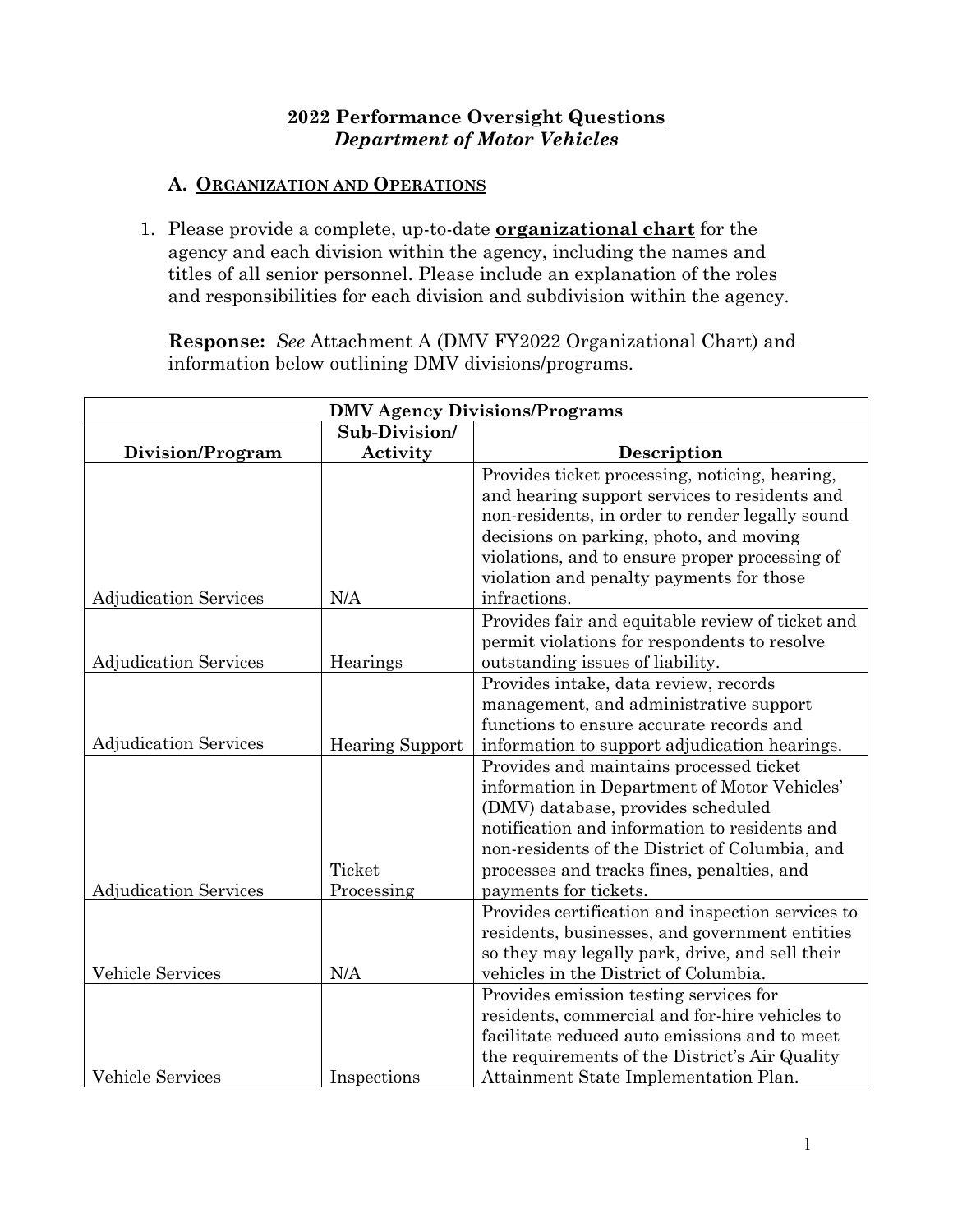| <b>DMV Agency Divisions/Programs</b> |                 |                                                                                            |  |  |  |
|--------------------------------------|-----------------|--------------------------------------------------------------------------------------------|--|--|--|
|                                      | Sub-Division/   |                                                                                            |  |  |  |
| Division/Program                     | Activity        | Description                                                                                |  |  |  |
|                                      |                 | Provides legal certification services and                                                  |  |  |  |
|                                      |                 | documentation of vehicle ownership and                                                     |  |  |  |
| <b>Vehicle Services</b>              | Registrations   | authority to operate.                                                                      |  |  |  |
|                                      |                 | Provides registration services for "for hire"                                              |  |  |  |
|                                      | Registrations - | vehicles whose owner is based outside of the                                               |  |  |  |
|                                      | Out of State    | District. Note this is an internal program with                                            |  |  |  |
| <b>Vehicle Services</b>              | Vehicles        | no full-time employees (FTEs).                                                             |  |  |  |
|                                      |                 | Provides for administration of the District of                                             |  |  |  |
|                                      |                 | Columbia's participation in the U.S. based                                                 |  |  |  |
|                                      |                 | plan, which allows for the distribution of                                                 |  |  |  |
|                                      |                 | registration fees for commercial motor vehicles                                            |  |  |  |
|                                      | International   | traveling inter-jurisdictionally through<br>member states and provinces. Registered fleets |  |  |  |
|                                      | Registration    | include vehicles greater than 26,000 pounds,                                               |  |  |  |
| <b>Vehicle Services</b>              | Program         | traveling in more than one jurisdiction.                                                   |  |  |  |
|                                      |                 | Provides driver certification and identification                                           |  |  |  |
|                                      |                 | services to residents to ensure they have the                                              |  |  |  |
|                                      |                 | proper credentials to reflect identity, residence,                                         |  |  |  |
|                                      |                 | and driving qualifications so they may legally                                             |  |  |  |
| <b>Driver Services</b>               | N/A             | operate their vehicles.                                                                    |  |  |  |
|                                      |                 | Provides driver certification and identification                                           |  |  |  |
|                                      |                 | services to residents to ensure that they have                                             |  |  |  |
|                                      |                 | the proper credentials to reflect identity,                                                |  |  |  |
|                                      |                 | residence, and driving qualifications. There                                               |  |  |  |
|                                      |                 | are four service centers and one road test                                                 |  |  |  |
|                                      |                 | location which provide all in-person licensing                                             |  |  |  |
| <b>Driver Services</b>               | Licensing       | and registration services to customers.                                                    |  |  |  |
|                                      |                 | Provides integrated and reliable information                                               |  |  |  |
|                                      |                 | systems for all DMV services and complies with                                             |  |  |  |
|                                      |                 | District-wide technology standards and                                                     |  |  |  |
| <b>Technology Services</b>           | N/A             | requirements.                                                                              |  |  |  |
|                                      |                 | Provides for the operation and maintenance of                                              |  |  |  |
|                                      |                 | the automated systems specific to DMV                                                      |  |  |  |
|                                      | Information     | operations support, including wait-queuing,                                                |  |  |  |
| <b>Technology Services</b>           | Technology      | digital photos, and hearing recordings.                                                    |  |  |  |
|                                      |                 | Provides for the operation and maintenance of                                              |  |  |  |
|                                      |                 | the automated systems providing support for                                                |  |  |  |
|                                      |                 | driver and vehicle databases and service                                                   |  |  |  |
|                                      | Driver and      | functions. Note this is an internal program                                                |  |  |  |
| <b>Technology Services</b>           | Vehicle Systems | with no FTEs.                                                                              |  |  |  |
|                                      | Ticket          | Provides for the operation of the adjudication                                             |  |  |  |
|                                      | Information     | ticket processing database and system. Note                                                |  |  |  |
| <b>Technology Services</b>           | System          | this is an internal program with no FTEs.                                                  |  |  |  |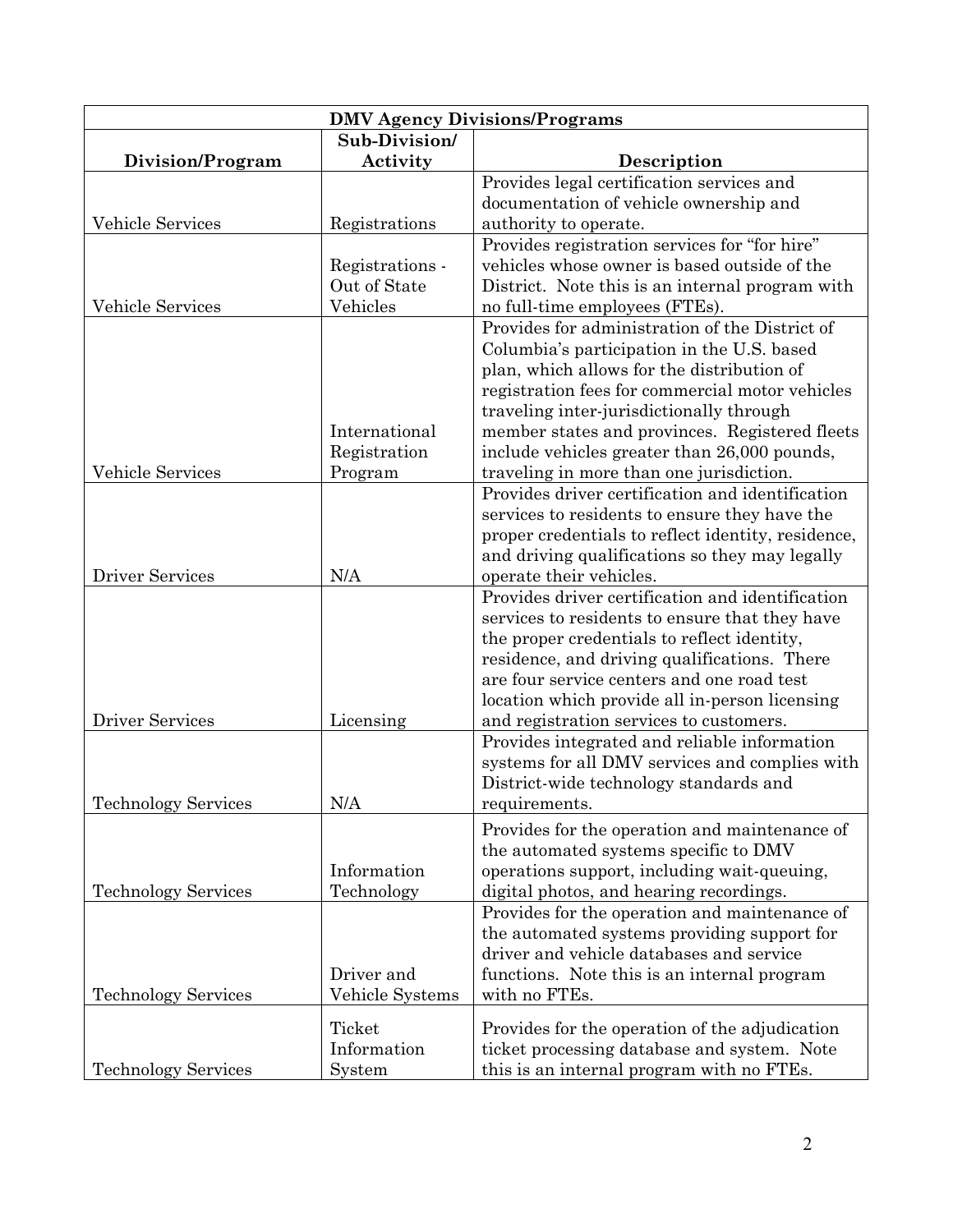|                                       |                             | <b>DMV Agency Divisions/Programs</b>                                                                                                                                                                                                                                                                                                            |
|---------------------------------------|-----------------------------|-------------------------------------------------------------------------------------------------------------------------------------------------------------------------------------------------------------------------------------------------------------------------------------------------------------------------------------------------|
|                                       | Sub-Division/               |                                                                                                                                                                                                                                                                                                                                                 |
| Division/Program                      | Activity                    | Description                                                                                                                                                                                                                                                                                                                                     |
| <b>Agency Management</b>              | N/A                         | Provides general and administrative support<br>and the required tools to achieve operational<br>and programmatic results. This includes<br>personnel, training, customer service,<br>administrative services, legislative affairs,<br>communications, performance management,<br>facility management, and warehousing and<br>inventory control. |
|                                       |                             |                                                                                                                                                                                                                                                                                                                                                 |
| <b>Agency Management</b>              | Communications              | Provides communication services to include<br>media inquiries, customer correspondence,<br>program communications and social media.<br>Provides human resources support for DMV to                                                                                                                                                              |
| <b>Agency Management</b>              | Personnel                   | assure operations are efficient, fair, and in<br>compliance with District personnel policies and<br>procedures.                                                                                                                                                                                                                                 |
| <b>Agency Management</b>              | Training                    | Provides training to assure professional<br>development of DMV personnel and accurate<br>and consistent delivery of DMV services by<br>knowledgeable employees.                                                                                                                                                                                 |
| <b>Agency Management</b>              | Property<br>Management      | Provides facility maintenance by the<br>Department of General Services. Note this is<br>an internal program with no FTEs.                                                                                                                                                                                                                       |
| <b>Agency Management</b>              | Legal Services              | Provides legal counsel to the agency as it<br>relates to DMV regulations and legislation.                                                                                                                                                                                                                                                       |
| <b>Agency Management</b>              | Language<br>Access Act      | Provides language interpretation and<br>translation services. Note this is an internal<br>program with no FTEs.                                                                                                                                                                                                                                 |
| <b>Agency Management</b>              | Performance<br>Management   | Provides comprehensive services to plan,<br>monitor, analyze, and maximize quality and<br>effectiveness of agency operations, and to<br>assure effective management of agency<br>procurement, inventory, risk and integrity<br>management and supplies.                                                                                         |
| Agency Financial<br>Operations        | N/A                         | Provides comprehensive financial management<br>services, using the Office of the Chief Financial<br>Officer personnel, to DMV so the financial<br>integrity of the District of Columbia is<br>maintained.                                                                                                                                       |
| <b>Agency Financial</b><br>Operations | <b>Budget</b><br>Operations | Works with program staff to develop, champion<br>and manage the annual budget for the agency.                                                                                                                                                                                                                                                   |
| <b>Agency Financial</b><br>Operations | Accounting<br>Operations    | Ensures revenue is properly accounted for<br>utilizing acceptable accounting rules.                                                                                                                                                                                                                                                             |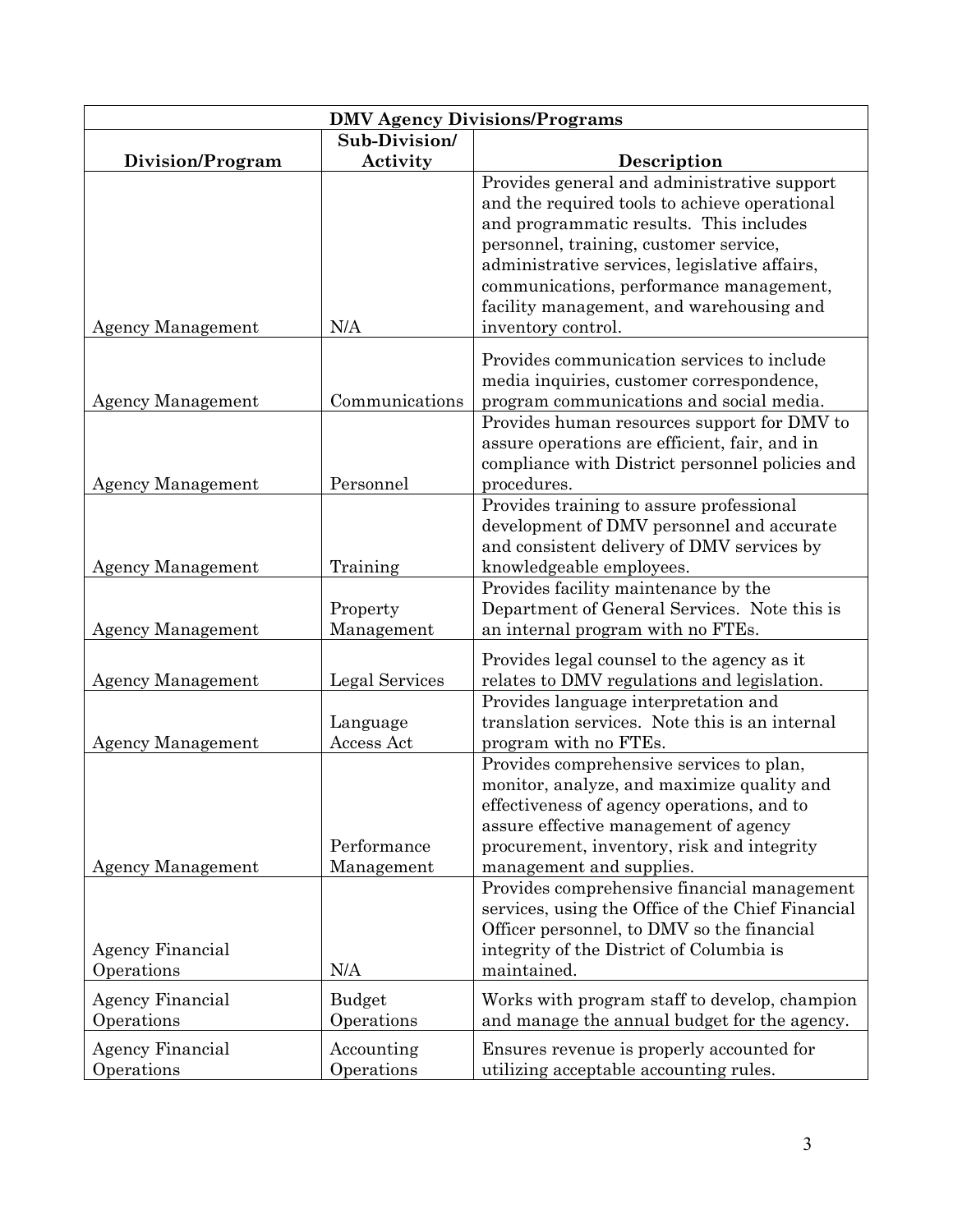Please include a list of the employees (name and title) for each subdivision and the number of vacant, frozen, and filled positions. For vacant positions, please indicate how long the position has been vacant.

**Response:** *See* Attachment B (DMV FY2022 Position List).

 Please provide a narrative explanation of any changes to the organizational chart made during the previous year.

**Response:** There were no changes to the organizational chart in FY 2021. The Deputy Director position has been added to the FY 2022 organizational chart.

- 2. Please list each **new program** implemented by the agency during FY 2021 and FY 2022, to date. For each initiative please provide:
	- A description of the initiative, including when begun and when completed (or expected to be completed);
	- The funding required to implement the initiative;
	- Any documented results of the initiative.

# **Response:**

| Program 1:<br>(IVS)        | Overhaul of the Insurance Verification System (Part 2)                                                                                                                                       |
|----------------------------|----------------------------------------------------------------------------------------------------------------------------------------------------------------------------------------------|
| Description:               | Design and implement the overhaul of the Insurance<br>Verification System.                                                                                                                   |
| Status Update:             | Part 2 of the IVS program was completed in FY21. The<br>insurance enhancements include a notice management<br>portal, call center, and insurance company reporting<br>module.                |
| Program 2:<br>Description: | Online Private Vehicle Sale Transaction<br>Implemented an online portal which allows District<br>residents to title and register their vehicles without<br>visiting a DC DMV Service Center. |
| Status Update:             | Completed in FY21                                                                                                                                                                            |
| Program 3:                 | Clean Energy Excise Tax                                                                                                                                                                      |
| Description:               | Implemented new rules revising the calculation of the<br>vehicle excise tax as mandated by the Clean Energy DC<br>Omnibus Act.                                                               |

#### **FY 2022 Department of Motor Vehicles Initiatives**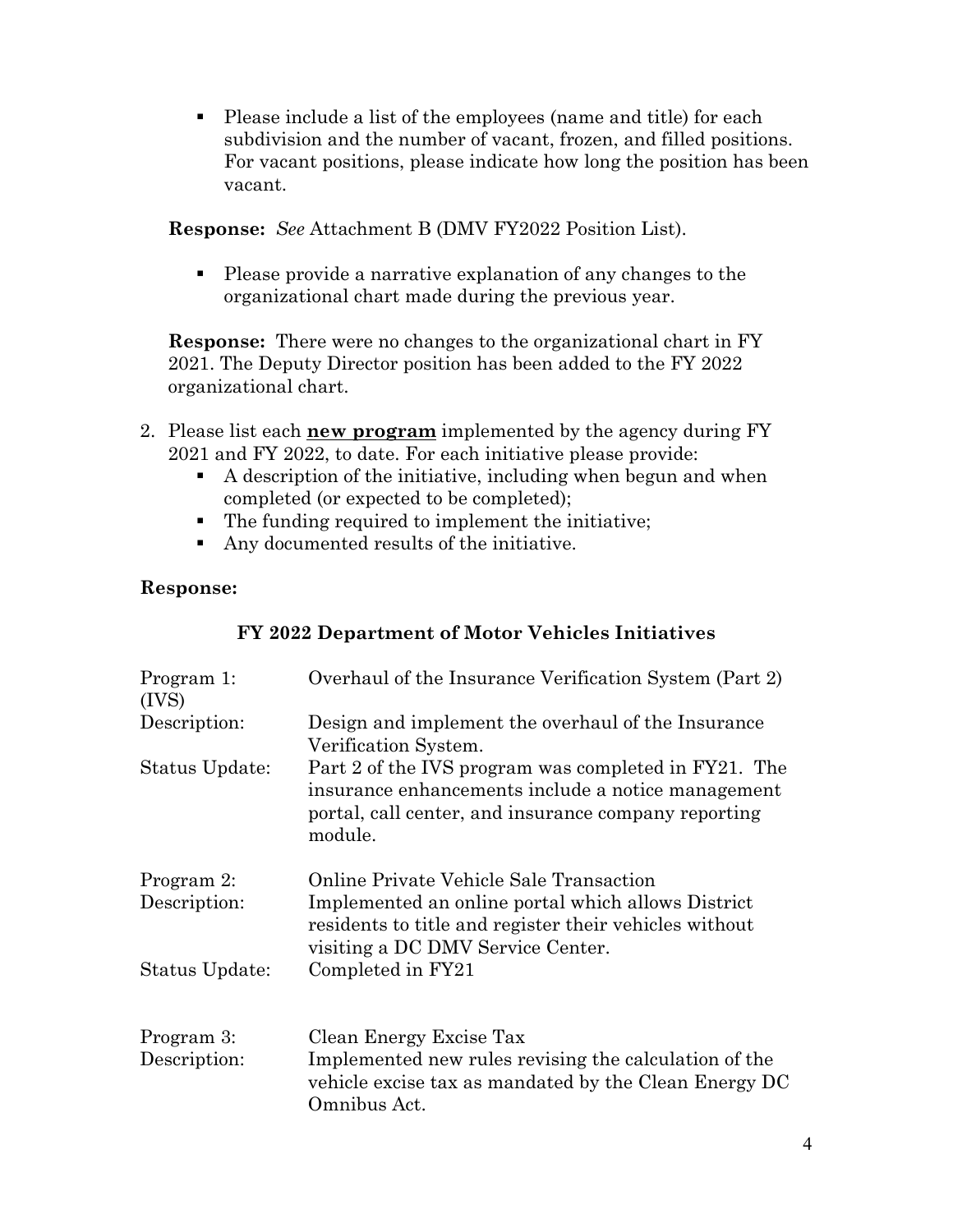| Status Update:                               | Completed in FY21                                                                                                                                                                                                                                                                                                                                  |  |  |  |  |
|----------------------------------------------|----------------------------------------------------------------------------------------------------------------------------------------------------------------------------------------------------------------------------------------------------------------------------------------------------------------------------------------------------|--|--|--|--|
| Program 4:                                   | National Motor Vehicle Title Information System<br>(NMVTIS)                                                                                                                                                                                                                                                                                        |  |  |  |  |
| Description:                                 | Implemented NMVTIS, a program that assists states and<br>law enforcement in deterring and preventing title fraud<br>and other crimes.                                                                                                                                                                                                              |  |  |  |  |
| Status Update:                               | Completed in FY22                                                                                                                                                                                                                                                                                                                                  |  |  |  |  |
| Program 5:<br>Description:<br>Status Update: | Parallel Parking<br>Introduced parallel parking to the road skills test.<br>Completed in FY21                                                                                                                                                                                                                                                      |  |  |  |  |
| Program 6:<br>Description:                   | Escalated Residential Parking Permit (RPP) fees<br>Implemented an RPP fee structure for all vehicles<br>registered to the same mailing address. Annual fees are<br>as follows: (1) $$50$ for the first vehicle; (2) $$75$ for the<br>second; (3) $$100$ for the third vehicle; and (4) $$150$ for<br>each vehicle beyond the first three vehicles. |  |  |  |  |
| Status Update:                               | Completed in FY21                                                                                                                                                                                                                                                                                                                                  |  |  |  |  |
| Program 7:<br>Description:                   | CDL Human trafficking Training<br>Requires all new drivers seeking a Commercial Learner<br>Permit or persons converting an out-of-state CDL to<br>complete a mandatory Human Trafficking Awareness<br>training program.                                                                                                                            |  |  |  |  |
| Status Update:                               | Completed in FY21                                                                                                                                                                                                                                                                                                                                  |  |  |  |  |

- 3. Please provide a complete, up-to-date **position listing** for your agency, ordered by program and activity, and including the following information for each position:
	- Title of position;
	- Name of employee or statement that the position is vacant, unfunded, or proposed;
	- Date employee began in position;
	- Salary and fringe benefits (separately), including the specific grade, series, and step of position;
	- Job status (continuing/term/temporary/contract);
	- Whether the position must be filled to comply with federal or local law.

*Please note the date that the information was collected.* 

**Response**: *See* Attachment B (DMV FY2022 Position List) The position list was updated on January 6, 2022.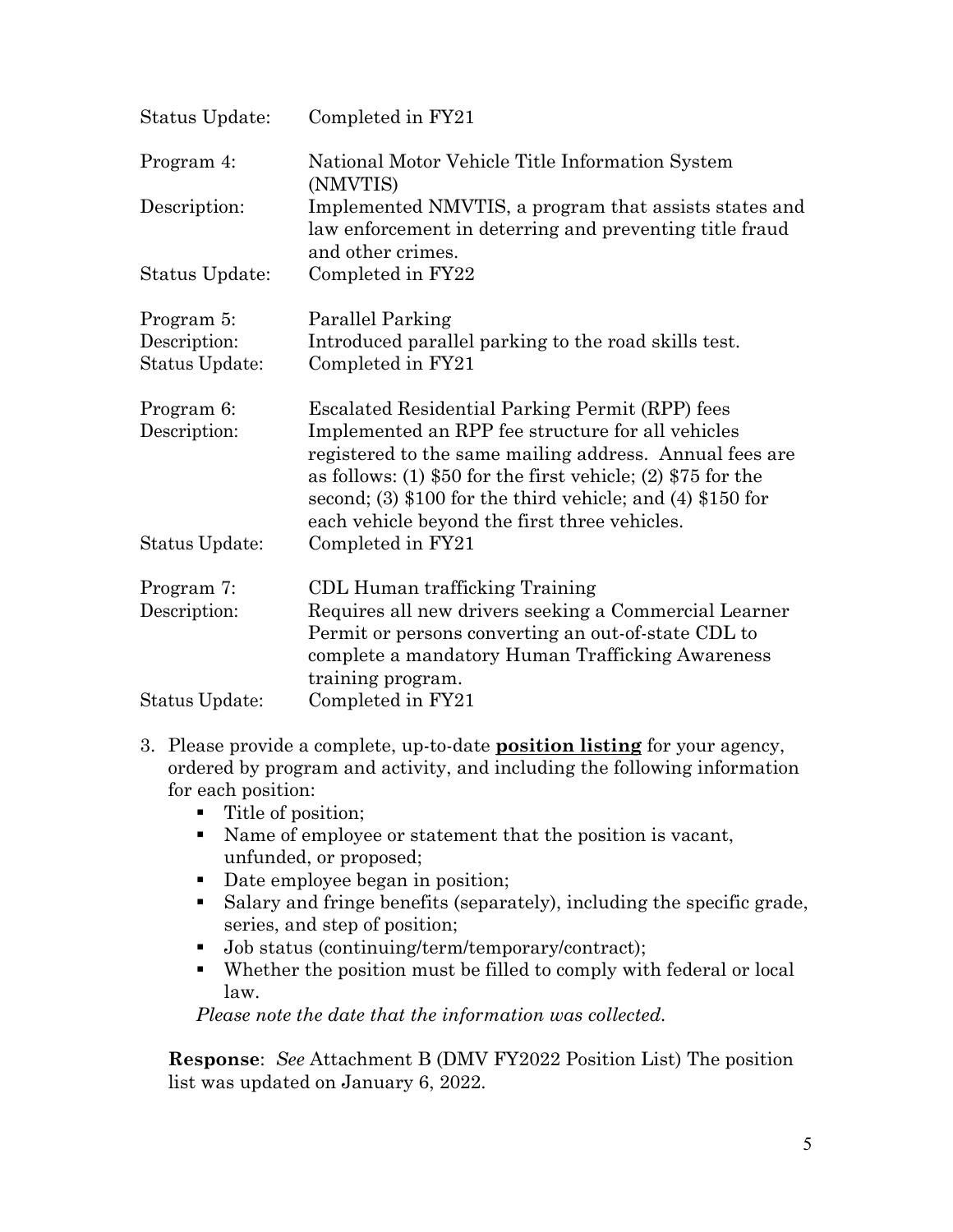4. Does the agency conduct annual **performance evaluations** of all of its employees, and was this done in FY 2021? Who conducts such evaluations? What are they performance measures by which employees are evaluated? What steps are taken to ensure that all agency employees are meeting individual job requirements? What steps are taken when an employee does not meet individual job requirements?

**Response**: Yes, DMV conducts annual performance evaluations for 100% of eligible employees in FY 2021. An employee's direct supervisor conducted the evaluation.

At the beginning of the fiscal year, SMART (Specific, Measurable, Achievable, Relevant, and Time-Related) goals were established for all employees and entered into the PeopleSoft performance management system following review/agreement by the management chain. Goals for measuring/monitoring employee performance were included in the supervisors' goals. Employees' performance measures are mainly related to customer wait time, employee attendance, employee transaction time, and employee work habits. All supervisors meet regularly with employees and provide quantitative feedback on performance and coaching. If necessary, employees were placed on Performance Improvement Plans to further monitor performance and provide training/counseling/coaching. The end-of-year performance evaluations were reviewed and approved by the Administrators. All evaluations below a 3 (*i.e.*, valued employee) were reviewed by the Director.

5. Please list all **employees detailed** to or from your agency, if any. Please provide the reason for the detail, the detailed employee's date of detail, and the detailed employee's projected date of return.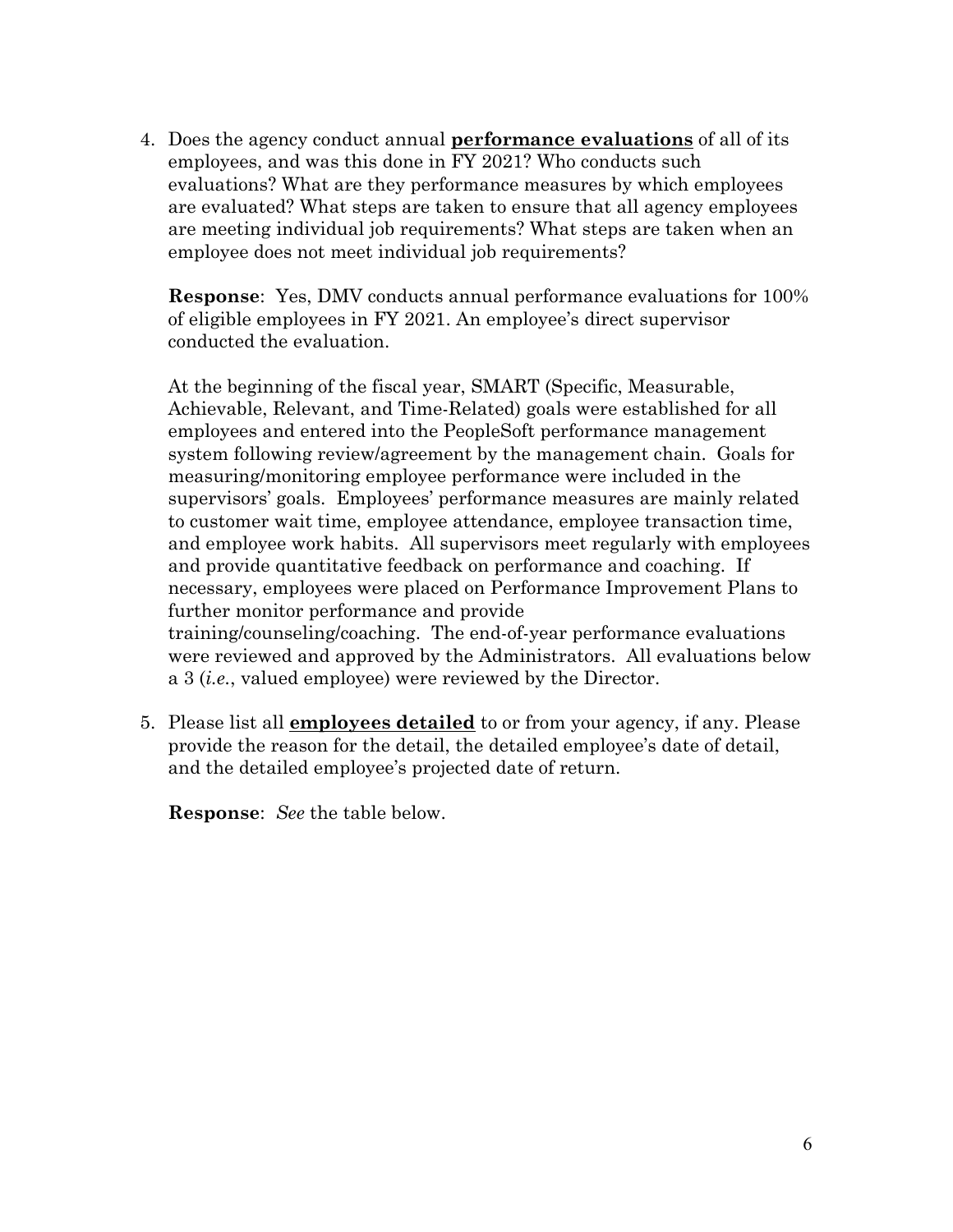|                              |                                        |                   |              |            |                  | <b>RETURNED</b>   |                 |                                |                      |                                                               |
|------------------------------|----------------------------------------|-------------------|--------------|------------|------------------|-------------------|-----------------|--------------------------------|----------------------|---------------------------------------------------------------|
|                              |                                        |                   | Detail Start | Detail NTE |                  | TO                | <b>Detailed</b> |                                |                      |                                                               |
| <b>Employee Name</b>         | Title                                  | Detailed To: Date |              | Date       | <b>EXTENSION</b> | <b>AGENCY</b>     | From:           | <b>Project Detailed to:</b>    |                      |                                                               |
| <b>Julienne Metelus</b>      | <b>Program Support Assistant</b>       | <b>DMV</b>        | 9/1/2020     | 1/31/2021  | 3/31/202         |                   | OSSE            | <b>DMV Operational Support</b> | <b>BENNING RIDGE</b> | REQUEST EXTENSION                                             |
| <b>Chanique Cash</b>         | <b>Customer Service Representative</b> | DMV               | 9/1/2020     | 1/31/2021  |                  | 1/31/2021 OSSE    |                 | <b>DMV Operational Support</b> |                      |                                                               |
| Marisa Reid                  | <b>Operations Specialist</b>           | <b>DMV</b>        | 9/1/2020     | 1/31/2021  |                  | 1/31/2021 OSSE    |                 | <b>DMV Operational Support</b> |                      |                                                               |
| Deborah Johnson              | Substitute Teacher                     | <b>DMV</b>        | 9/1/2020     | 1/31/2021  | 3/31/2021        | No SHOW OSSE      |                 | <b>DMV Operational Support</b> | <b>M STREET SW</b>   | <b>ACCORDING TO</b><br><b>EMAILS NEVER</b><br><b>REPORTED</b> |
| <b>Necole Williams</b>       | <b>Program Support Assistant</b>       | <b>DMV</b>        | 9/1/2020     | 1/31/2021  | 3/31/2021        |                   | OSSE            | <b>DMV Operational Support</b> | <b>BENNING RIDGE</b> | REQUEST EXTENSION                                             |
| <b>Cassandra Smallword</b>   | <b>Safety Technician</b>               | <b>DMV</b>        | 9/1/2020     | 4/1/2021   | 5/21/2021        |                   | <b>DDOT</b>     | <b>DMV Operational Support</b> | <b>BENNING RIDGE</b> |                                                               |
| Marsha Mayo                  | <b>Safety Technician</b>               | <b>DMV</b>        | 9/1/2020     | 1/31/2021  | 3/31/2021        | 1/31/2021 DDOT    |                 | <b>DMV Operational Support</b> |                      |                                                               |
| <b>Tony Minor</b>            | <b>Safety Technician</b>               | <b>DMV</b>        | 9/1/2020     | 1/31/2021  |                  | 1/11/2021 DDOT    |                 | <b>DMV Operational Support</b> |                      |                                                               |
| <b>Brenda Terry</b>          | <b>Safety Technician</b>               | <b>DMV</b>        | 9/1/2020     | 4/1/2021   | 5/21/2021        |                   | <b>DDOT</b>     | <b>DMV Operational Support</b> | <b>M STREET SW</b>   |                                                               |
| <b>Halima Holiday</b>        | <b>Safety Technician</b>               | <b>DMV</b>        | 9/1/2020     | 4/1/2021   | 5/21/2021        |                   | <b>DDOT</b>     | <b>DMV Operational Support</b> | <b>GEORGETOWN</b>    |                                                               |
| <b>Abril Johnson</b>         | Safety Technician                      | <b>DMV</b>        | 9/1/2020     | 1/31/2021  | 3/31/2021        | 3/22/2021 DDOT    |                 | <b>DMV Operational Support</b> | <b>GEORGETOWN</b>    |                                                               |
| <b>George Mills</b>          | <b>Training Specialist</b>             | <b>DMV</b>        | 9/1/2020     | 1/31/2021  |                  | 1/31/2021 OSSE    |                 | <b>DMV Operational Support</b> |                      |                                                               |
| <b>Carol Scurlock</b>        | <b>Record Management Specialist</b>    | <b>DMV</b>        | 9/1/2020     | 1/31/2021  |                  | 1/31/2021 OSSE    |                 | <b>DMV HR Support</b>          |                      |                                                               |
| <b>Amanuel Gebregiyorgis</b> | Paralegal Specialist                   | <b>DMV</b>        | 9/29/2020    | 2/26/2021  |                  | 10/7/2020 DFV     |                 | <b>DMV Operational Support</b> |                      |                                                               |
| <b>Dustin Williams</b>       | <b>Program Analyst</b>                 | <b>DMV</b>        | 9/29/2020    | 2/26/2021  |                  | 1/31/2021 DFV     |                 | <b>DMV Operational Support</b> |                      |                                                               |
| <b>Clarissa Edwards</b>      | <b>Customer Service Representative</b> | <b>DMV</b>        | 9/29/2020    | 2/26/2021  |                  | 1/31/2021 DFV     |                 | <b>DMV Operational Support</b> |                      |                                                               |
| Lavangela Ward               | <b>Safety Technician</b>               | <b>DMV</b>        | 9/1/2020     | 1/31/2021  | 3/31/2021        | 3/11/2021 DDOT    |                 | <b>DMV</b> Operational Support | <b>M STREET SW</b>   |                                                               |
| <b>Sharion Larry</b>         | Safety Technician                      | <b>DMV</b>        |              | 3/30/2021  | 5/21/2021        |                   | <b>DDOT</b>     | <b>DMV Operational Support</b> | <b>GEORGETOWN</b>    |                                                               |
| Jamele Thompson              | Safety Technician                      | <b>DMV</b>        |              | 3/30/2021  | 5/21/2021        |                   | <b>DDOT</b>     | <b>DMV Operational Support</b> | <b>GEORGETOWN</b>    |                                                               |
| <b>Candice Deal</b>          | Safety Technician                      | <b>DMV</b>        |              | 3/30/2021  | 5/21/2021        |                   | <b>DDOT</b>     | <b>DMV Operational Support</b> | <b>DEANWOOD</b>      |                                                               |
| Kenneth Wellington           | <b>Safety Technician</b>               | <b>DMV</b>        |              | 3/30/2021  | 5/21/2021        |                   | <b>DDOT</b>     | <b>DMV Operational Support</b> | <b>DEANWOOD</b>      |                                                               |
| Daysha Smith                 | <b>Safety Technician</b>               | <b>DMV</b>        |              | 3/30/2021  | 5/21/2021        |                   | <b>DDOT</b>     | <b>DMV Operational Support</b> | <b>M STREET SW</b>   |                                                               |
| <b>Andrew McDougal</b>       | Safety Technician                      | <b>DMV</b>        |              | 3/30/2021  | 5/21/2021        |                   | <b>DDOT</b>     | <b>DMV Operational Support</b> | <b>GEORGETOWN</b>    |                                                               |
| Pamela Wright Hodo           | Safety Technician                      | DMV               |              | 3/30/2021  | 5/21/2021        |                   | <b>DDOT</b>     | <b>DMV Operational Support</b> | <b>M STREET SW</b>   |                                                               |
| <b>Celsie Edwards</b>        | <b>Safety Technician</b>               | <b>DMV</b>        |              | 3/30/2021  |                  | 5/21/2021 No SHOW | <b>DDOT</b>     | <b>DMV Operational Support</b> | <b>M STREET SW</b>   | <b>NO SHOW</b>                                                |
| <b>Debra Walker</b>          | <b>Safety Technician</b>               | <b>DMV</b>        |              | 3/30/2021  | 5/21/2021        |                   | <b>DDOT</b>     | <b>DMV Operational Support</b> | <b>BENNING RIDGE</b> |                                                               |
| <b>Adrianne Miller</b>       | Safety Technician                      | <b>DMV</b>        |              | 4/2/2021   | 5/21/2021        |                   | <b>DDOT</b>     | <b>DMV Operational Support</b> | <b>M STREET SW</b>   |                                                               |

6. Please provide the position name, organization unit to which it is assigned, and hourly rate of any **contract workers** in your agency, and the company from which they are contracted.

#### **Response:**

Position Name: Parking Lot Attendants (3) Full-time Organization Unit: Driver Services Hourly Rate: \$18.18 Company: Rizeup Technologies

Position: Custodian (1) Full-time Organization Unit: Vehicle Services Hourly Rate: \$17.75 Company: Rizeup Technologies

Position: Customer Service (1) Full-time Organization Unit: Administrative Services Hourly Rate: \$20.06 Company: Rizeup Technologies

Position: Legal Instrument Examiner (4) Full-time Organization Unit: Driver Services Hourly Rate: \$20.06 Company: Rizeup Technologies

Position Name: Data Warehouse ETL Developer Organizational Unit: DMV Office of Information Technology Hourly Rate: \$84.99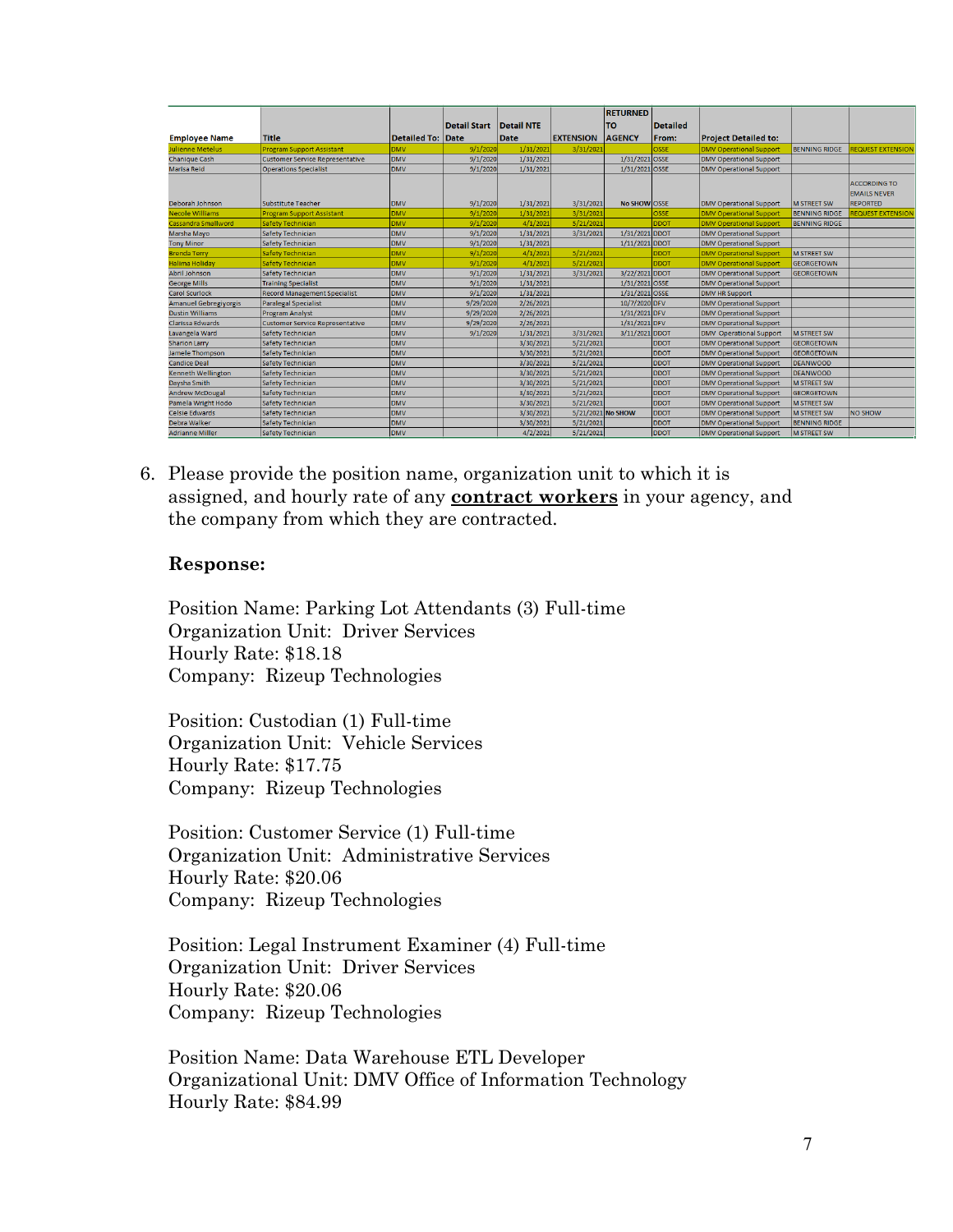Company: Computer Aid, Inc.

Position Name: Data Warehouse Dashboard Developer Organizational Unit: DMV Office of Information Technology Hourly Rate: \$84.99 Company: Computer Aid, Inc.

- 7. Please provide the Committee with:
	- A list of all employees who receive cellphones or similar communications devices at agency expense.

**Response:** *See* Attachment C.

♦ Please provide the total cost for mobile communications and devices at the agency for FY 2021 and FY 2022 to date, including equipment and service plans.

#### **Response**:

FY21 Telecommunication costs: \$380,000 FY22 (as of Jan 8, 2022) Telecommunication costs: \$359,000

 A list of all vehicles owned, leased, or otherwise used by the agency and to whom the vehicle is assigned.

| <b>VEHICLE</b><br><b>MAKE AND</b><br><b>MODEL</b>       | <b>LEASED</b><br><b>OWN</b> | <b>ASSIGNED</b><br><b>TO</b> | TAG<br><b>NUMBER</b> |
|---------------------------------------------------------|-----------------------------|------------------------------|----------------------|
| 2018 Toyota<br>Corolla                                  | <b>OWN</b>                  | Support<br>Services          | DC12167              |
| 2018 TOYOTA<br><b>COROLLA</b>                           | <b>OWN</b>                  | <b>TT</b>                    | DC-12168             |
| 2018 TOYOTA<br><b>COROLLA</b>                           | <b>OWN</b>                  | Service<br>Integrity         | DC-12169             |
| 2018 TOYOTA<br><b>SIENNA</b>                            | LEASE                       | Support<br>Services          | DC-11970             |
| 2018<br><b>CHEVROLET</b><br><b>EXPRESS</b><br>CARGO VAN | <b>LEASE</b>                | Support<br>Services          | DC-12450             |
| 2018 FORD F-<br>350                                     | <b>OWN</b>                  | Inspection<br>Station        | DC-12236             |
| 2008 DODGE<br><b>CARAVAN SE</b>                         | OWN                         | IТ                           | DC-5497              |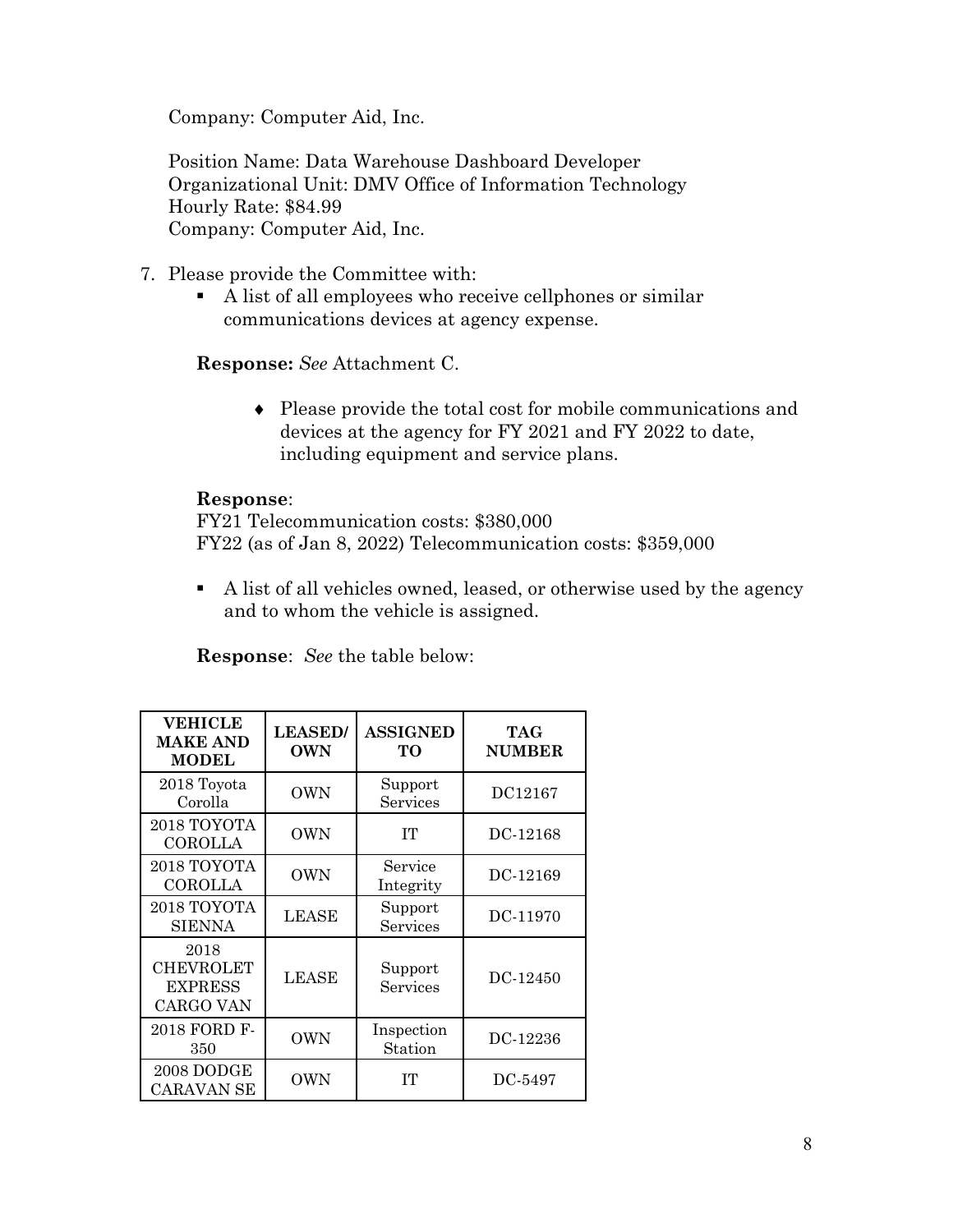| 2014 DODGE<br><b>CARAVAN</b>  | <b>OWN</b> | Support<br>Services             | DC-8804  |
|-------------------------------|------------|---------------------------------|----------|
| 2021 TOYOTA<br>COROLLA        | <b>OWN</b> | Deanwood<br>Road Test<br>Office | DC-13885 |
| 2021 TOYOTA<br>COROLLA        | <b>OWN</b> | Deanwood<br>Road Test<br>Office | DC-13886 |
| 2021 TOYOTA<br>COROLLA        | <b>OWN</b> | Deanwood<br>Road Test<br>Office | DC-14052 |
| 2021 TOYOTA<br><b>COROLLA</b> | <b>OWN</b> | Deanwood<br>Road Test<br>Office | DC-14053 |
| 2021 TOYOTA<br>COROLLA        | <b>OWN</b> | Deanwood<br>Road Test<br>Office | DC-14054 |
| 2021 TOYOTA<br>COROLLA        | <b>OWN</b> | Deanwood<br>Road Test<br>Office | DC-14055 |

A list of employee bonuses or special award pay granted in FY 2021 and FY 2022, to date.

**Response:** DMV did not issue any employee bonuses or special awards in FY 2021 or FY 2022 to date.

A list of travel expenses, arranged by employee.

| Name of<br>Traveler     | Position<br><b>Title</b>               | Dates of<br><b>Travel</b><br>or<br>Training | Location                | Purpose                                            | <b>District</b><br>Expen. | Other<br><b>Expenditures</b> |
|-------------------------|----------------------------------------|---------------------------------------------|-------------------------|----------------------------------------------------|---------------------------|------------------------------|
| <b>FY21</b>             |                                        |                                             |                         |                                                    |                           |                              |
| Cherice<br>Stanley      | Management<br>Analyst                  | May 19-<br>21, 2021                         | Virtual                 | <b>Racial Equity</b><br>Practices in<br>Government | \$231.00                  |                              |
| James<br><b>Edwards</b> | Support<br>Service<br>Manager          | August 11,<br>2021                          | Annapolis,<br><b>MD</b> | <b>Bayside CPR</b><br>and AED<br><b>Training</b>   | \$118.00                  |                              |
| Joan Saleh              | <b>Driver Service</b><br>Administrator | August 30<br>- Sept 3,<br>2021              | Virtual                 | <b>AAMVA 2021</b><br>International<br>Conference   | \$238.00                  |                              |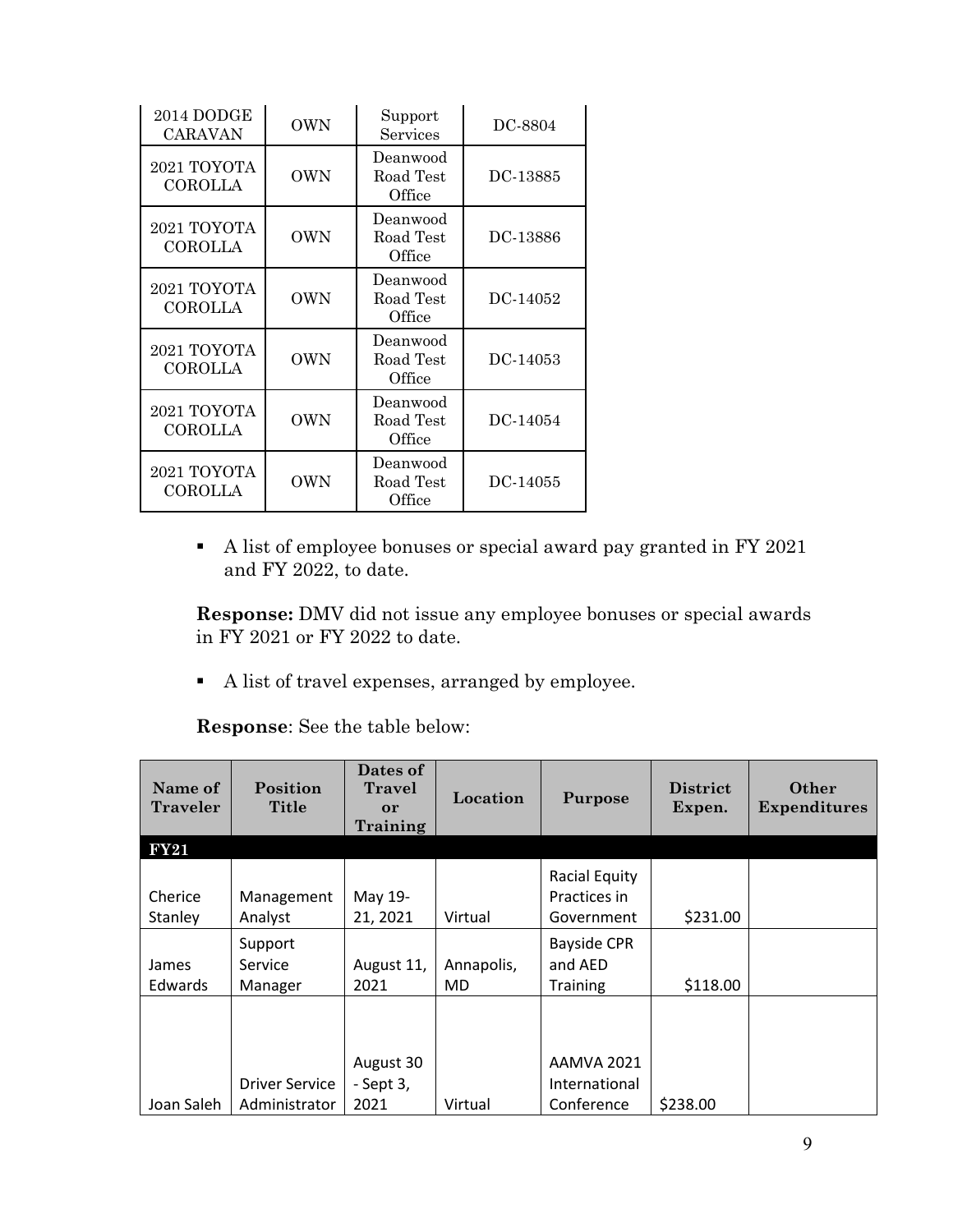|                            |                          | August 30                       | Virtual     | AAMVA 2021        |                             |                              |
|----------------------------|--------------------------|---------------------------------|-------------|-------------------|-----------------------------|------------------------------|
|                            | Information              | - Sept 3,                       |             | International     |                             |                              |
| Amit Vora                  | <b>Tech Officer</b>      | 2021                            |             | Conference        | \$318.00                    |                              |
|                            |                          |                                 | Virtual     |                   |                             |                              |
|                            |                          | August 30                       |             | <b>AAMVA 2021</b> |                             |                              |
| David                      | General                  | - Sept 3,                       |             | International     |                             |                              |
| Glasser                    | Counsel                  | 2021                            |             | Conference        | \$448.00                    |                              |
|                            |                          |                                 |             |                   |                             |                              |
|                            |                          |                                 |             | Total FY21:       | 1,353.00                    | 0.00                         |
| Name of<br><b>Traveler</b> | Position<br><b>Title</b> | Dates of<br><b>Travel</b><br>or | Location    | Purpose           | <b>District</b><br>Expendit | Other<br><b>Expenditures</b> |
|                            |                          | Training                        |             |                   | ures                        |                              |
| <b>FY22</b>                |                          |                                 |             |                   |                             |                              |
|                            |                          |                                 |             | <b>AAMVA</b>      |                             |                              |
|                            |                          |                                 |             | <b>Driver</b>     |                             |                              |
|                            |                          |                                 |             | Standing          |                             |                              |
|                            | <b>Driver Service</b>    | October                         | Arlington,  | Committee         |                             |                              |
| Joan Saleh                 | Administrator            | 5-9, 2021                       | VA          | Meeting           |                             | \$803.00                     |
|                            |                          | October                         |             | 2021 Vision       |                             |                              |
| Gabriel                    |                          | $20-21,$                        |             | Zero              |                             |                              |
| Robinson                   | Director                 | 2021                            | Virtual     | Conference        | \$60.00                     |                              |
|                            |                          | October                         |             | 2021 Vision       |                             |                              |
|                            | <b>Driver Service</b>    | $20 - 21$                       |             | Zero              |                             |                              |
| Joan Saleh                 | Administrator            | 2021                            | Virtual     | Conference        | \$60.00                     |                              |
|                            |                          | October                         |             | 2021 Vision       |                             |                              |
| Marquis                    | Management               | $20 - 21$                       |             | Zero              |                             |                              |
| <b>Miles</b>               | Analyst                  | 2021                            | Virtual     | Conference        | \$60.00                     |                              |
|                            | Special                  | October                         |             | 2021 Vision       |                             |                              |
| Tyrone                     | Project                  | $20 - 21$                       |             | Zero              |                             |                              |
| Sweatt                     | Officer                  | 2021                            | Virtual     | Conference        | \$60.00                     |                              |
| <b>Brigid</b>              | <b>NMVTIS</b>            | October                         |             | <b>ODIS</b>       |                             |                              |
| Anderson-                  | Program                  | $14-15,$                        | Chesapeake, | Enrollment        |                             |                              |
| Snipe                      | Coordinator              | 2021                            | VA          | Meeting           | \$396.00                    |                              |
|                            |                          |                                 |             | <b>AAMVA</b>      |                             |                              |
|                            | Service                  | November                        |             | <b>IDEC/TMS</b>   |                             |                              |
| Calvin                     | Center                   | $17-18,$                        | <b>New</b>  | Joint             |                             |                              |
| Dyson                      | Manager                  | 2021                            | Orleans, LA | Meeting           |                             | \$1,045.00                   |
|                            |                          |                                 |             | Employee          |                             |                              |
|                            |                          |                                 |             | Law               |                             |                              |
| David                      | General                  | Dec 1-3,                        |             | Conference        |                             |                              |
| Glasser                    | Counsel                  | 2021                            | Virtual     | Webinar           | \$596.25                    |                              |
|                            |                          |                                 |             |                   |                             |                              |
|                            |                          |                                 |             | Total FY22:       | \$1,232.25                  | \$1,848.00                   |

 $\bullet$   $\;$  A list of the total overtime and worker's compensation payments paid in FY 2021 and FY 2022, to date.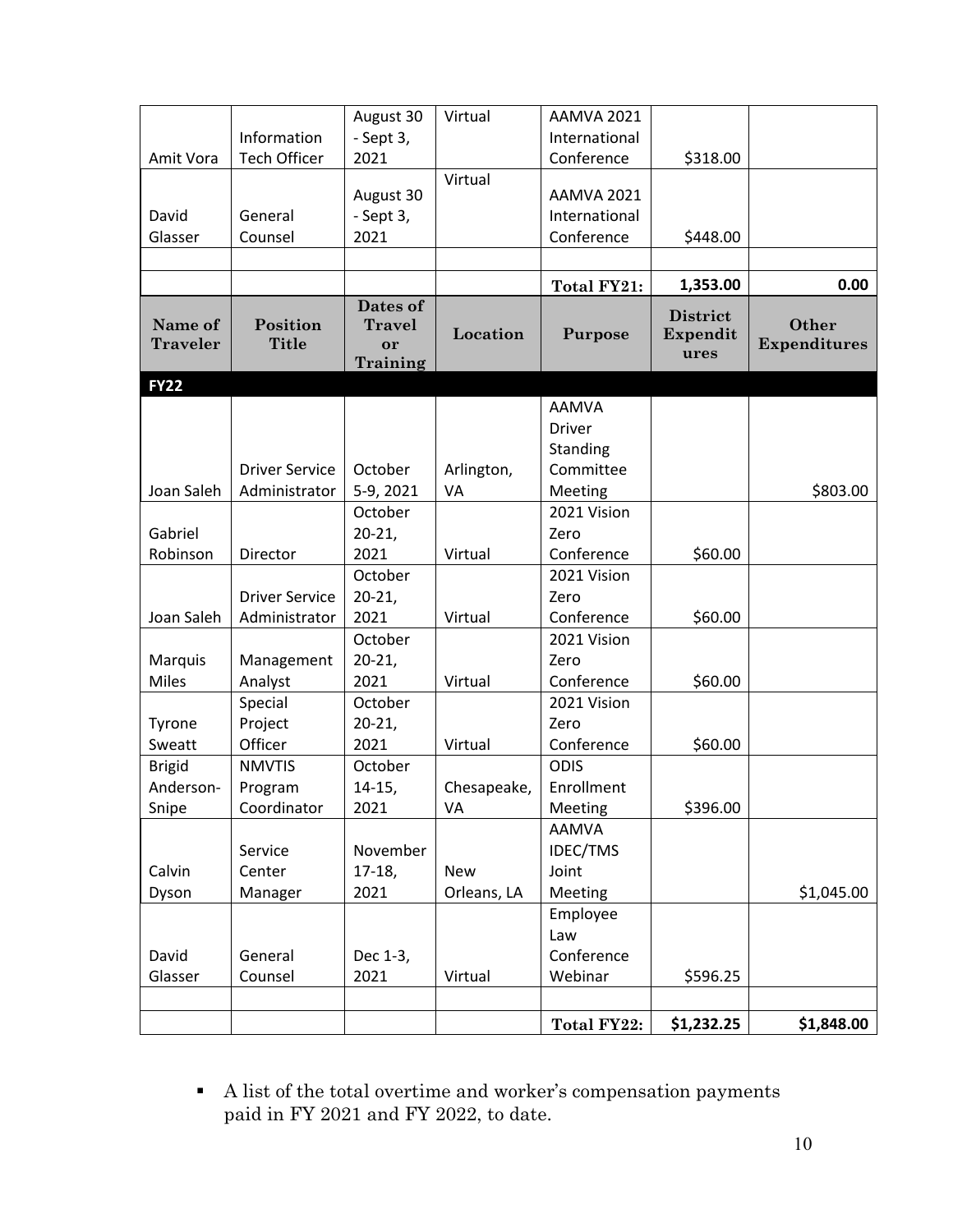**Response:** *See* the information below:

Overtime FY 2021 – \$595,706 FY 2022 (as of January 1) – \$76,280 Workman's Compensation Payments

FY 2021 – \$57,750.93 FY 2022 (as of January 6) 10– \$23,141,

- 8. Please provide a list of each **collective bargaining agreement** that is currently in effect for agency employees.
	- Please include the bargaining unit (name and local number), the duration of each agreement, and the number of employees covered.

#### **Response:**

Presently, 177 DMV employees are covered by the American Federation of Government Employees (AFGE) Local 1975. The agreement presently in effect expired September 30, 2010, and has been extended indefinitely.

One (1) employee is covered by the American Federation of Government Employees (AFGE) Local 1403. The working condition agreement expired on September 30, 2021, and is currently being extended through the public health emergency.

All 178 employees are covered by the Compensation Agreement for Compensation Units 1 & 2 which is currently being negotiated for FY 2022 and beyond. (Time period of contract is being negotiated)

 Please provide, for each union, the union leader's name, title, and his or her contact information, including e-mail, phone, and address if available.

**Response:** See union contact information, below.

Stanley Freeman, Interim President AFGE Local 1975 (240) 535-7138 Freeman.EVPPres.afgelocal1975@gmail.com

Benjamin Bryant, AFGE Local 1403 441 4th Street, NW, 6th Floor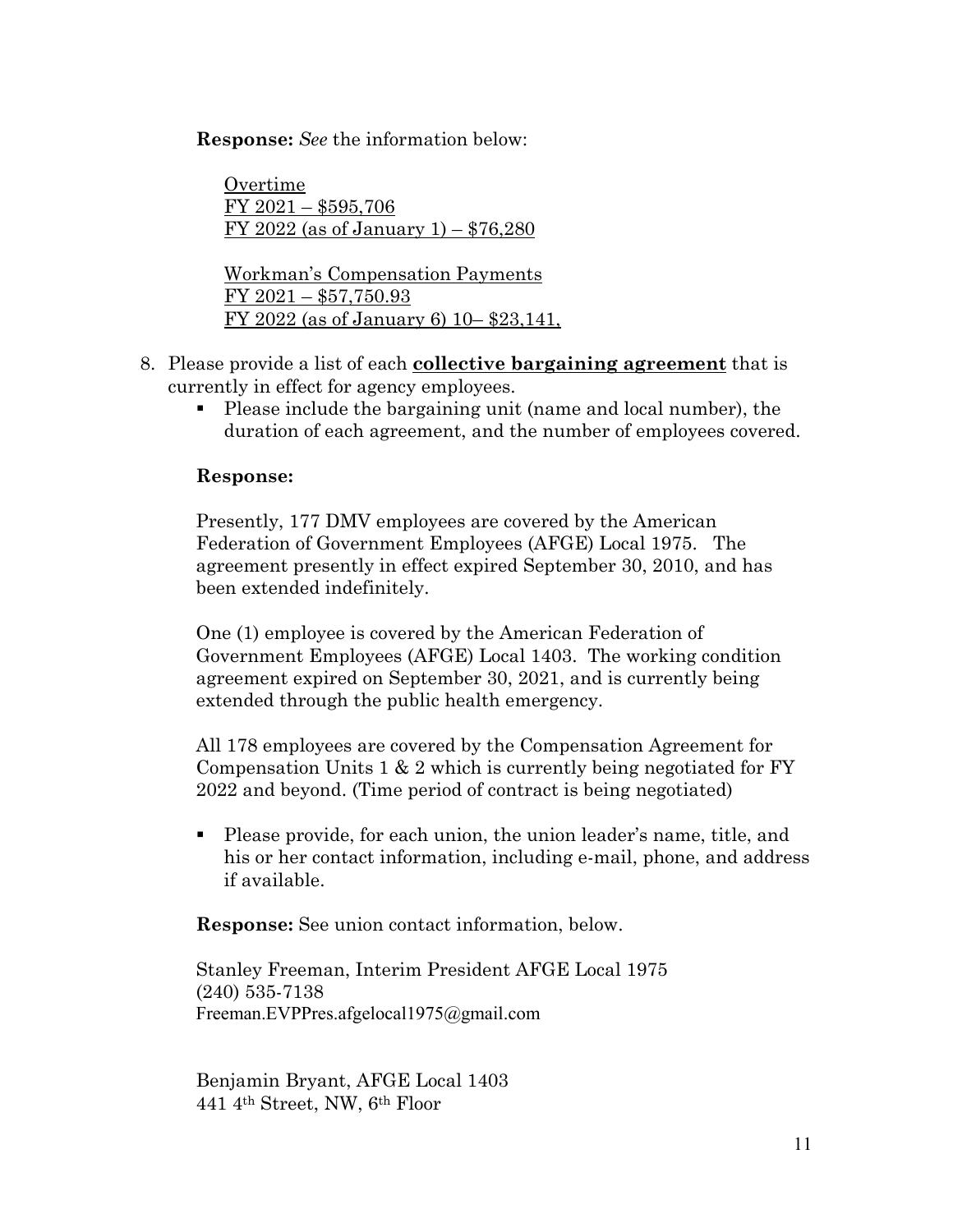Washington, DC 20001 (202) 724-6652 (O) (856) 651-8780 [benjamin.bryant@dc.gov](mailto:steve.anderson@dc.gov)

• Please note if the agency is currently in bargaining and its anticipated completion date.

# **Response:** N/A

- 9. Please identify all **electronic databases** maintained by your agency, including the following:
	- A detailed description of the information tracked within each system;
	- The age of the system and any discussion of substantial upgrades that have been made or are planned to the system;
	- Whether the public can be granted access to all or part of each system.

|                 |                                                 | Access to the                                    | Access to                                                                                                                      | Age of<br>the |                                                                                                                                                                                                                                                                                                                                                           |
|-----------------|-------------------------------------------------|--------------------------------------------------|--------------------------------------------------------------------------------------------------------------------------------|---------------|-----------------------------------------------------------------------------------------------------------------------------------------------------------------------------------------------------------------------------------------------------------------------------------------------------------------------------------------------------------|
| <b>Database</b> | Information                                     | <b>System</b>                                    | Public                                                                                                                         | system        | <b>Upcoming Upgrades</b>                                                                                                                                                                                                                                                                                                                                  |
|                 | Stores information<br>on Driver<br>License/ID & | <b>Authorized DMV</b><br>users and<br>authorized | Public is<br>allowed to<br>verify their<br>own<br>information<br>during<br>transactions<br>with the                            | 20            | Ongoing upgrades<br>include additional<br>online and mobile<br>customer transactions,<br>Enhancements for RPP<br>issuances, motor vehicle<br>titling, interlock<br>ignition devices process,<br>Mobile application<br>upgrade to integrate<br>with ticket system, and<br>carryout efficient                                                               |
| Destiny         | Registration                                    | agencies                                         | <b>DMV</b>                                                                                                                     | years         | hearing process.                                                                                                                                                                                                                                                                                                                                          |
|                 | Ticketing/                                      | <b>Authorized DMV</b>                            | Public is<br>allowed to<br>verify their<br>own<br>information<br>during<br>transactions<br>with the<br>DMV and<br>email ticket | 27            | From the progress made<br>last year with Business<br>Process Reengineering,<br>and revisions to our<br>statement of work to<br>increase focus on<br>adjudication process<br>functions only (no ticket)<br>and other integrated<br>process at the issuance<br>stage). DMV (along with<br>Office of the Chief<br>Technology Officer<br>(OCTO) and Office of |
| e-TIMS          | Adjudication                                    | Users                                            | alert service                                                                                                                  | years         | the Contracting and                                                                                                                                                                                                                                                                                                                                       |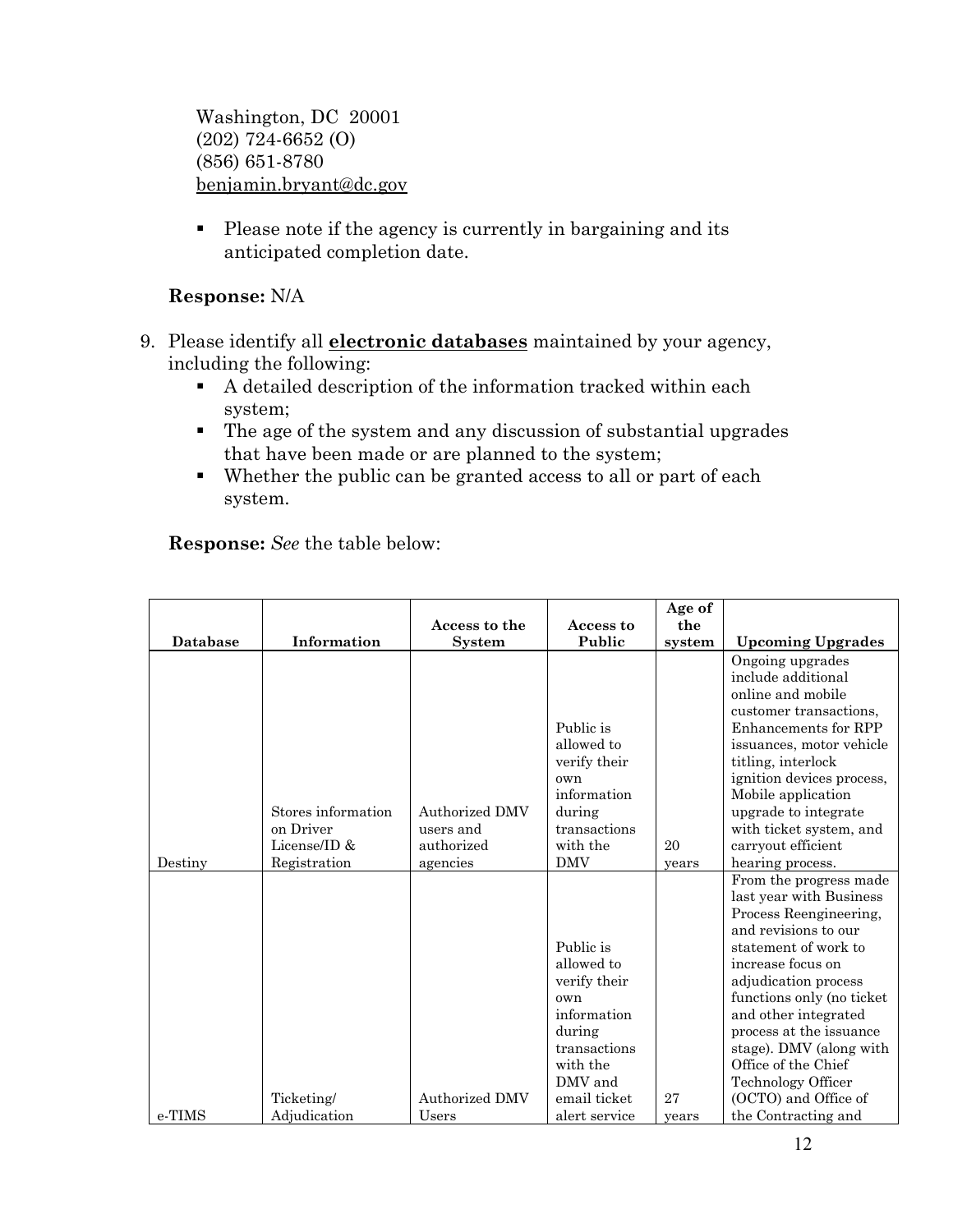|                        |                                                                |                                             |                                                                                                     | Age of                              |                                                                                                                                           |
|------------------------|----------------------------------------------------------------|---------------------------------------------|-----------------------------------------------------------------------------------------------------|-------------------------------------|-------------------------------------------------------------------------------------------------------------------------------------------|
| <b>Database</b>        | Information                                                    | Access to the<br><b>System</b>              | Access to<br>Public                                                                                 | the<br>system                       | <b>Upcoming Upgrades</b>                                                                                                                  |
|                        |                                                                |                                             |                                                                                                     |                                     | Procurement (OCP)), is<br>in the final stages of<br>completing the RFP<br>package, which should<br>be released by the end<br>of February. |
|                        | <b>Inspection Station</b>                                      | Authorized DMV                              |                                                                                                     |                                     |                                                                                                                                           |
| EnviorTech             | Results                                                        | Users                                       | None                                                                                                | 6 years                             | None                                                                                                                                      |
| <b>MIDS</b>            | Enhanced DL / ID<br>digital picture<br>system                  | <b>Authorized DMV</b><br>Users              | None                                                                                                | 8 years<br>$\overline{3}$<br>months | None                                                                                                                                      |
| <b>IVS</b>             | Insurance<br>Verification System                               | Access is one way<br>to Destiny<br>Database | Public is<br>allowed to<br>verify their<br>own<br>information<br>during<br>transactions<br>with DMV | 12.5<br>years                       | None                                                                                                                                      |
| LMS                    | <b>Employee Training</b><br>System for tracking<br>information | <b>DMV</b> Employees<br>only                | None                                                                                                | 12.5<br>years                       | None                                                                                                                                      |
| <b>KTS</b>             | New knowledge<br>testing system                                | <b>DMV</b> Employees<br>only                | None                                                                                                | 6 years<br>9<br>months              | None                                                                                                                                      |
| <b>ARTS</b>            | Appointment and<br>Road Test System                            | <b>DMV</b> Employees<br>and Customers       | Customers<br>can use the<br>system to<br>schedule their<br>road test<br>appointments<br>Customers   | 5 years<br>$\overline{4}$<br>Months | None                                                                                                                                      |
| DL/ID Mailing          | DL/ID Card<br>Mailing Status<br>System                         | <b>DMV</b> Employees<br>and Customers       | can verify if<br>their Card<br>was mailed                                                           | 6 years<br>$\mathcal{S}$<br>months  | None                                                                                                                                      |
| New Scanning<br>system | In-house image<br>database for<br>scanned documents            | <b>DMV</b> Employees<br>only                | None                                                                                                | 4 years<br>$\overline{4}$<br>Months | None                                                                                                                                      |
| Nemo-Q                 | New Queuing<br>system                                          | <b>DMV</b> Employees<br>and Customers       | Customer<br>wait-time<br>tracking                                                                   | 4 years<br>10<br>months             | None                                                                                                                                      |

10.Please describe the agency's procedures for investigating allegations of **sexual harassment** or misconduct committed by or against its employees. List and describe any allegations received by the agency in FY 2021 and FY 2022, to date, and whether and how those allegations were resolved.

### **Response:**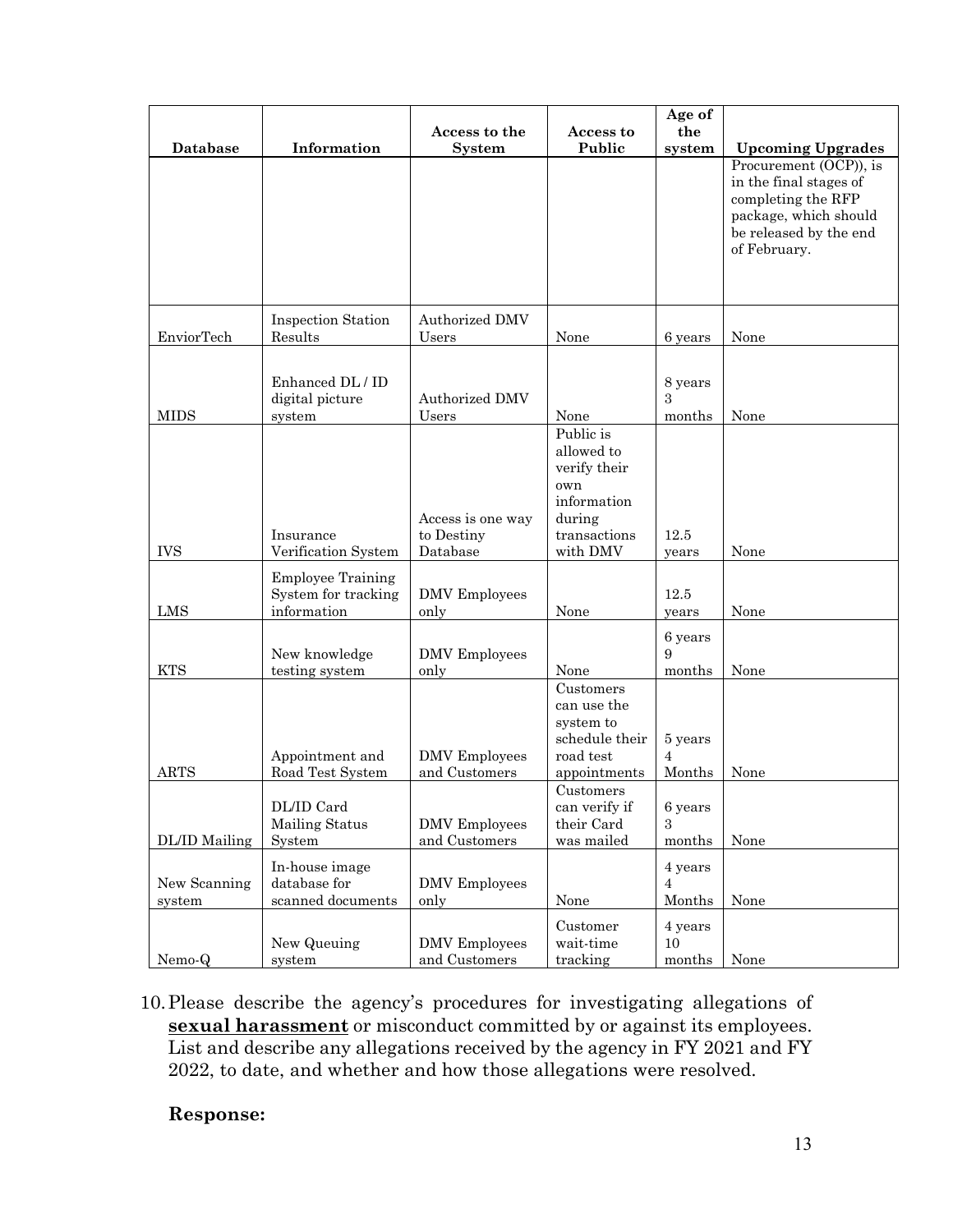- The agency complies with the process outlined in the Mayor's Order 2017-313, Sexual Harassment, dated December 18, 2017, in investigating allegations of sexual harassment or misconduct committed by or against its employees.
- FY2021: Two allegations were received in FY2021. They are as follows:
	- o Allegation #1: An employee alleged that another employee made comments that were unwelcome and that the complaining employee considered to be demeaning, intimidating and hostile thus creating an offensive work environment. The allegation was investigated by the Sexual Harassment Officer, who found the allegation to be unsubstantiated.
	- o Allegation #2: Two frontline employees were in a consensual relationship. When one employee ended the relationship, the other employee continued to pursue at work and outside of work. The allegation was investigated by the Sexual Harassment Officer and found to be substantiated.

FY 2022: No allegations have been received in FY 2022, to date.

- 11.For any **boards or commissions** associated with your agency, please provide a chart listing the following for each member:
	- The member's name;
	- Confirmation date;
	- **Term expiration date;**
	- Whether the member is a District resident or not;
	- Attendance at each meeting in FY 2021 and FY 2022, to date.
	- Please also identify any vacancies.

| Appeals      | Emeka                | <b>Desiree</b>  | Wyndell         |
|--------------|----------------------|-----------------|-----------------|
| <b>Board</b> | Chinagorom           | <b>Matthews</b> | <b>Banks</b>    |
|              | <b>DMV</b>           | Citizen         | <b>Attorney</b> |
|              | Employee             | <b>Member</b>   | <b>Member</b>   |
|              | <b>Member</b>        |                 |                 |
| Confirmation | April 1, 2019        | July 19, 2021   | October 20,     |
| Date         |                      |                 | 2014            |
| Attendance   | 100%                 | 40%             | 100%            |
| FY21 (12)    |                      |                 |                 |
| meetings)    |                      |                 |                 |
| Attendance   | 100%                 | 100%            | 100%            |
| FY20(3)      |                      |                 |                 |
| meetings)    |                      |                 |                 |
| District     | $\operatorname{Yes}$ | Yes             | No              |
| Resident     |                      |                 |                 |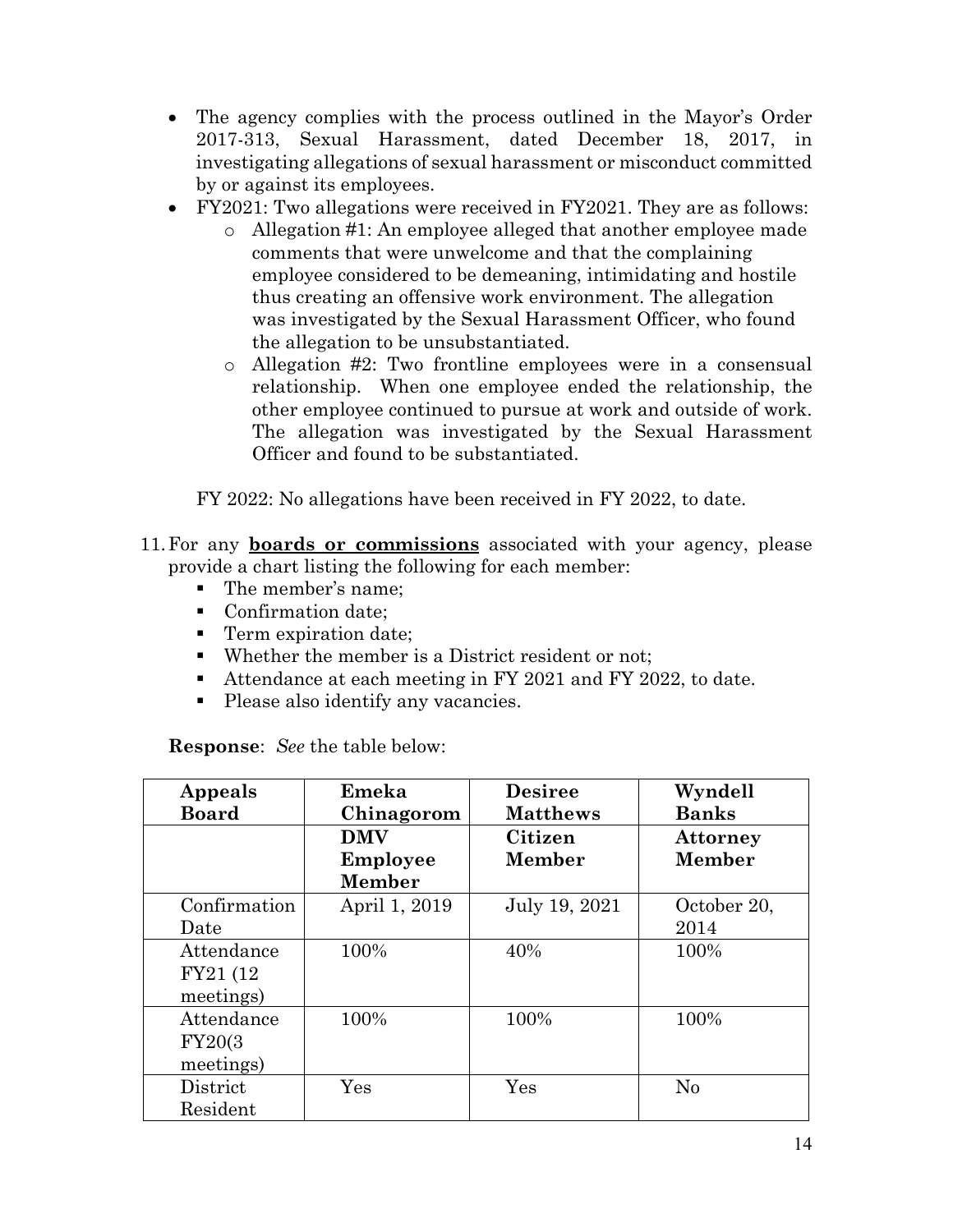| Appeals      | Emeka           | <b>Desiree</b>  | Wyndell      |
|--------------|-----------------|-----------------|--------------|
| <b>Board</b> | Chinagorom      | <b>Matthews</b> | <b>Banks</b> |
|              | <b>DMV</b>      | Citizen         | Attorney     |
|              | <b>Employee</b> | Member          | Member       |
|              | Member          |                 |              |
| Term         | Not a term      | July 19, 2023   | December 31, |
| Expiration   | employee        |                 | 2022         |

12.Please list the **task forces and organizations**, including those inside the government such as interagency task forces, of which the agency is a member and any associated membership dues paid.

**Response:** DMV is a member of the following task forces and organizations:

- American Association of Motor Vehicle Administration (AAMVA) Emergency Resilience & Response Working Group: DMV's Associate Director is a member of this working group, which addresses motor vehicle administration issues related to planning for and responding to emergencies, or in the event of natural and man-made disasters. This group also considers the ongoing challenges faced by jurisdictions during the COVID-19 crises as well as the broader importance of readiness and resiliency. There is no membership fee.
- AAMVA: AAMVA is a nonprofit organization developing model programs in motor vehicle administration, law enforcement, and highway safety. The association also serves as an information clearinghouse in these areas and acts as the international spokesman for these interests. AAMVA represents all jurisdictions in North America. The membership dues were \$5,660 for FY21.
- International Registration Plan, INC (IRP): The IRP's fundamental principle is to promote and encourage the fullest possible use of the highway system by providing apportioned payments of registration fees, based on the total distance operated in participating jurisdictions. The membership dues were \$7,120 for FY21.
- AAMVA Driver Standing Committee Group: DMV's Driver Services Administrator is a member of this working group which will have the opportunity to influence policy, develop best practices, and make recommendations on the issues that are most important to jurisdictions as they work towards the AAMVA vision of safe drivers, safe vehicles, secure identities, saving lives. There is no membership fee.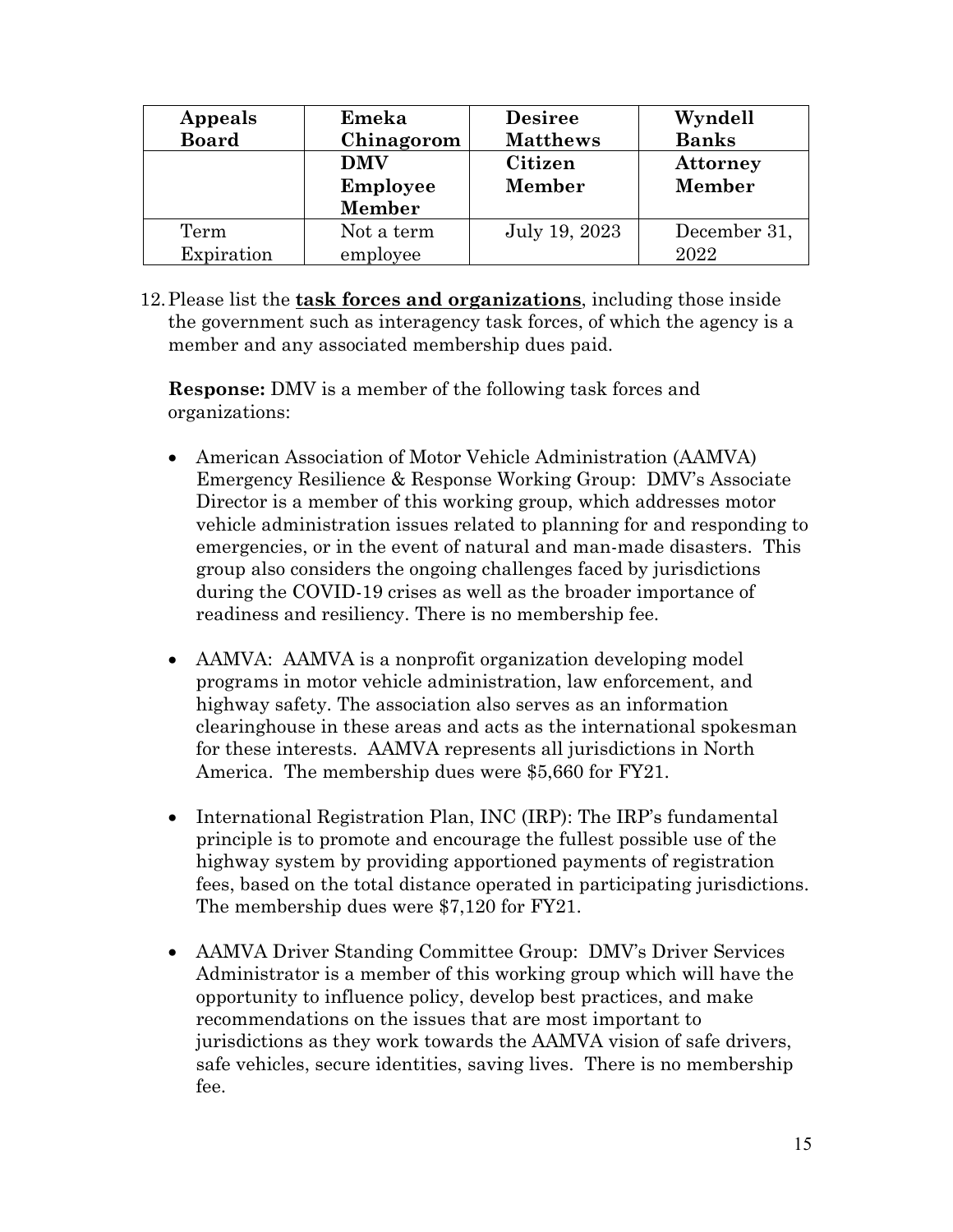- AAMVA International Driver Examiner Certification (IDEC) Board: DMV's CDL Service Center Manager is a member of this board established to improve the efficiency and effectiveness of examining personnel, upgrade the professionalism of examiners, and establish standards to assist jurisdictions in their examiner training programs. There is no membership fee.
- Association of Ignition Interlock Program Administrators (AIIPA): AAIPA is a nonprofit organization improving traffic safety through the development and promotion of best practices, enhancement of program management, and provision of technical assistance to the Ignition Interlock community. The association serves as the industry resource on legislation and policy, program operations, education/training, and technology related to ignition interlock devices. There is no membership fee for FY21.
- Vision Zero Working Group: Vision Zero is a part of Mayor Bowser's response to the US Department of Transportation's Mayors' Challenge for Safer People and Safer Streets, which aims to improve pedestrian and bicycle transportation safety by showcasing effective local actions, empowering local leaders to act, and promoting partnerships to advance pedestrian and bicycle safety. There is no membership fee.
- AAMVA International Board of Directors: AAMVA is a tax-exempt, nonprofit organization developing model programs in motor vehicle administration, law enforcement and highway safety. The association also serves as an information clearinghouse in these areas, and acts as the international spokesman for these interests. Direction and leadership for AAMVA begins with the Board of Directors. The decisions of the board, which holds meetings throughout the year, are executed by the AAMVA President and CEO along with AAMVA staff. The DMV's Director currently serves on AAMVA's International Board of Directors. There is no fee associated with this role.
- Autonomous Vehicles Group: The District has created a working group related to automated safety technology, such as autonomous vehicles, which is directed by the Deputy Mayor for Operations and Infrastructure. The group ensures all relevant District agencies and Council work together to formulate a cohesive legislative and regulatory framework for the arrival of autonomous or self-driving vehicles with clear lines of communication being clearly established. There is no membership fee.
- 13.What has the agency done in the past year to make the activities of the agency more **transparent** to the public?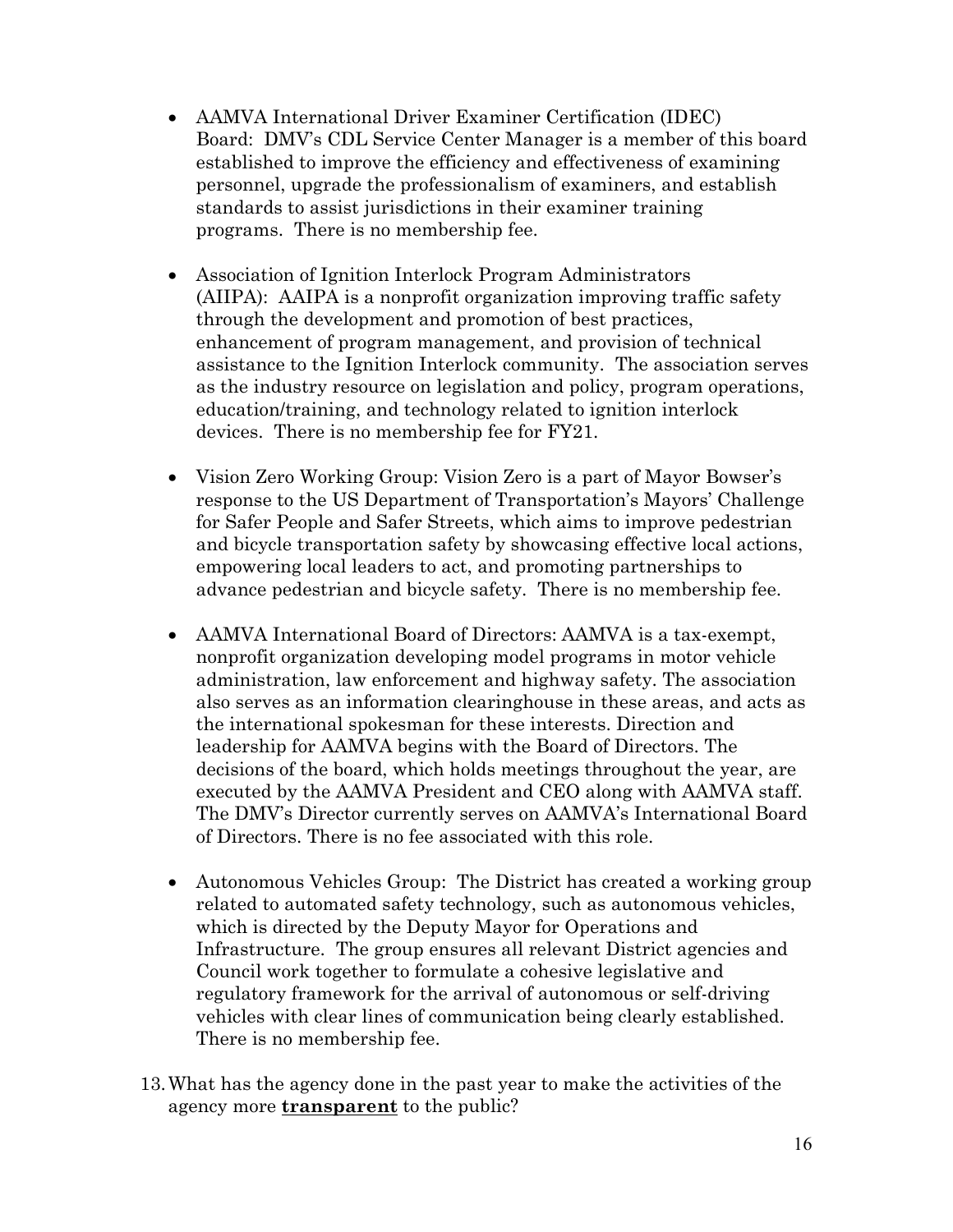**Response**: Most of DMV's policies, procedures and regulatory requirements are available on our website at dmv.dc.gov, which is updated regularly to provide the public with the latest information and important updates. During FY21, we continued to communicate with the public about critical information, including operational changes related to the public health emergency, via social media, live web chats, press releases, emails, phone calls, monthly e-newsletters, and GovDelivery E-Blast notices. Additionally, throughout FY21, DMV leadership presented at several virtual ANC and community meetings where residents were provided with important information related to the agency's operational status as well as driver, vehicle, and ticket related services. Specifically, DMV leadership presented at the following virtual community meetings in FY21:

FY21 ANC/Community Meetings (13)

- 1. November 10, 2020 ANC 6B03 Meeting
- 2. January 21, 2021 ANC 7B Meeting
- 3. January 28, 2021 ANC 8D Meeting
- 4. February 2, 2021 ANC 8A01 Meeting
- 5. March 1, 2021 ANC 4B06 Meeting
- 6. June 23, 2021 ANC 5B Meeting
- 7. June 23, 2021 ANC 5A03 Meeting
- 8. June 28, 2021 ANC 2E Meeting
- 9. July 7, 2021 ANC 2F Meeting
- 10.July 7, 2021 ANC 3D Meeting
- 11.July 12, 2021 ANC 3/4G Meeting
- 12. August 10, 2021 DMV representation at DCPS Field Day at Cardozo Education Campus
- 13. September 13, 2021 Driver Services presentation to AsylumWorks constituents

Additionally, the agency's FY21 Performance Accountability Report and FY22 Performance Plan are available on the City Administrator's website.

#### 14.How does the agency solicit **feedback** from customers? Please describe.

**Response**: DMV solicits customer feedback through customer surveys, support@dcdmv.zendesk.com, Twitter, Facebook, Instagram, ANC and community meetings, live web chats, GovDelivery E-Notices, and emails sent directly to customers from DMV staff.

What is the nature of comments received? Please describe.

**Response**: During FY21, DC DMV received feedback from customers who had questions about the agency's operational status during the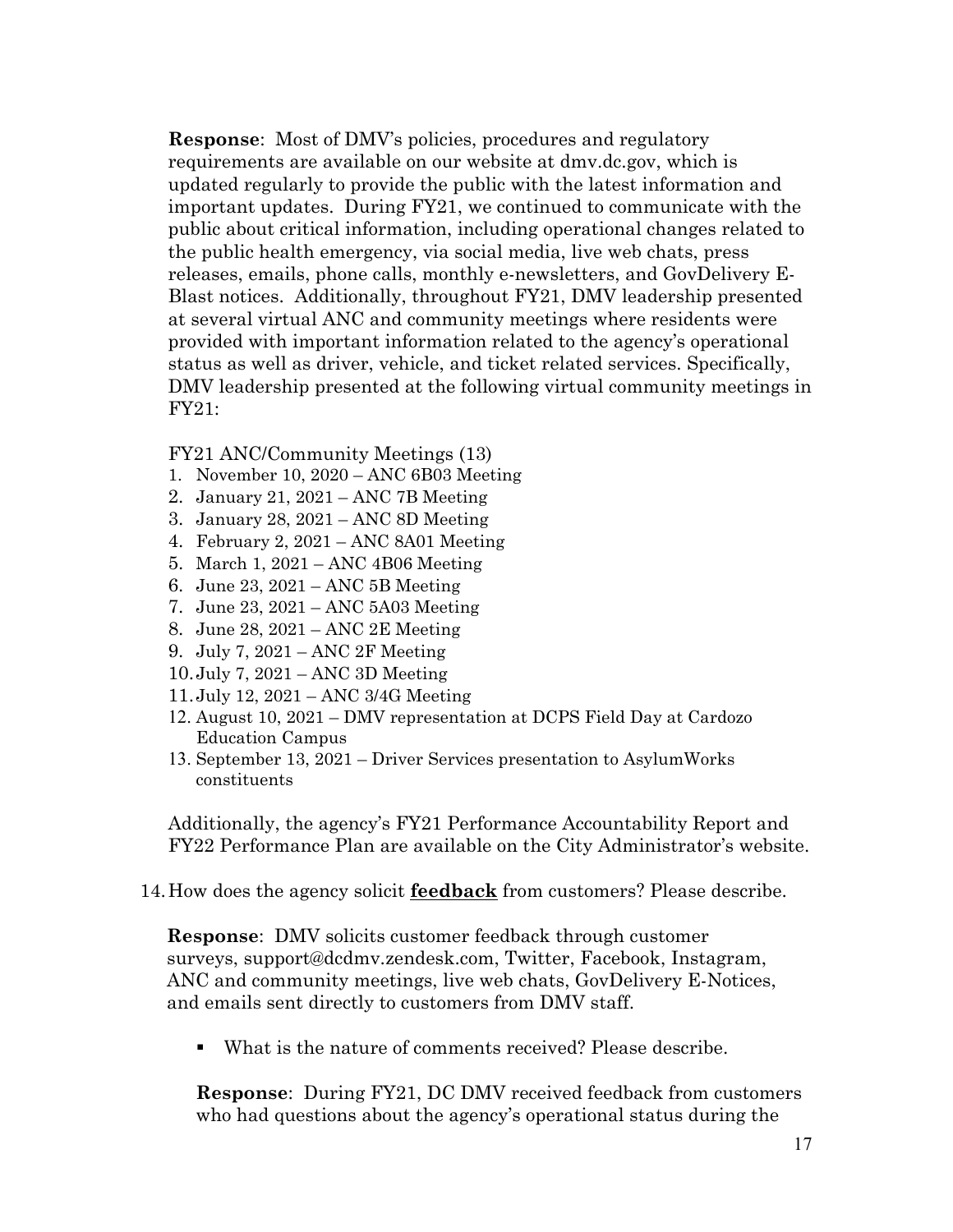public health emergency, including questions about scheduling an appointment for an in-person transaction, prior to the agency's return to walk-in service in July 2021. Additionally, customer feedback throughout the fiscal year addressed a variety of topics, including how to obtain a REAL ID driver license or identification card, how to register and title a vehicle, how to contest tickets, and other general services questions. Customers also frequently thanked DMV staff for providing them with a positive experience and shared their interactions publicly on the agency's social media channels. Customers also commented on experiences that did not meet their expectations.

How has the agency changed its practices as a result of such feedback?

**Response**: DMV frequently makes changes to its website and internal customer service policies based on feedback from its customers. The agency adds information to its website and/or rewrites information to make it easier for customers to understand the process and know what documents they need to successfully complete their transactions. During the public health emergency, DMV prioritized messaging specific to the agency's operational status, including communicating that most DMV facilities were open on an "appointment only" basis, prior to the agency's return to walk-in service in July 2021. DMV also included customer process issues in its employee training as reminder topics to ensure consistency in information. Additionally, the agency shares customer feedback with other District government agencies that need to address DMV specific questions submitted from constituents.

15.Please complete the following chart about the residency of **new hires**:

| Number of Employees Hired in FY 2021 and FY 2022, to date |                     |                                      |  |  |  |  |
|-----------------------------------------------------------|---------------------|--------------------------------------|--|--|--|--|
| Position Type                                             | <b>Total Number</b> | Number who are District<br>Residents |  |  |  |  |
| Continuing                                                |                     | 10                                   |  |  |  |  |
| Term                                                      |                     |                                      |  |  |  |  |
| Temporary                                                 |                     |                                      |  |  |  |  |
| Contract                                                  |                     |                                      |  |  |  |  |

**Response:** *See* the table below:

16.Please provide the agency's FY 2021 Performance Accountability Report.

Response: *See* Attachment D (DMV FY2021 Performance Accountability Report).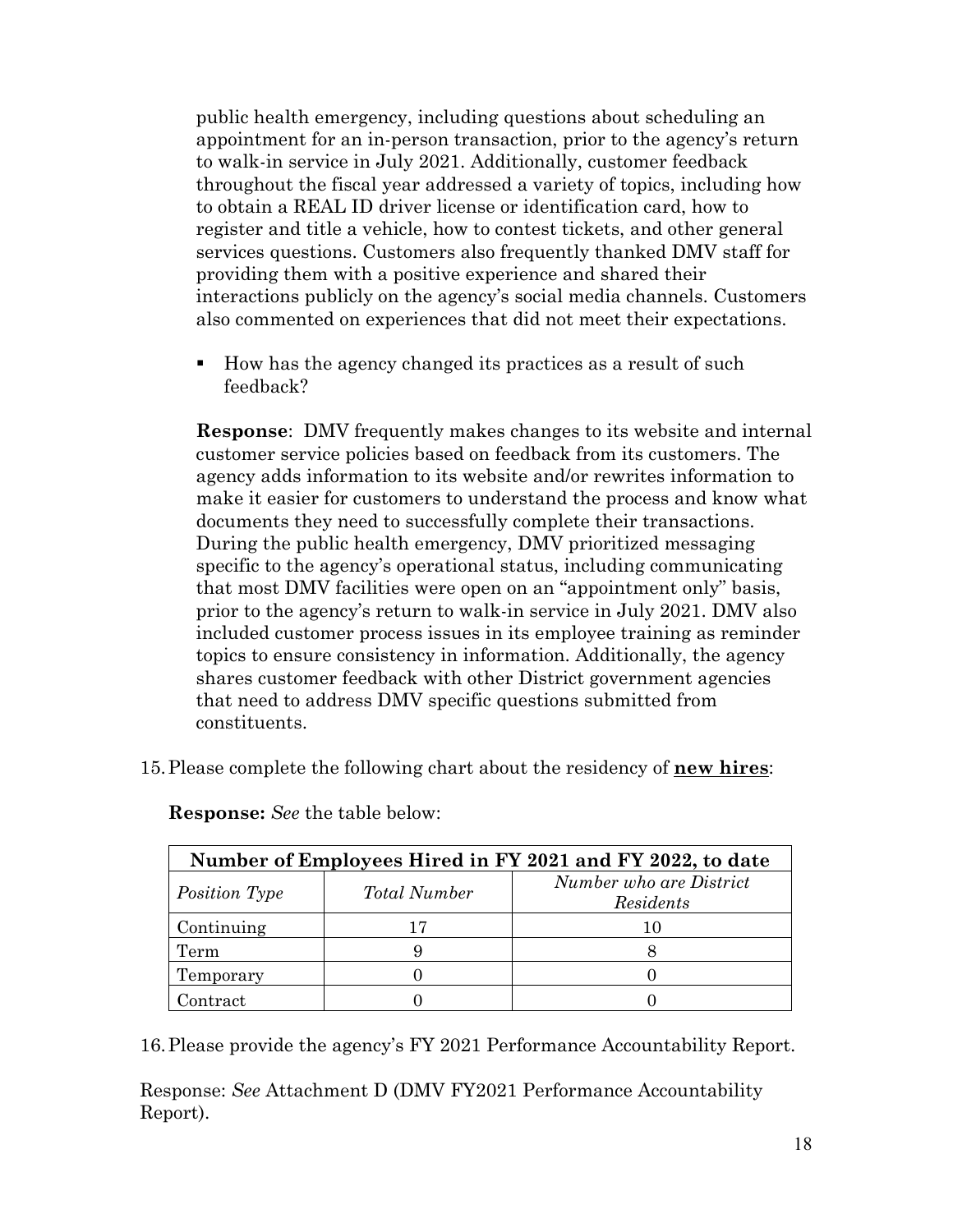# **B. BUDGET AND FINANCE**

17.Please provide a chart showing the agency's **approved budget and actual spending**, by division, for FY 2021 and FY 2022, to date. In addition, please describe any variance between fiscal year appropriations and actual expenditures for each program and activity code.

|              | FY 2021 Budget vs. Actuals |              |                 |                           |  |  |  |
|--------------|----------------------------|--------------|-----------------|---------------------------|--|--|--|
|              |                            | Year End     |                 |                           |  |  |  |
| Program      | <b>Budget</b>              | Actuals      | <b>Variance</b> | <b>Explanation</b>        |  |  |  |
| Agency       | \$7,690,257                | \$7,566,648  | \$123,609       | Lower salary and fringe   |  |  |  |
| Management   |                            |              |                 | costs                     |  |  |  |
| Agency       | 749,294                    | 729,058      | 20,235          | Lower salary and fringe   |  |  |  |
| Financial    |                            |              |                 | costs                     |  |  |  |
| Operations   |                            |              |                 |                           |  |  |  |
| Adjudication | 16,021,585                 | 14,286,651   | 1,734,935       | Lower ticketing           |  |  |  |
|              |                            |              |                 | processing contract costs |  |  |  |
|              |                            |              |                 | and lower salary and      |  |  |  |
|              |                            |              |                 | fringe costs              |  |  |  |
| Vehicle      | 9,826,212                  | 7,895,543    | 1,930,669       | Lower salary and fringe   |  |  |  |
| Services     |                            |              |                 | costs and lower           |  |  |  |
|              |                            |              |                 | occupancy, security and,  |  |  |  |
|              |                            |              |                 | secure credential         |  |  |  |
|              |                            |              |                 | issuance costs            |  |  |  |
| Driver       | 9,387,575                  | 9,619,831    | (232, 256)      | Unfunded COLA             |  |  |  |
| Services     |                            |              |                 |                           |  |  |  |
| Technology   | 4,640,029                  | 4,266,225    | 373,804         | Lower IT assessment       |  |  |  |
| Services     |                            |              |                 | costs and lower salary    |  |  |  |
|              |                            |              |                 | and fringe costs          |  |  |  |
| <b>Total</b> | \$48,314,953               | \$44,363,957 | \$3,950,996     |                           |  |  |  |

| FY 2022 Budget vs. Actuals |                          |             |                 |                    |  |  |  |
|----------------------------|--------------------------|-------------|-----------------|--------------------|--|--|--|
|                            | <b>Thru December End</b> |             |                 |                    |  |  |  |
| Program                    | <b>Budget</b>            | Actuals     | <b>Variance</b> | <b>Explanation</b> |  |  |  |
| Agency                     | \$7,905,416              | \$4,861,599 | \$3,043,817     | Expenditures on    |  |  |  |
| Management                 |                          |             |                 | target             |  |  |  |
| Agency                     | 748,736                  | 230,045     | 518,691         | Expenditures on    |  |  |  |
| Financial                  |                          |             |                 | target             |  |  |  |
| Operations                 |                          |             |                 |                    |  |  |  |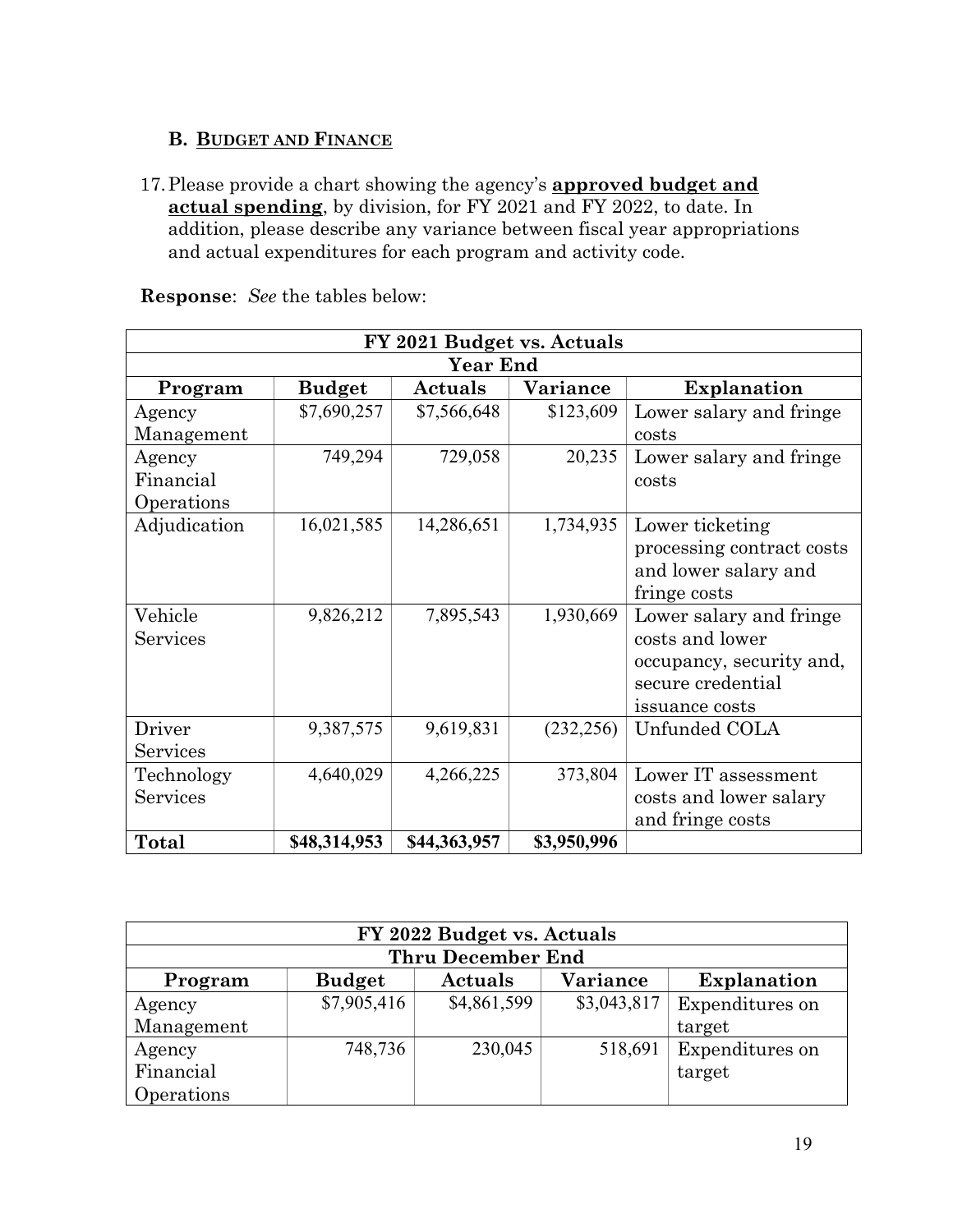| FY 2022 Budget vs. Actuals |               |                          |              |                 |  |  |  |
|----------------------------|---------------|--------------------------|--------------|-----------------|--|--|--|
|                            |               | <b>Thru December End</b> |              |                 |  |  |  |
| Program                    | <b>Budget</b> | Actuals                  | Variance     | Explanation     |  |  |  |
| Adjudication               | 15,713,600    | 11,429,176               | 4,284,424    | Expenditures on |  |  |  |
|                            |               |                          |              | target          |  |  |  |
| Vehicle Services           | 9,750,888     | 3,996,183                | 5,754,705    | Expenditures on |  |  |  |
|                            |               |                          |              | target          |  |  |  |
| <b>Driver Services</b>     | 9,824,615     | 2,152,489                | 7,672,126    | Expenditures on |  |  |  |
|                            |               |                          |              | target          |  |  |  |
| Technology                 | 4,945,905     | 3,215,462                | 1,730,444    | Expenditures on |  |  |  |
| Services                   |               |                          |              | target          |  |  |  |
| <b>Total</b>               | \$48,889,160  | \$25,884,953             | \$23,004,207 |                 |  |  |  |

18.Please list any **reprogrammings**, in, out, or within, related to FY 2021 or FY 2022 funds. For each reprogramming, please list:

- The reprogramming number;
- The total amount of the reprogramming and the funding source (i.e., local, federal, SPR);
- The sending or receiving agency name, if applicable;
- The original purposes for which the funds were dedicated;
- The reprogrammed use of funds.

**Response:** *See* the tables below. No reprogrammings in FY22, to date.

| FY 2021 Reprogrammings |                |             |                 |                     |                  |  |
|------------------------|----------------|-------------|-----------------|---------------------|------------------|--|
|                        | Original       | <b>Type</b> | <b>SOAR</b>     | Reprograming        |                  |  |
| In, Out,               | <b>Purpose</b> | of          | Document        | Purpose of          |                  |  |
| Within                 | of Funds       | funds       | <b>Number</b>   | Funds               | Amount           |  |
| Out                    | Pay ticket     | Local       | <b>BJKVTCRP</b> | Return funding      |                  |  |
|                        | processing     |             |                 | to District         | \$(1,725,000.00) |  |
|                        | contract       |             |                 | general fund per    |                  |  |
|                        | costs          |             |                 | <b>OBPM</b> request |                  |  |
| Within                 | Pay salary     | Local       | BJKVRP12        | Pay for             | 625,000.00       |  |
|                        | and fringe     |             |                 | unanticipated       |                  |  |
|                        | costs          |             |                 | employment          |                  |  |
|                        |                |             |                 | settlements/temp    |                  |  |
|                        |                |             |                 | staffing costs      |                  |  |
| Out                    | Pay ticket     | Local       | BJKV0KO0        | Cover DMOI          | (20,000.00)      |  |
|                        | processing     |             |                 | year-end deficit    |                  |  |
|                        | contract       |             |                 |                     |                  |  |
|                        | costs          |             |                 |                     |                  |  |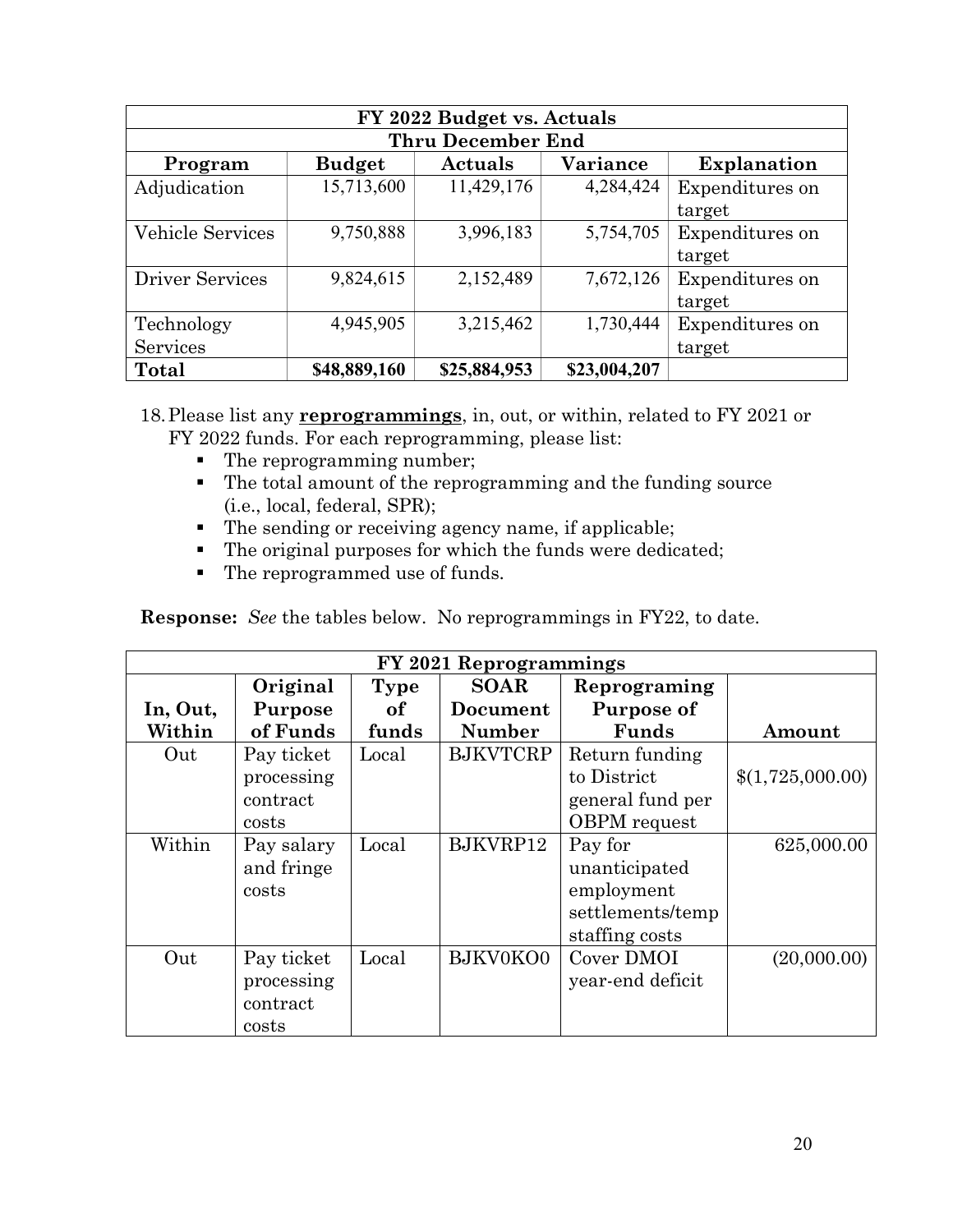| FY 2022 Reprogrammings |             |         |               |                         |        |  |
|------------------------|-------------|---------|---------------|-------------------------|--------|--|
|                        | Original    |         | <b>SOAR</b>   |                         |        |  |
| In, Out,               | Purpose     | Type of | Document      | Reprograming            |        |  |
| Within                 | of Funds    | funds   | <b>Number</b> | <b>Purpose of Funds</b> | Amount |  |
|                        | <b>NONE</b> |         |               |                         |        |  |
|                        |             |         |               |                         |        |  |

- 19.Please provide a complete accounting for all **intra-District transfers** received by or transferred from the agency during FY 2021 and FY 2022, to date, including:
	- Buyer agency and Seller agency;
	- The program and activity codes and names in the sending and receiving agencies' budgets;
	- Funding source (i.e. local, federal, SPR);
	- Description of MOU services;
	- Total MOU amount, including any modifications;
	- The date funds were transferred to the receiving agency.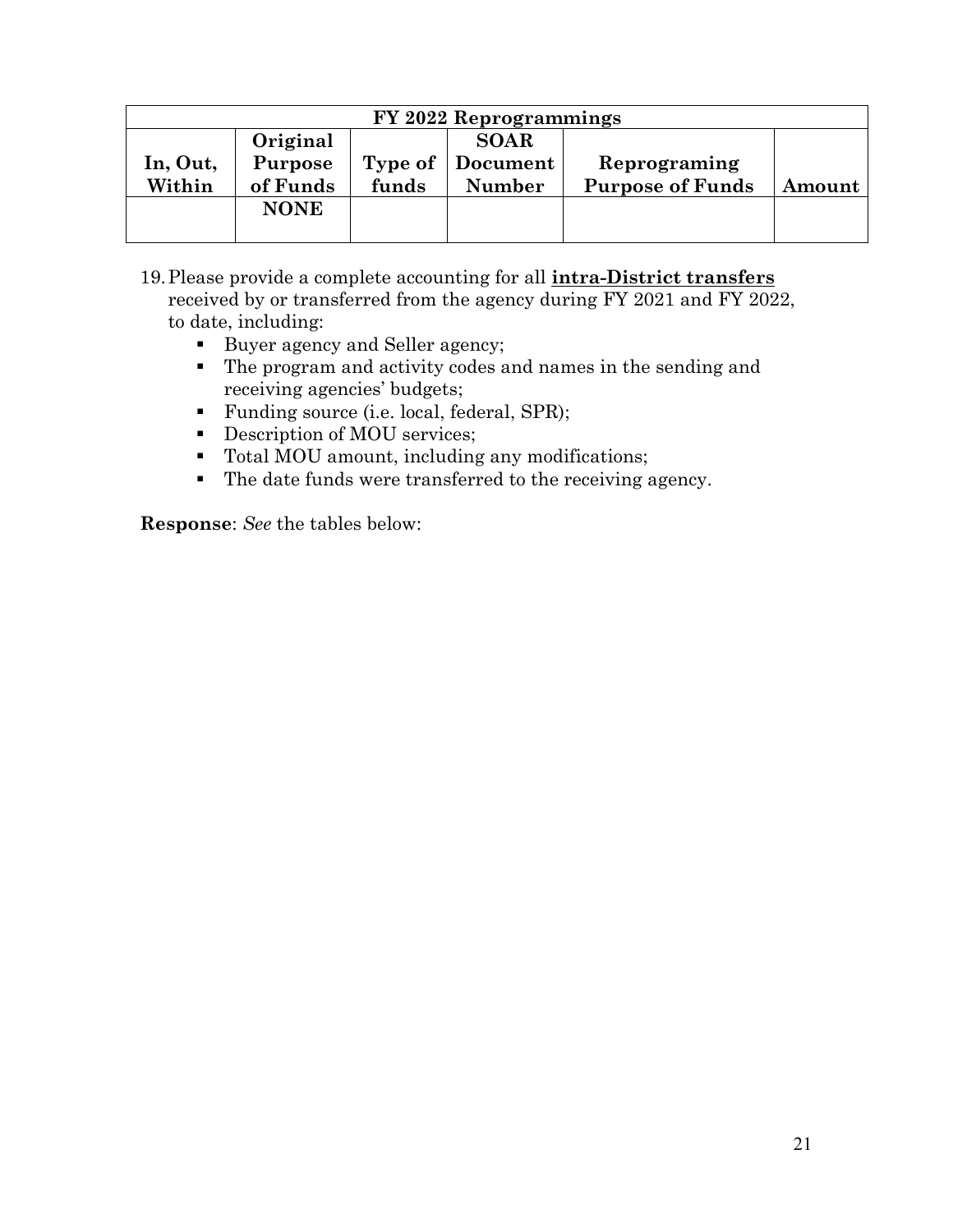|                          |                | <b>Department of Motor Vehicles</b>   |                         |                |                 |                |
|--------------------------|----------------|---------------------------------------|-------------------------|----------------|-----------------|----------------|
|                          |                |                                       | FY 2021 Intra-Districts |                |                 |                |
|                          |                |                                       | (Year End)              |                |                 |                |
|                          |                |                                       |                         |                |                 |                |
| <b>DMV</b> as the Seller |                |                                       |                         |                |                 |                |
|                          | <b>Seller</b>  |                                       |                         |                |                 |                |
| <b>Buyer</b>             | <b>Project</b> |                                       | <b>Amount</b>           | Amount         | <b>Amount</b>   | <b>Net</b>     |
| <b>Agency</b>            | <b>Nbr</b>     | <b>Description of Service</b>         | <b>Advanced</b>         | <b>Billed</b>  | <b>Returned</b> | <b>Balance</b> |
| <b>DISB</b>              | NHTSA2         | <b>Insurance Verification</b>         | \$495,000.00            | \$495,000.00   | \$0.00          | \$0.00         |
| DOE                      | <b>VEXTAX</b>  | Vehicle Excise Tax Proj               | \$218,000.00            | \$190,200.00   | \$27,800.00     | \$0.00         |
| <b>DDOT</b>              | <b>NHTSAG</b>  | <b>NHTSA Traffic Convictions Data</b> | \$70,000.00             | \$0.00         | \$70,000.00     | \$0.00         |
| <b>DDOT</b>              | <b>TKTDOT</b>  | <b>DDOT Ticket Processing</b>         | \$54,480.00             | \$54,182.00    | \$298.00        | \$0.00         |
| <b>DDOT</b>              | <b>DUADOT</b>  | Data Usage                            | \$3,283.00              | \$3,283.00     | \$0.00          | \$0.00         |
| <b>OSSE</b>              | <b>OSSINS</b>  | <b>OSSE Vehicle Inspections</b>       | \$50,400.00             | \$44,865.00    | \$5,535.00      | \$0.00         |
| <b>DHCF</b>              | <b>DTASHR</b>  | Data Share                            | \$58,648.35             | \$0.00         | \$58,648.35     | \$0.00         |
| <b>DFHV</b>              | <b>TKTFHV</b>  | <b>DFHV Ticket Processing</b>         | \$11,830.00             | \$11,830.00    | \$0.00          | \$0.00         |
|                          |                | <b>Grand Total</b>                    | \$961,641.35            | \$799,360.00   | \$162,281.35    | \$0.00         |
|                          |                |                                       |                         |                |                 |                |
| <b>DMV as the Buyer</b>  |                |                                       |                         |                |                 |                |
|                          |                |                                       |                         |                |                 |                |
| <b>Seller</b>            | Appr           |                                       | <b>Amount</b>           | <b>Amount</b>  | <b>Amount</b>   | <b>Net</b>     |
| <b>Agency</b>            | <b>Fund</b>    | <b>Description of Service</b>         | <b>Advanced</b>         | <b>Billed</b>  | <b>Returned</b> | <b>Balance</b> |
| <b>OFRM</b>              | 6000           | Electricity                           | \$242,704.57            | \$242,704.57   | \$0.00          | \$0.00         |
|                          | 6258           |                                       | \$0.00                  | \$0.00         | \$0.00          | \$0.00         |
|                          |                |                                       | \$242,704.57            | \$242,704.57   | \$0.00          | \$0.00         |
| <b>OCTO</b>              | 0100           | City Wide IT Assessment               | \$2,443,780.72          | \$2,370,372.71 | \$103,237.29    | $-$29,829.28$  |
|                          | 6258           |                                       | \$29,829.00             | \$0.00         | \$0.00          | \$29,829.00    |
|                          | 6000           |                                       |                         |                | \$370,817.04    |                |
|                          |                |                                       | \$2,473,609.72          | \$2,370,372.71 | \$474,054.33    | $-$0.28$       |
| <b>OFRM</b>              | 6258           | <b>Natural Gas</b>                    | \$26,472.01             | \$26,472.01    | \$0.00          | \$0.00         |
|                          | 0100           | <b>Fuel Automotive</b>                | \$8,268.27              | \$2,755.93     | \$5,512.34      | \$0.00         |
| <b>OFRM</b>              | 0100           | Phone                                 | \$0.00                  | \$0.00         | \$0.00          | \$0.00         |
|                          | 6000           |                                       | \$423,792.02            | \$399,564.00   | \$24,228.02     | \$0.00         |
|                          | 6258           |                                       | \$0.00                  | \$0.00         | \$0.00          | \$0.00         |
|                          |                |                                       | \$423,792.02            | \$399,564.00   | \$24,228.02     | \$0.00         |
| <b>OCP</b>               | 0100           | Purchase Card                         | \$161,941.63            | \$242.560.18   | \$5,930.44      | -\$86,548.99   |
| <b>OCP</b>               | 6000           |                                       | \$66,548.99             | \$0.00         | \$0.00          | \$66,548.99    |
| <b>OCP</b>               | 6258           |                                       | \$20,000.00             | \$0.00         | \$0.00          | \$20,000.00    |
|                          |                |                                       | \$248,490.62            | \$242,560.18   | \$5,930.44      | \$0.00         |
| <b>OFT</b>               |                | Armored Car Services                  | \$29.721.60             | \$21,530.22    | \$8,191.38      | \$0.00         |
| OFT                      |                | <b>Cashier Services</b>               | \$95,000.00             | \$95,000.00    | \$0.00          | \$0.00         |
|                          |                |                                       | \$108,375.00            | \$108,375.00   | \$0.00          | \$0.00         |
|                          |                |                                       | \$203,375.00            | \$203,375.00   | \$0.00          | \$0.00         |
|                          |                | Enhanced Motor Vehicle Inspection &   |                         |                |                 |                |
| DDOE                     | 6000           | Maintenance Program Auditing Service  | \$399,408.00            | \$300,826.53   | \$98,581.47     | \$0.00         |
| DDOE                     | 6100           |                                       | \$0.00                  | \$0.00         | \$0.00          | \$0.00         |
|                          |                |                                       | \$399,408.00            | \$300,826.53   | \$98,581.47     | \$0.00         |
| <b>DGS</b>               | 0100           | Security                              | \$0.00                  | \$0.00         | \$0.00          | \$0.00         |
| <b>DGS</b>               | 6258           |                                       | \$1,638,669.20          | \$1,314,457.20 | \$324,212.00    | \$0.00         |
|                          |                |                                       | \$1,638,669.20          | \$1,314,457.20 | \$324,212.00    | \$0.00         |
| <b>DPW</b>               | 6258           | Fleet                                 | \$32,458.05             | \$32,412.83    | \$44.22         | \$1.00         |
| <b>DCHR</b>              | 0100           | Suitability & Compliance Services     | \$6,165.45              | \$5,333.48     | \$831.97        | \$0.00         |
| <b>DPW</b>               | 0600           | <b>Shared Services</b>                | \$413,531.00            | \$0.00         | \$413,531.00    | \$0.00         |
| OFRM                     | 0600           | Steam                                 | \$0.00                  | \$0.00         | \$0.00          | \$0.00         |
|                          |                |                                       |                         |                |                 |                |
| OFRM                     | 6258           | Water                                 | \$48,584.55             | \$48,584.55    | \$0.00          | \$0.00         |
| <b>DGS</b>               | 0100           | Waste Mangement                       | \$24,370.40             | \$1,700.00     | \$22,670.40     | \$0.00         |
| <b>DDOT</b>              | 0100           | Digital Curbside Permint Management   |                         |                | \$928.00        |                |
|                          |                | System (DCPMS) Integration            | \$10,000.00             | \$9,072.00     |                 | \$0.00         |
| <b>OFRM</b>              | 6258           | Sustainable Energy                    | \$18,409.43             | \$15,401.46    | \$3,007.97      | \$0.00         |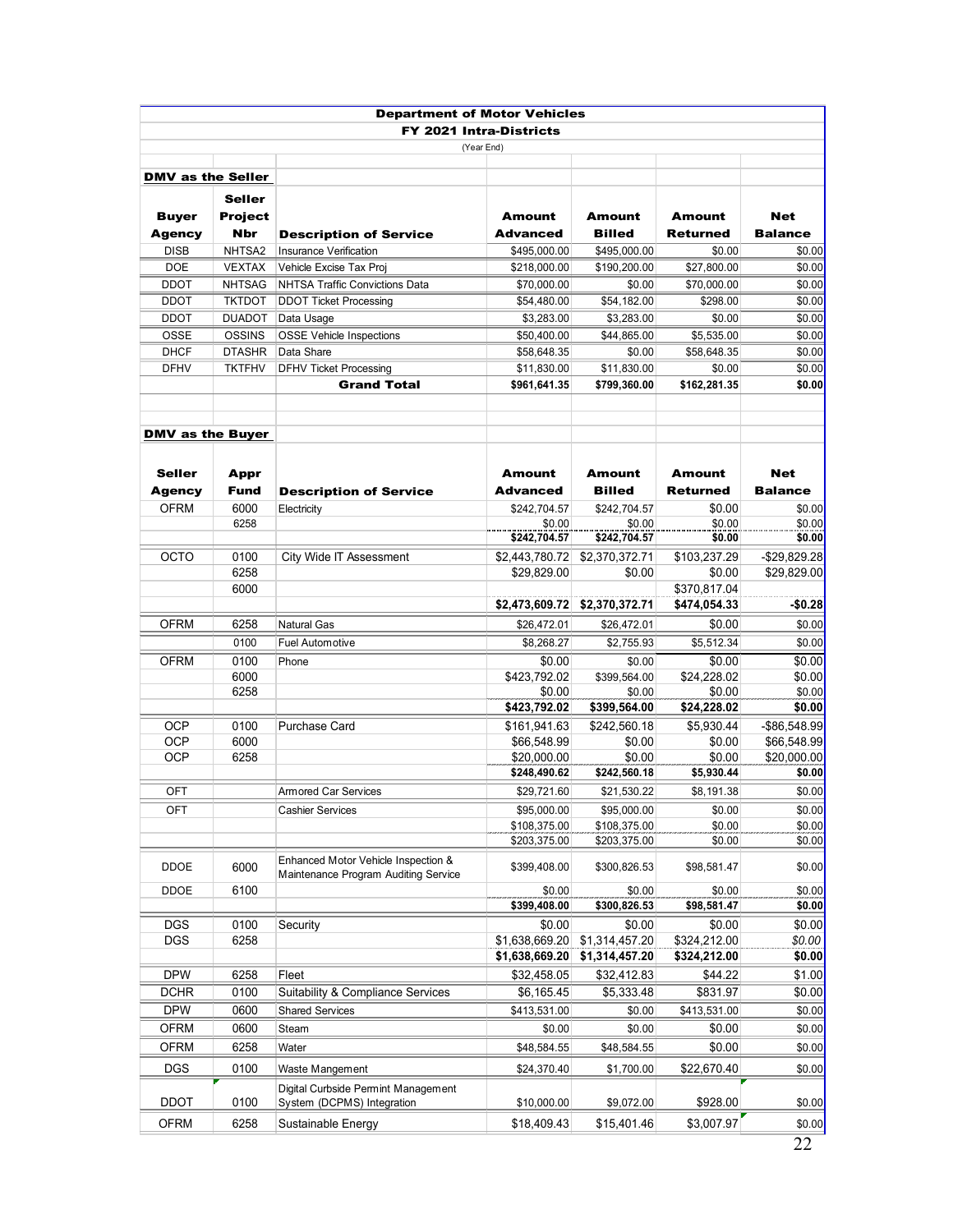|                          |                | <b>Department of Motor Vehicles</b>  |                               |                        |                 |                         |
|--------------------------|----------------|--------------------------------------|-------------------------------|------------------------|-----------------|-------------------------|
|                          |                | FY 2022 Intra-Districts              |                               |                        |                 |                         |
|                          |                | (December)                           |                               |                        |                 |                         |
|                          |                |                                      |                               |                        |                 |                         |
| <b>DMV as the Seller</b> |                |                                      |                               |                        |                 |                         |
|                          | <b>Seller</b>  |                                      |                               |                        |                 |                         |
| <b>Buyer</b>             | <b>Project</b> |                                      | Amount                        | Amount                 | Amount          | <b>Net</b>              |
| <b>Agency</b>            | Nbr            | <b>Description of Service</b>        | <b>Advanced</b>               | <b>Billed</b>          | <b>Returned</b> | <b>Balance</b>          |
| <b>DISB</b>              | NHTSA2         | <b>Insurance Verification</b>        | \$0.00                        | \$0.00                 | \$0.00          | \$0.00                  |
| <b>DDOT</b>              | <b>NHTSAG</b>  | NHTSA Traffic Convictions Data       | \$0.00                        | \$0.00                 | \$0.00          | \$0.00                  |
| <b>OSSE</b>              | <b>OSSINS</b>  | <b>OSSE Vehicle Inspections</b>      | \$0.00                        | \$0.00                 | \$0.00          | \$0.00                  |
|                          |                | <b>Grand Total</b>                   | \$0.00                        | \$0.00                 | \$0.00          | \$0.00                  |
|                          |                |                                      |                               |                        |                 |                         |
|                          |                |                                      |                               |                        |                 |                         |
| <b>DMV as the Buyer</b>  |                |                                      |                               |                        |                 |                         |
|                          |                |                                      |                               |                        |                 |                         |
| <b>Seller</b>            | Appr           |                                      | Amount                        | Amount                 | Amount          | <b>Net</b>              |
| <b>Agency</b>            | <b>Fund</b>    | <b>Description of Service</b>        | <b>Advanced</b>               | <b>Billed</b>          | <b>Returned</b> | <b>Balance</b>          |
| <b>DGS</b>               | 6000           | Electricity                          | \$135,448.53                  | \$0.00                 | \$0.00          | \$135,448.53            |
|                          | 6258           |                                      | \$72,401.34                   | \$0.00                 | \$0.00          | \$72,401.34             |
|                          |                |                                      | \$207,849.87                  | \$0.00                 | \$0.00          | \$207,849.87            |
| <b>OCTO</b>              | 0100           | City Wide IT Assessment              | \$2,443,781.00                | \$702,986.92           |                 | $$0.00$ $$1,740,794.08$ |
|                          | 6258           |                                      | \$29,828.72<br>\$2.473.609.72 | \$0.00<br>\$702.986.92 | \$0.00          | \$29,828.72             |
|                          |                |                                      |                               |                        | \$0.00          | \$1,770,622.80          |
| <b>DGS</b>               | 6258           | <b>Natural Gas</b>                   | \$9,541.87                    | \$0.00                 | \$0.00          | \$9.541.87              |
| <b>DGS</b>               | 6258           | Waste Management                     | \$12,239.56                   | \$0.00                 | \$0.00          | \$12,239.56             |
| <b>DGS</b>               | 0100           | Phone                                | \$11,000.00                   | \$0.00                 | \$0.00          | \$11,000.00             |
|                          | 6000<br>6258   |                                      | \$391,898.74<br>\$0.00        | \$28,743.00<br>\$0.00  | \$0.00          | \$363,155.74<br>\$0.00  |
|                          |                |                                      | \$402,898.74                  | \$28,743.00            | \$0.00          | \$374,155.74            |
| <b>OCP</b>               | 0100           | Purchase Card                        | \$145,000.00                  | \$0.00                 | \$0.00          | \$145,000.00            |
|                          | 6000           |                                      | \$20,000.00                   | \$0.00                 | \$0.00          | \$20,000.00             |
|                          | 6258           |                                      | \$72,883.53                   | \$0.00                 | \$0.00          | \$72,883.53             |
|                          |                |                                      | \$237,883.53                  | \$0.00                 | \$0.00          | \$237,883.53            |
| OFT                      |                | <b>Armored Car Services</b>          | \$0.00                        | \$0.00                 | \$0.00          | \$0.00                  |
| <b>OFT</b>               |                | <b>Cashier Services</b>              | \$0.00                        | \$0.00                 | \$0.00          | \$0.00                  |
|                          |                | Enhanced Motor Vehicle Inspection &  |                               |                        |                 |                         |
| <b>DDOE</b>              | 6000           | Maintenance Program Auditing Service | \$0.00                        | \$0.00                 | \$0.00          | \$0.00                  |
|                          | 6100           |                                      | \$0.00                        | \$0.00                 | \$0.00          | \$0.00                  |
|                          |                |                                      | \$0.00                        | \$0.00                 | \$0.00          | \$0.00                  |
| <b>DGS</b>               | 0100           | Security                             | \$1,081,748.84                | \$0.00                 | \$0.00          | \$1,081,748.84          |
|                          | 6258           |                                      | \$555,073.96                  | \$0.00                 | \$0.00          | \$555,073.96            |
|                          |                |                                      | \$1,636,822.80                | \$0.00                 | \$0.00          | \$1,636,822.80          |
| <b>DPW</b>               | 0100           | Fleet                                | \$0.00                        | \$0.00                 | \$0.00          | \$0.00                  |
| <b>DCHR</b>              | 0100           | Suitability & Compliance Services    | \$0.00                        | \$0.00                 | \$0.00          | \$0.00                  |
| <b>DPW</b>               | 0600           | <b>Shared Services</b>               | \$0.00                        | \$0.00                 | \$0.00          | \$0.00                  |
| <b>DGS</b>               | 0600           | Steam                                | \$0.00                        | \$0.00                 | \$0.00          | \$0.00                  |
| <b>DGS</b>               | 6258           | Water                                | \$52,334.00                   | \$0.00                 | \$0.00          | \$52,334.00             |
| <b>OCTO</b>              | 0100           | Microsoft Office 365                 | \$0.00                        | \$0.00                 | \$0.00          | \$0.00                  |
| <b>OTS</b>               | 0100           | <b>Public Records Management</b>     | \$0.00                        | \$0.00                 | \$0.00          | \$0.00                  |
| <b>DGS</b>               | 6258           | Sustainable Energy                   | \$14,568.17                   | \$0.00                 | \$0.00          | \$14,568.17             |
|                          |                |                                      |                               |                        |                 |                         |
| OCTO                     | 0100           | Voter Registration                   | \$0.00                        | \$0.00                 | \$0.00          | \$0.00                  |
| <b>DGS</b>               | 6000           | Occupancy                            | \$199,121.59                  | \$0.00                 | \$0.00          | \$199,121.59            |
|                          | 6258           |                                      | \$150,597.66                  | \$0.00                 | \$0.00          | \$150,597.66            |
|                          |                |                                      | \$349,719.25                  | \$0.00                 | \$0.00          | \$349,719.25            |
|                          |                | <b>Grand Total</b>                   | \$5,397,467.51                | \$731,729.92           | \$0.00          | \$4,665,737.59          |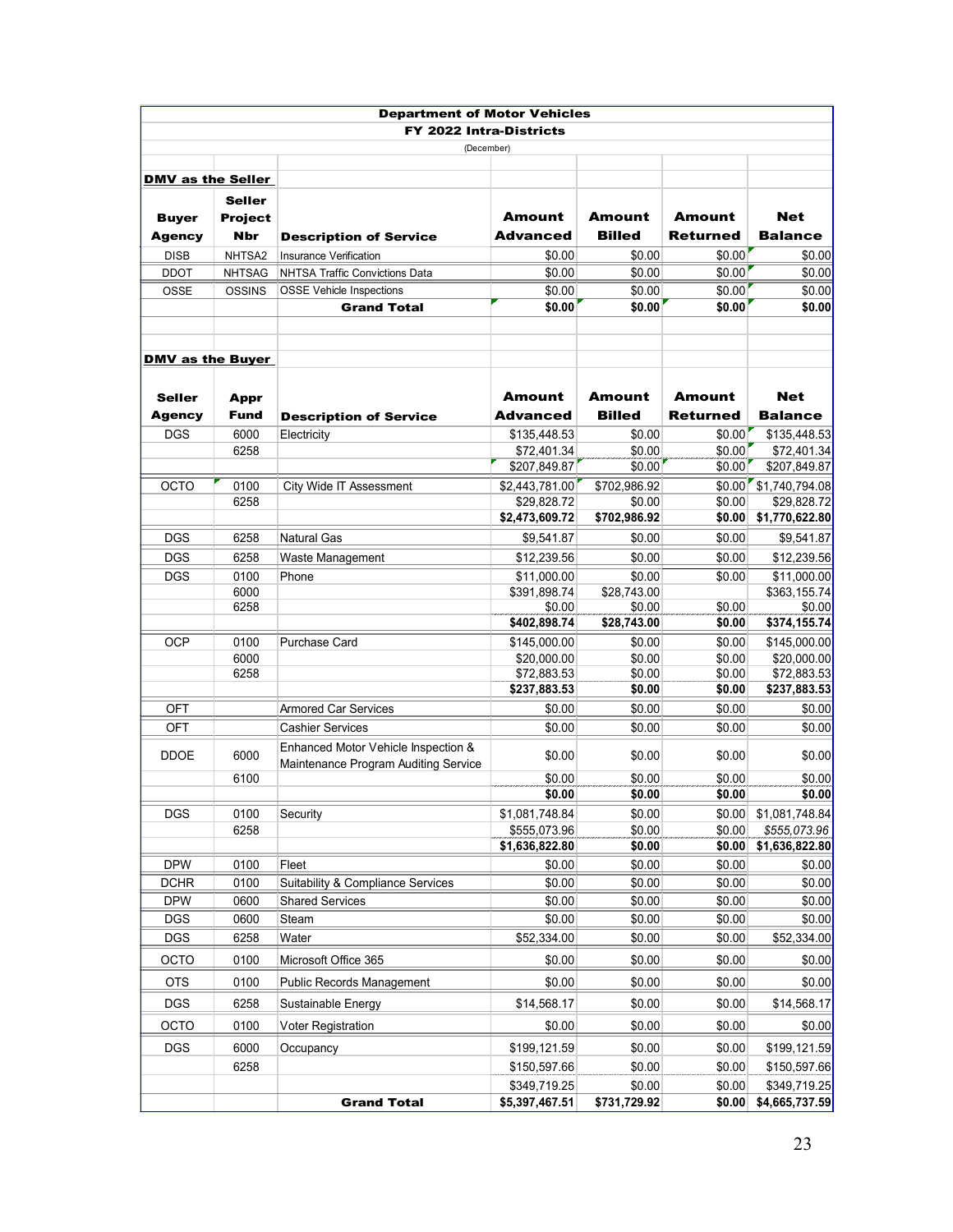20.Please provide a list of all **MOUs** in place during FY 2021 and FY 2022, to date, that are not listed in response to the question above.

**Response:** *See* the tables above in response to question #19.

- 21.Please identify any **special purpose revenue accounts** maintained by, used by, or available for use by your agency during FY 2021 and FY 2022, to date. For each account, please list the following:
	- The revenue source name and code;
	- The source of funding;
	- A description of the program that generates the funds;
	- The amount of funds generated by each source or program in FY 2021 and FY 2022, to date;
	- Expenditures of funds, including the purpose of each expenditure, for FY 2021 and FY 2022, to date.

| Code | <b>Title</b>                            | Source of<br>Funding<br>(Who Pays?)                                                                   | Description                                                                                                                                                                                                                                      | Collects.   | Expend.     | Description                                                                                                                                                                           |
|------|-----------------------------------------|-------------------------------------------------------------------------------------------------------|--------------------------------------------------------------------------------------------------------------------------------------------------------------------------------------------------------------------------------------------------|-------------|-------------|---------------------------------------------------------------------------------------------------------------------------------------------------------------------------------------|
| 6000 | International<br>Registration<br>Plan   | Owners of<br>vehicles<br>weighing over<br>26K lbs. Fee is<br>collected by<br>states and<br>provinces. | Funds the International<br>Registration Plan (IRP).<br>IRP allows apportioned<br>vehicle owners/operators<br>to comply with laws of<br>all jurisdictions in which<br>they operate. Excess<br>IRP funds can be used to<br>offset other DMV costs. | \$2,764,089 | \$2,653,223 | PS Costs:<br>219,111<br>Supplies: 11,320<br><b>Fixed Costs:</b><br>593,914<br>Other Services<br>and Charges:<br>850,023<br>Contractual<br>Services: 978,856                           |
| 6100 | Out-of-State<br>Vehicle<br>Registration | Non-resident taxi<br>driver vehicle<br>registrants                                                    | A non-resident taxi<br>driver exempted from<br>residency requirement to<br>register a vehicle within<br>the District of Columbia<br>under section $2(c)(5)(B)$<br>shall be charged an<br>additional fee of \$100.                                | 39,721      | 11,605      | Contractual<br>Services                                                                                                                                                               |
| 6258 | Motor Vehicle<br>Inspection<br>Fund     | Individuals<br>having their<br>vehicle inspected.                                                     | Registered vehicles are<br>inspected bi-annually for<br>vehicle safety (excluding<br>passenger vehicles) and<br>emissions standards.                                                                                                             | 4,273,698   | 5,546,404   | PS Costs:<br>2,444,336<br>Supplies: 3,837<br><b>Fixed Costs:</b><br>2,149,509<br>Other Services<br>and Charges:<br>527,960<br>Contractual<br>Services: 418,396<br>Equipment:<br>2,366 |

**FY 2021**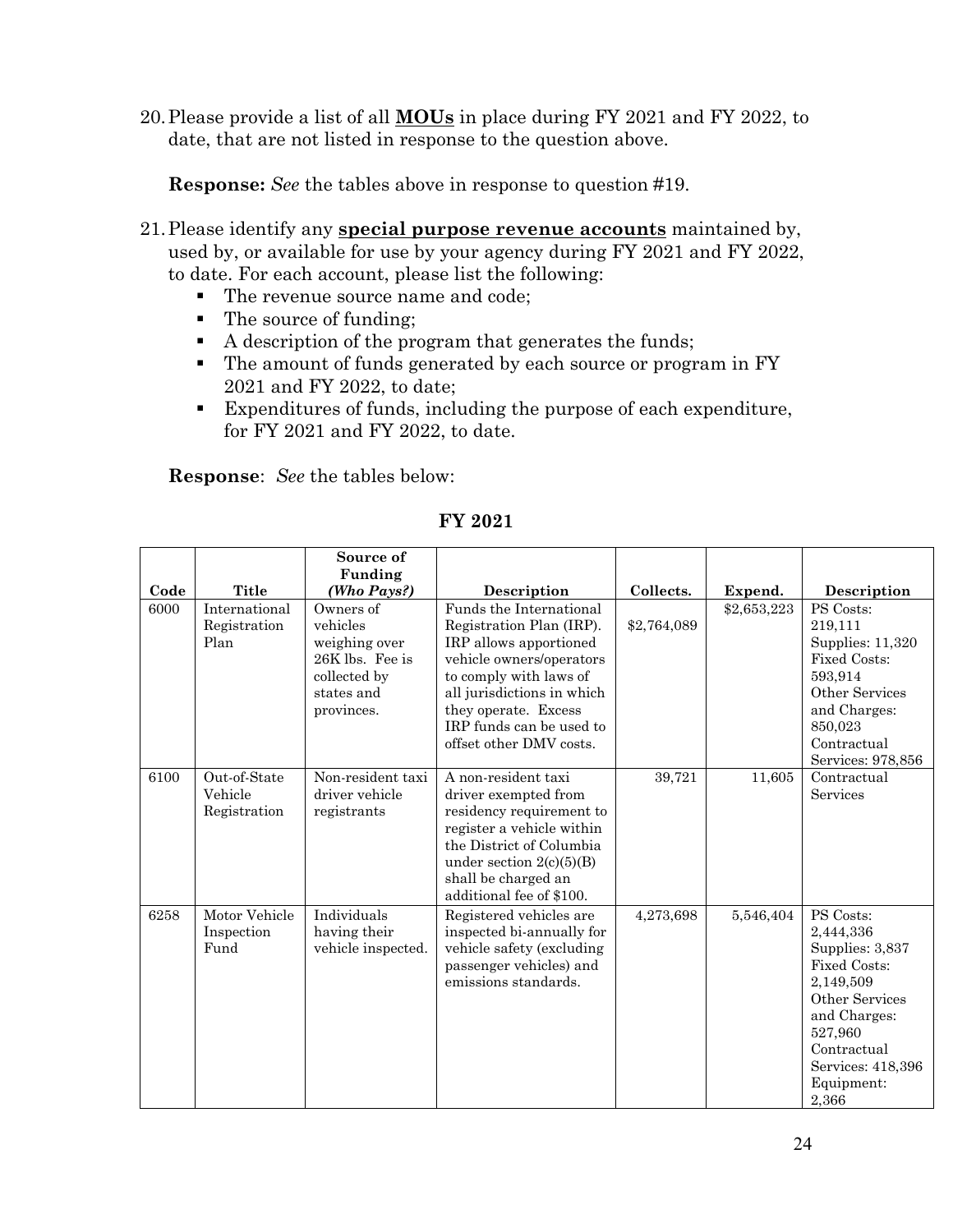|      |                                         | Source of<br>Funding                                                                                  |                                                                                                                                                                                                                                                  |             |             |                                                                                                                                                                                   |
|------|-----------------------------------------|-------------------------------------------------------------------------------------------------------|--------------------------------------------------------------------------------------------------------------------------------------------------------------------------------------------------------------------------------------------------|-------------|-------------|-----------------------------------------------------------------------------------------------------------------------------------------------------------------------------------|
| Code | Title                                   | (Who Pays?)                                                                                           | Description                                                                                                                                                                                                                                      | Collects    | Expend.     | Description                                                                                                                                                                       |
| 6000 | International<br>Registration<br>Plan   | Owners of<br>vehicles<br>weighing over<br>26K lbs. Fee is<br>collected by<br>states and<br>provinces. | Funds the International<br>Registration Plan (IRP).<br>IRP allows apportioned<br>vehicle owners/operators<br>to comply with laws of<br>all jurisdictions in which<br>they operate. Excess<br>IRP funds can be used to<br>offset other DMV costs. | \$36,844.38 | \$2,027,032 | PS Costs: 59,469<br>Supplies: 12,000<br>Fixed Costs:<br>726,469<br>Other Services<br>and Charges:<br>464,964<br>Contractual<br>Services: 764,131                                  |
| 6100 | Out-of-State<br>Vehicle<br>Registration | Non-resident taxi<br>driver vehicle<br>registrants                                                    | A non-resident taxi<br>driver exempted from<br>residency requirement to<br>register a vehicle within<br>the District of Columbia<br>under section $2(c)(5)(B)$<br>shall be charged an<br>additional fee of \$100.                                | 93,851.00   | 7,000       | Contractual<br>Services                                                                                                                                                           |
| 6258 | Motor Vehicle<br>Inspection<br>Fund     | Individuals<br>having their<br>vehicle inspected.                                                     | Registered vehicles are<br>inspected bi-annually for<br>vehicle safety (excluding<br>passenger vehicles) and<br>emissions standards.                                                                                                             | 812,780.00  | 2,788,909   | PS Costs: 648,817<br>Supplies: 80,993<br><b>Fixed Costs:</b><br>866,757<br>Other Services<br>and Charges:<br>227.079<br>Contractual<br>Services: 800,682<br>Equipment:<br>164,581 |

**FY 2022 – As of December 31, 2021**

22.Please provide a list of all projects for which your agency currently has **capital funds** available. Please include the following:

- A description of each project, including any projects to replace aging infrastructure (e.g., water mains and pipes);
- The amount of capital funds available for each project;
- A status report on each project, including a timeframe for completion;
- Planned remaining spending on the project.

**Response:** *See* Attachment E (Capital Projects Activity Sheet).

23.Please provide a complete accounting of all **federal grants** received for FY 2021 and FY 2022, to date, including the amount, the purpose for which the funds were granted, whether those purposes were achieved and, for FY 2021, the amount of any unspent funds that did not carry over.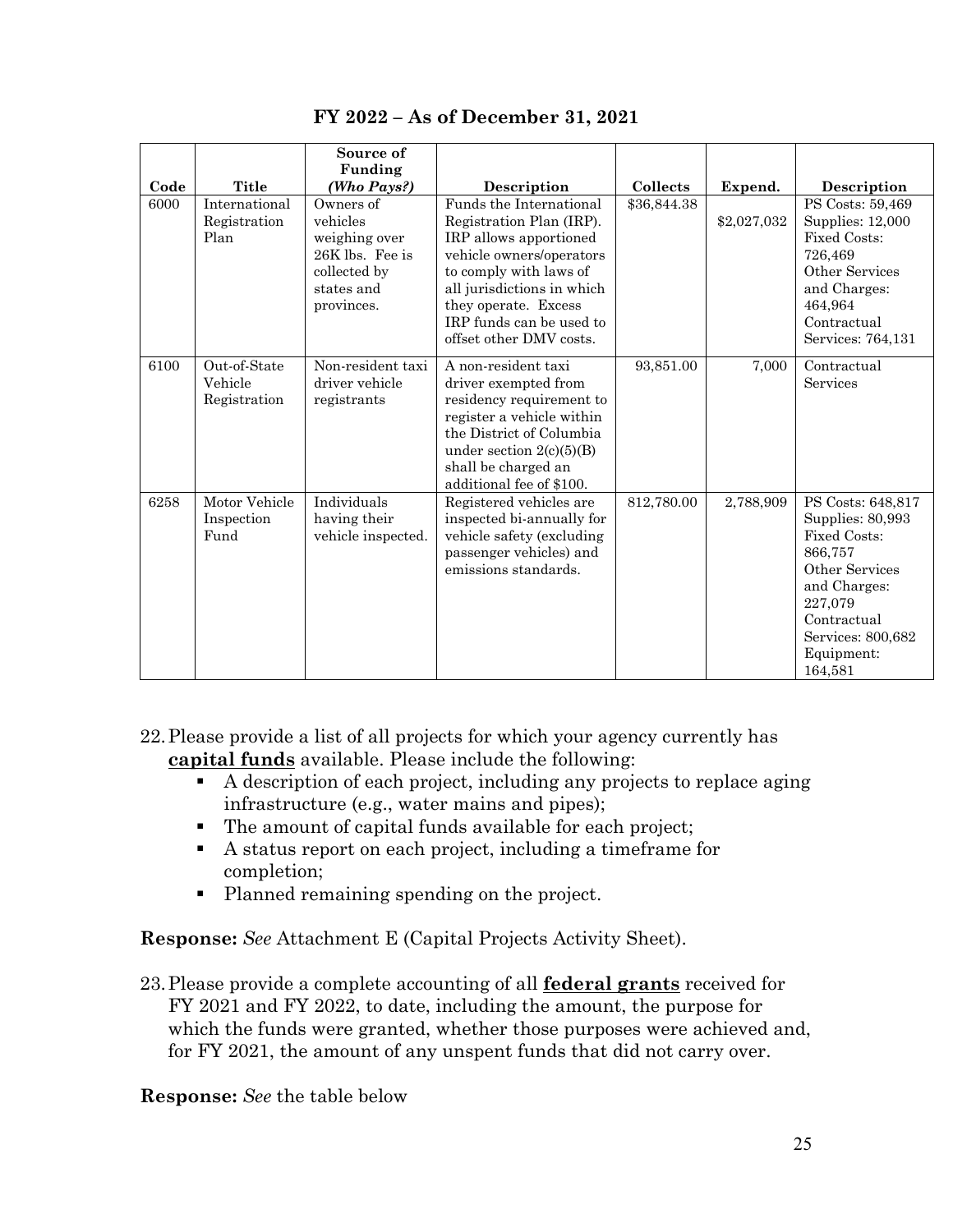|                   |                                                                                                                                                      |               |                 |       | DEPARTMENT OF MOTOR VEHICLES |                       |                        |                |                    |                         |
|-------------------|------------------------------------------------------------------------------------------------------------------------------------------------------|---------------|-----------------|-------|------------------------------|-----------------------|------------------------|----------------|--------------------|-------------------------|
|                   |                                                                                                                                                      |               |                 |       |                              | <b>Federal Grants</b> |                        |                |                    |                         |
|                   |                                                                                                                                                      |               |                 |       |                              | (FY 2021)             |                        |                |                    |                         |
|                   |                                                                                                                                                      |               |                 |       |                              |                       |                        |                |                    |                         |
| <b>Award Date</b> | CFDA#                                                                                                                                                | Federal       | <b>Grant No</b> | Grant | <b>Grant No Title</b>        | Perfomance            | <b>Total Amount of</b> | FY 2020 Budget | <b>Commitments</b> | <b>Available Budget</b> |
|                   |                                                                                                                                                      | Agreement     |                 | Ph    |                              | Period                | Agreement              |                |                    | <b>Balance to Roll</b>  |
|                   |                                                                                                                                                      | <b>Number</b> |                 |       |                              |                       |                        |                |                    | Over to FY 2021         |
| 9/23/2019         | 20.232                                                                                                                                               | FM-CDL-       | CDL019          | 19    | FY 2019 CDL PROGRAM          | 09/23/2019 -          | 329,500.00             | 329.500.00     | 0.00               | 329.500.00              |
|                   |                                                                                                                                                      | 0349-19-01-   |                 |       | <b>IMPROVEMENT PROJECT</b>   | 09/23/2023            |                        |                |                    |                         |
|                   |                                                                                                                                                      | 100           |                 |       |                              |                       |                        |                |                    |                         |
|                   |                                                                                                                                                      |               |                 |       |                              |                       | 329,500.00             |                | 0.00               | 329,500.00              |
|                   |                                                                                                                                                      |               |                 |       |                              |                       |                        |                |                    |                         |
|                   |                                                                                                                                                      |               |                 |       |                              |                       |                        | FY 2021 Budget | <b>Commitments</b> | <b>Available Budget</b> |
|                   |                                                                                                                                                      |               |                 |       |                              |                       |                        |                |                    | <b>Balance</b>          |
|                   |                                                                                                                                                      |               |                 |       |                              |                       |                        | 329,500.00     | 0.00               | 329,500.00              |
|                   |                                                                                                                                                      |               |                 |       |                              |                       |                        |                |                    |                         |
|                   |                                                                                                                                                      |               |                 |       |                              |                       |                        | 329,500.00     | 0.00               | 329,500.00              |
|                   | <b>Grant Description/Purpose:</b>                                                                                                                    |               |                 |       |                              |                       |                        |                |                    |                         |
|                   | Grant funding will be used to acquire hardware upgrades and enhance the District's CDL Knowledge and Skills Testing systems (eCDL) to improve system |               |                 |       |                              |                       |                        |                |                    |                         |
|                   | reliability, processing accuracy, data accuracy, and timeliness and bring the testing system into compliance with AAMVA CDL 2005 Test Model (2017    |               |                 |       |                              |                       |                        |                |                    |                         |
|                   |                                                                                                                                                      |               |                 |       |                              | version).             |                        |                |                    |                         |
|                   |                                                                                                                                                      |               |                 |       |                              |                       |                        |                |                    |                         |
|                   |                                                                                                                                                      |               |                 |       |                              |                       |                        |                |                    |                         |

|                   | DEPARTMENT OF MOTOR VEHICLES                                                                                                                                                                                                                                                                                           |                            |                 |       |                                                   |                            |                        |                |                    |                                           |
|-------------------|------------------------------------------------------------------------------------------------------------------------------------------------------------------------------------------------------------------------------------------------------------------------------------------------------------------------|----------------------------|-----------------|-------|---------------------------------------------------|----------------------------|------------------------|----------------|--------------------|-------------------------------------------|
|                   |                                                                                                                                                                                                                                                                                                                        |                            |                 |       |                                                   |                            |                        |                |                    |                                           |
|                   |                                                                                                                                                                                                                                                                                                                        |                            |                 |       |                                                   | <b>Federal Grants</b>      |                        |                |                    |                                           |
|                   |                                                                                                                                                                                                                                                                                                                        |                            |                 |       |                                                   | (as of December 2021)      |                        |                |                    |                                           |
|                   |                                                                                                                                                                                                                                                                                                                        |                            |                 |       |                                                   |                            |                        |                |                    |                                           |
| <b>Award Date</b> | CFDA#                                                                                                                                                                                                                                                                                                                  | Federal                    | <b>Grant No</b> | Grant | <b>Grant No Title</b>                             | Perfomance                 | <b>Total Amount of</b> | FY 2021 Budget | <b>Commitments</b> | <b>Available Budget</b>                   |
|                   |                                                                                                                                                                                                                                                                                                                        | Agreement<br><b>Number</b> |                 | Ph    |                                                   | Period                     | Agreement              |                |                    | <b>Balance to Roll</b><br>Over to FY 2022 |
| 9/23/2019         | 20.232                                                                                                                                                                                                                                                                                                                 | FM-CDL-<br>0349-19-01-     | CDL019          | 19    | FY 2019 CDL PROGRAM<br><b>IMPROVEMENT PROJECT</b> | 09/23/2019 -<br>09/23/2023 | 329.500.00             | 329.500.00     | 0.00               | 329,500.00                                |
|                   |                                                                                                                                                                                                                                                                                                                        | 00                         |                 |       |                                                   |                            | 329.500.00             |                | 0.00               | 329,500.00                                |
|                   |                                                                                                                                                                                                                                                                                                                        |                            |                 |       |                                                   |                            |                        |                |                    |                                           |
|                   |                                                                                                                                                                                                                                                                                                                        |                            |                 |       |                                                   |                            |                        | FY 2022 Budget | <b>Commitments</b> | <b>Available Budget</b><br><b>Balance</b> |
|                   | 329,500.00<br>200.000.00                                                                                                                                                                                                                                                                                               |                            |                 |       |                                                   | 129,500.00                 |                        |                |                    |                                           |
|                   |                                                                                                                                                                                                                                                                                                                        |                            |                 |       |                                                   |                            |                        | 329.500.00     | 200.000.00         | 129,500.00                                |
|                   | <b>Grant Description/Purpose:</b>                                                                                                                                                                                                                                                                                      |                            |                 |       |                                                   |                            |                        |                |                    |                                           |
|                   | Grant funding will be used to acquire hardware upgrades and enhance the District's CDL Knowledge and Skills Testing systems (eCDL) to improve system<br>reliability, processing accuracy, data accuracy, and timeliness and bring the testing system into compliance with AAMVA CDL 2005 Test Model (2017<br>version). |                            |                 |       |                                                   |                            |                        |                |                    |                                           |

- 24.Please list each contract, procurement, lease, and grant ("**contract**") awarded, entered into, extended and option years exercised, by your agency during FY 2021 and FY 2022, to date. For each contract, please provide the following information, where applicable:
	- The name of the contracting party;
	- The nature of the contract, including the end product or service;
	- The dollar amount of the contract, including budgeted amount and actually spent;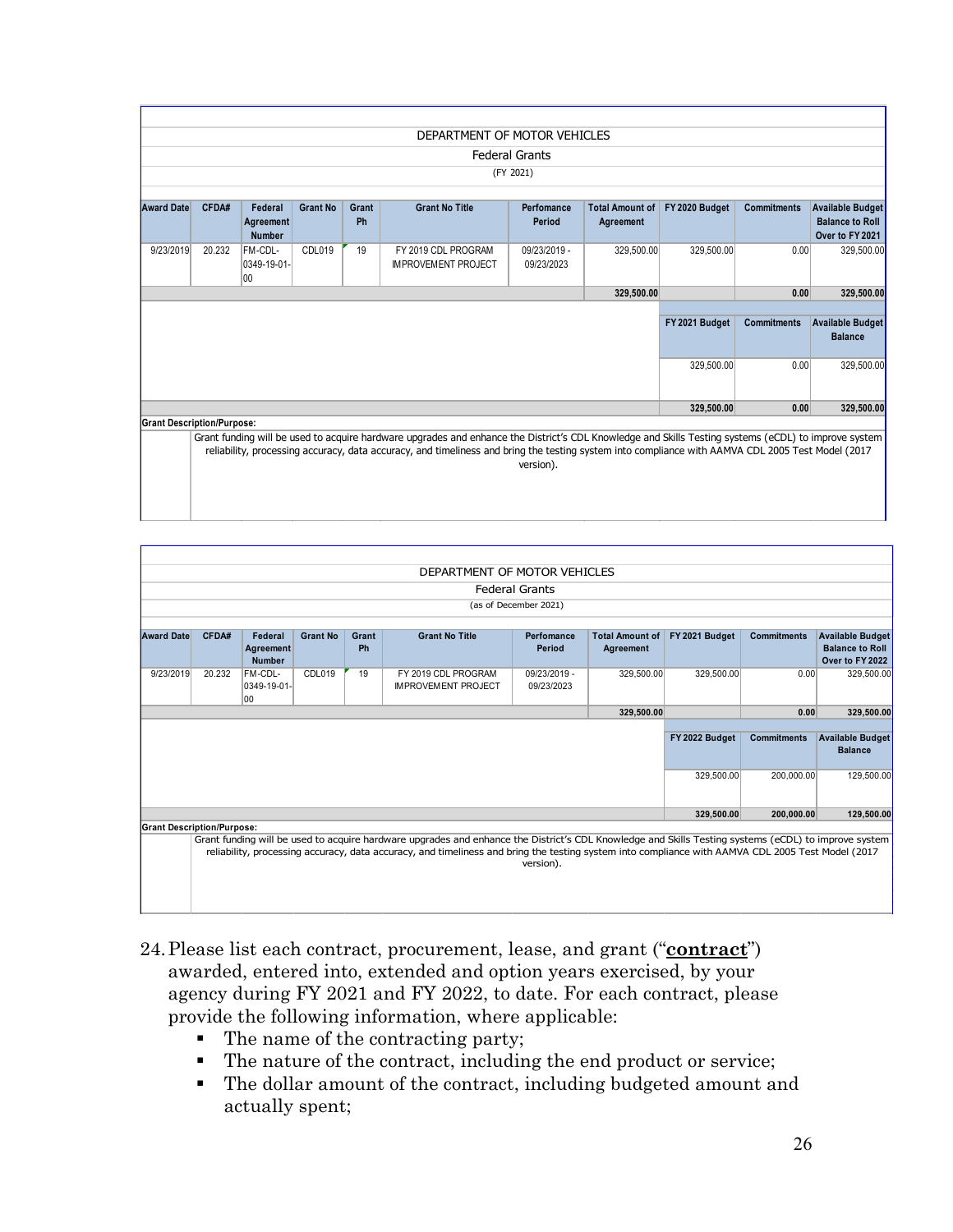- The term of the contract:
- Whether the contract was competitively bid or not;
- The name of the agency's contract monitor and the results of any monitoring activity;
- Funding source;
- Whether the contract is available to the public online.

**Response:** *See* Attachment F (DMV Contracts List).

- 25.Please provide the details of any **surplus** in the agency's budget for FY 2021, including:
	- Total amount of the surplus;
	- All projects and/or initiatives that contributed to the surplus.

#### **Response**: *See* the chart below:

| <b>FY21 Surplus</b>                         |   | \$2,759,144 |
|---------------------------------------------|---|-------------|
| - Special purpose funds budget authority in |   | (2,759,144) |
| excess of collections                       |   |             |
| <b>Unexplained FY21 Surplus</b>             | S |             |

### **C. LAWS, AUDITS, AND STUDIES**

26.Please identify any **legislative requirements** that the agency lacks sufficient resources to properly implement.

#### **Response:** None.

27.Please identify any statutory or regulatory **impediments** to your agency's operations or mission.

# **Response:** None.

28.Please list all **regulations** for which the agency is responsible for oversight or implementation. Where available, please list by chapter and subject heading, including the date of the most recent revision.

**Response:** DCMR Title 18, Vehicles and Traffic, as indicated in the table below. The information does not include any amendments that DDOT may have promulgated.

| <b>Chapter</b> |                                         | Amendment  |
|----------------|-----------------------------------------|------------|
|                | <b>Chapter Title</b>                    | Date       |
|                | <b>ISSUANCE OF DRIVER LICENSES</b>      | 08/14/20   |
|                | CANCELLATION, SUSPENSION, OR REVOCATION |            |
| З              | <b>OF LICENSES</b>                      | 01/04/2019 |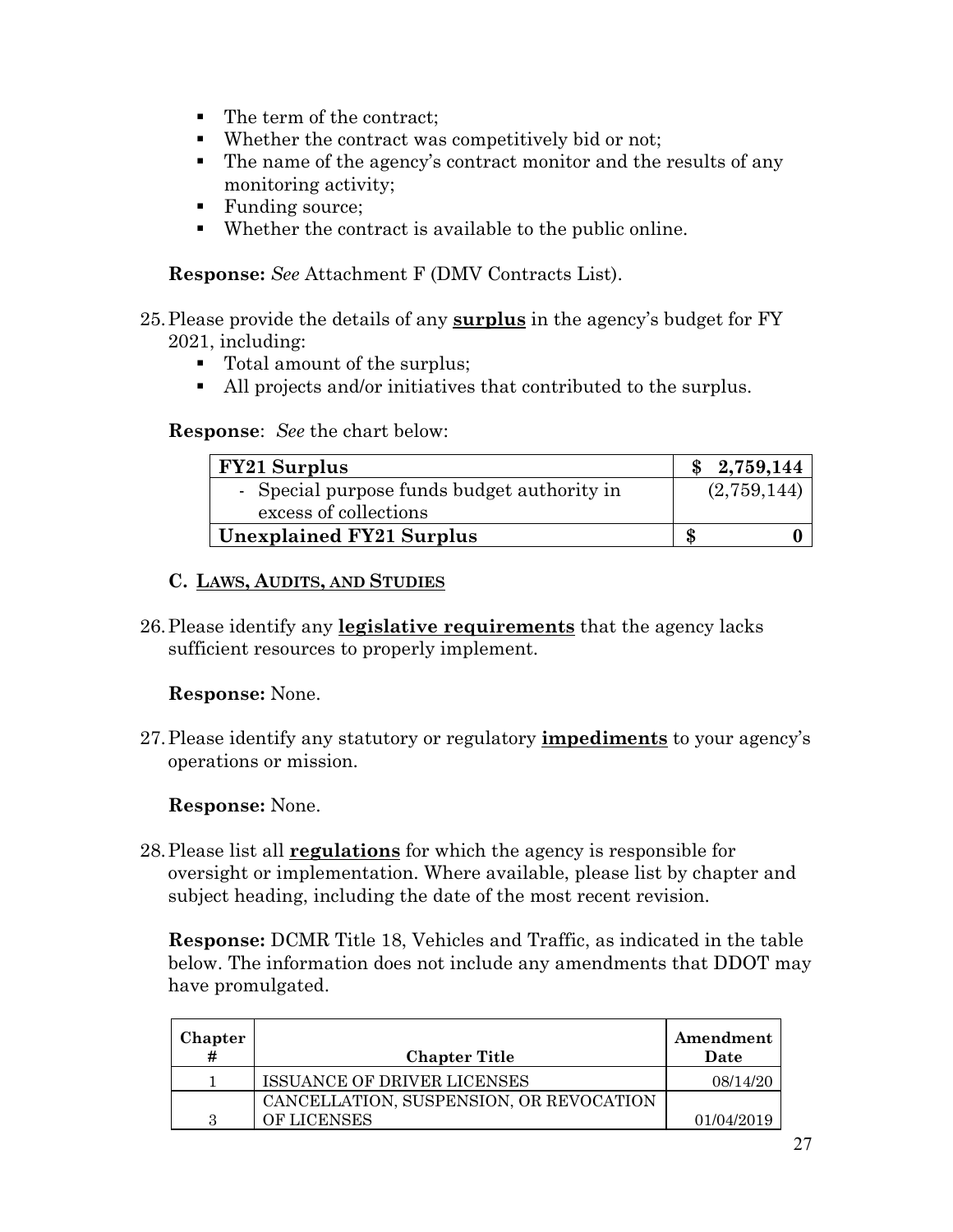| Chapter<br># | <b>Chapter Title</b>                         | Amendment<br>Date |
|--------------|----------------------------------------------|-------------------|
|              |                                              |                   |
| 4            | MOTOR VEHICLE TITLE AND REGISTRATION         | 03/26/2021        |
| 5            | MOTOR VEHICLE DEALERS                        | 8/22/2008         |
| 6            | <b>INSPECTION OF MOTOR VEHICLES</b>          | 03/16/2021        |
| 7            | MOTOR VEHICLE EQUIPMENT                      | 01/04/2019        |
| 8            | SAFETY RESPONSIBILITY                        | 6/18/2010         |
| 9            | DRIVING INSTRUCTORS AND DRIVING SCHOOLS      | 2/2/2007          |
|              |                                              |                   |
| 10           | PROCEDURES FOR ADMINSTRATIVE HEARINGS        | 11/30/2018        |
| 11           | MOTOR VEHICLE OFFENSES AND PENALTIES         | 12/9/2011         |
|              | COMMERCIAL DRIVER LICENSES AND               |                   |
| 13           | <b>COMMERCIAL LEARNER PERMITS</b>            | 07/09/2021        |
| 22           | MOVING VIOLATIONS (In conjunction with DDOT) | 08/11/2017        |
|              | CIVIL FINES FOR MOVING AND NON-MOVING        |                   |
| 26           | INFRACTIONS (jointly with DDOT)              | 10/18/2013        |
|              | SPECIAL PARKING PRIVILEGES FOR PERSONS       |                   |
| 27           | WITH DISABILITIES (jointly with DDOT)        | 8/21/2009         |
|              |                                              |                   |
| 30           | ADJUDICATION AND ENFORCEMENT                 | 12/04/20          |
| 99           | <b>DEFINITIONS</b>                           | 01/04/2019        |

29.Please explain the impact on your agency of any **federal legislation or regulations** adopted during FY 2021 that significantly affect agency operations or resources.

**Response:** None.

30.Please provide a list of all studies, research papers, and analyses ("**studies**") the agency requested, prepared, or contracted for during FY 2021. Please state the status and purpose of each study.

# **Response:** None.

31.Please list and describe any ongoing **investigations**, audits, or reports on your agency or any employee of your agency, or any investigations, studies, audits, or reports on your agency or any employee of your agency that were completed during FY 2021 and FY 2022, to date.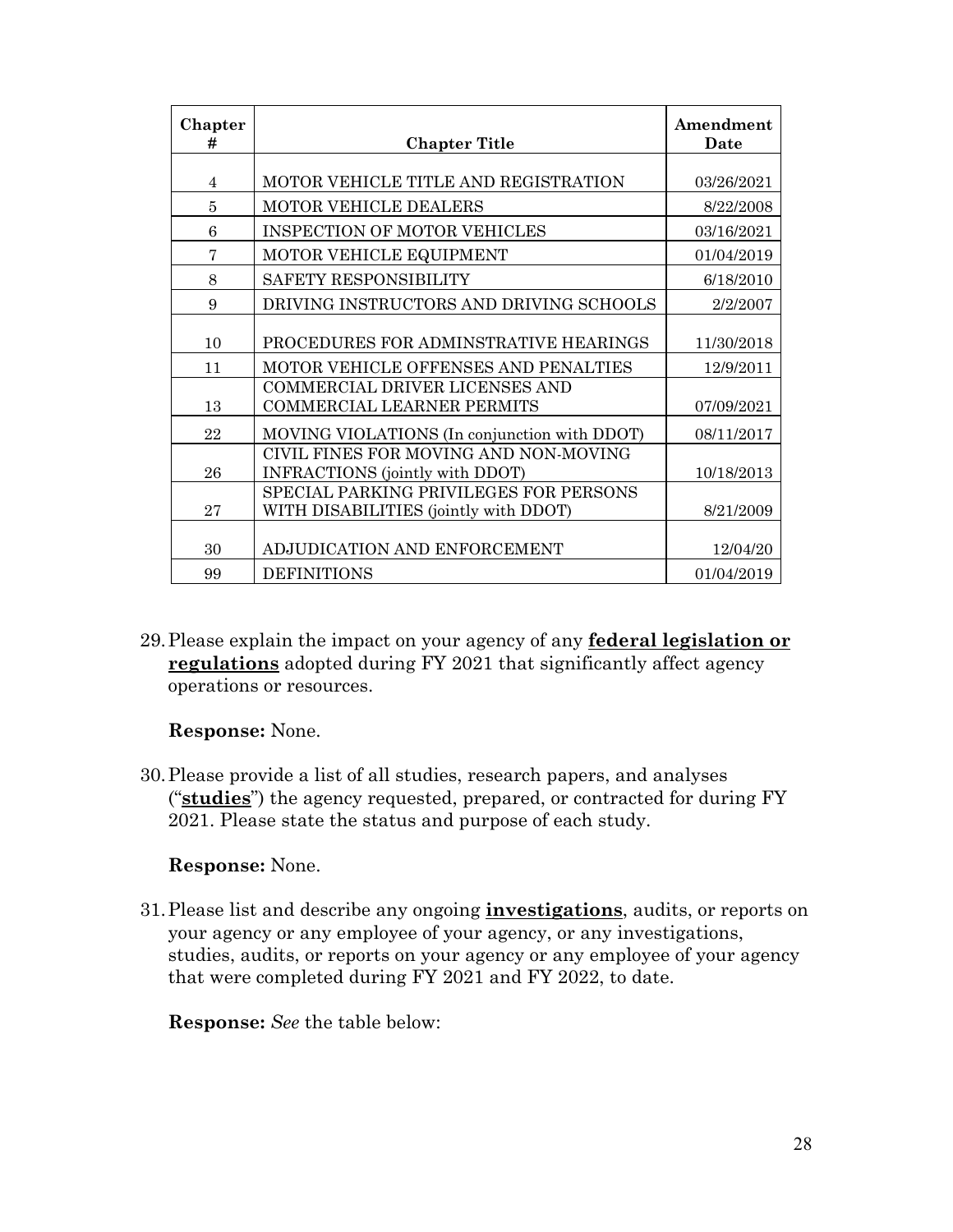# **DC DMV Investigations, Studies, Audits & Reports DC DMV Investigations, Studies, Audits & Reports**

| FY21 | <b>DMV</b><br>Service<br>Integrity | Inventory audits<br>to ensure integrity<br>and security of<br>inventory/DMV<br>property | Completed. Results were<br>submitted to Associate<br>Director |
|------|------------------------------------|-----------------------------------------------------------------------------------------|---------------------------------------------------------------|
| FY22 | <b>DMV</b><br>Service<br>Integrity | DC Dealer Audits                                                                        | On-going                                                      |

32.Please identify all **recommendations** identified by the Office of the Inspector General, D.C. Auditor, or other federal or local oversight entities during the previous 3 years. Please provide an update on what actions have been taken to address these recommendations. If the recommendation has not been implemented, please explain why.

**Response:** None.

33.Please list any **reporting** requirements required by Council legislation and whether the agency has met these requirements.

**Response:** *See* the information below:

1) DC Official Code § 50-1002: Annual report regarding traffic violation convictions for the previous year received by the District and sent by the District from other jurisdictions as well as the number of suspensions and revocations is due every June 30th.

**Response:** DMV has met the requirement.

(2) DC Official Code § 50-2301.08: Annual report on parking and traffic enforcement for previous year including information concerning hearing examiners, the number of infractions issued; the number of answers filed for moving, parking, standing, stopping and pedestrian violations; the number of Notice of Infractions (NOIs) for which sanctions were imposed; number of NOIs issued to lessors; the number of appeals filed with Traffic Adjudication Appeals Board (TAAB) the number of appeals filed with Superior Court; the number of appeals filed with District Court of Appeals; the number of vehicles towed and booted; the total revenues generated; and the number of requests for reconsideration.

**Response:** DMV has met the requirement.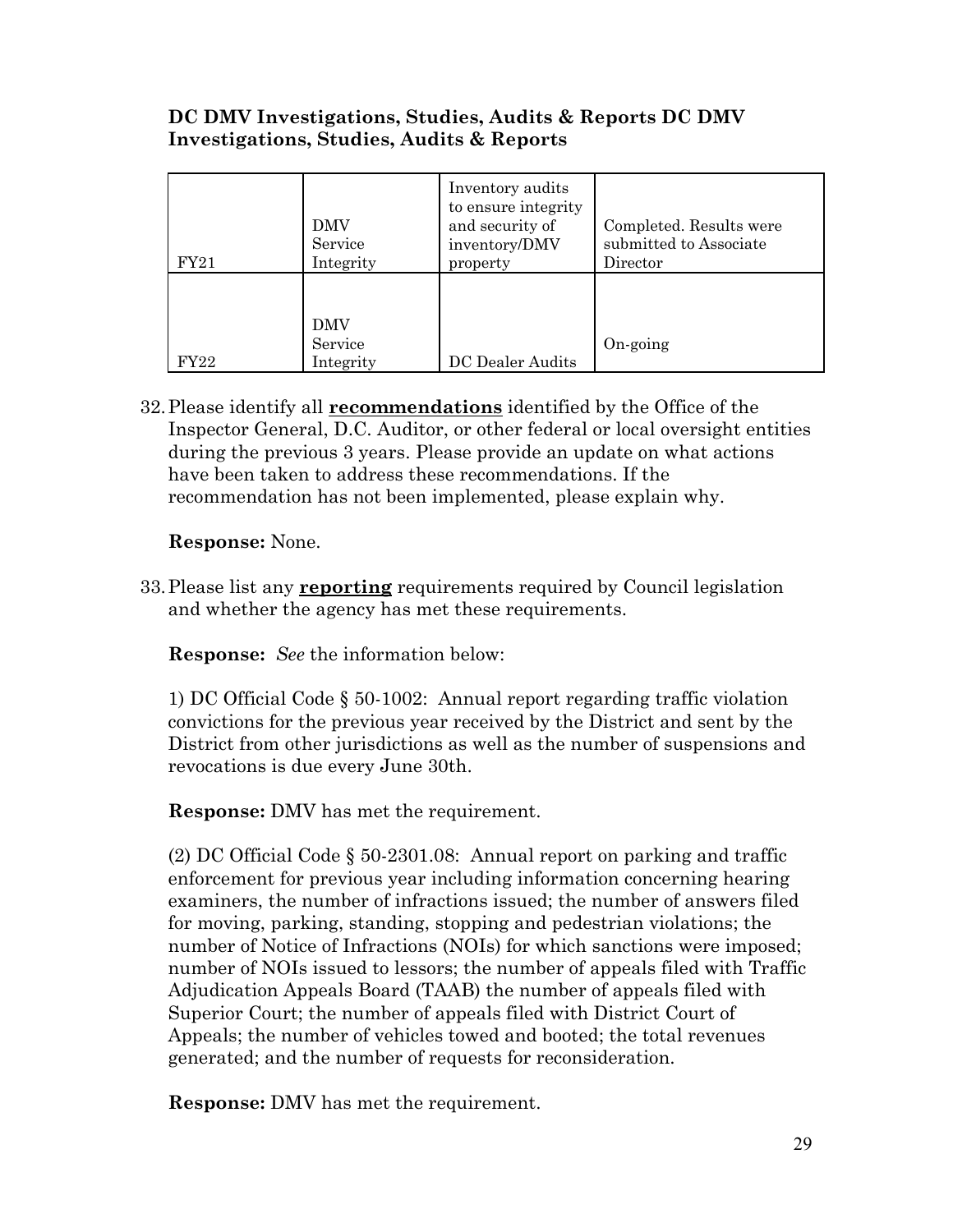(3) DC Official Code § 50-2301.11: Study of parking infraction adjudication and whether adjudication should be transferred. The agency discussions previously referenced in last year's performance oversight questions were stalled based on the Office of Administrative Hearings' (OAH) inability to maintain the ticket processing contract current staffing levels. Recent agency discussions recommend OAH requests two personnel resources during the next budget formulation in preparation of the DMV transfer of adjudication services.

**Response:** Due to Covid-19 restrictions, this requirement has not been met. Report is going through the approval process for release.

(4) DC Official Code § 50-2302.01 (Miscellaneous Notes): The Mayor shall report and make recommendations as to whether District should implement remediation and deferred disposition program.

**Response:** Due to Covid-19 restrictions, this requirement has not been met. Report is going through the approval process for release.

(5) DC Official Code § 50–1951.03: Publication of moving infraction data. Shall only apply on inclusion of fiscal effect in an approved budget and financial plan.

**Response:** DMV has met this requirement.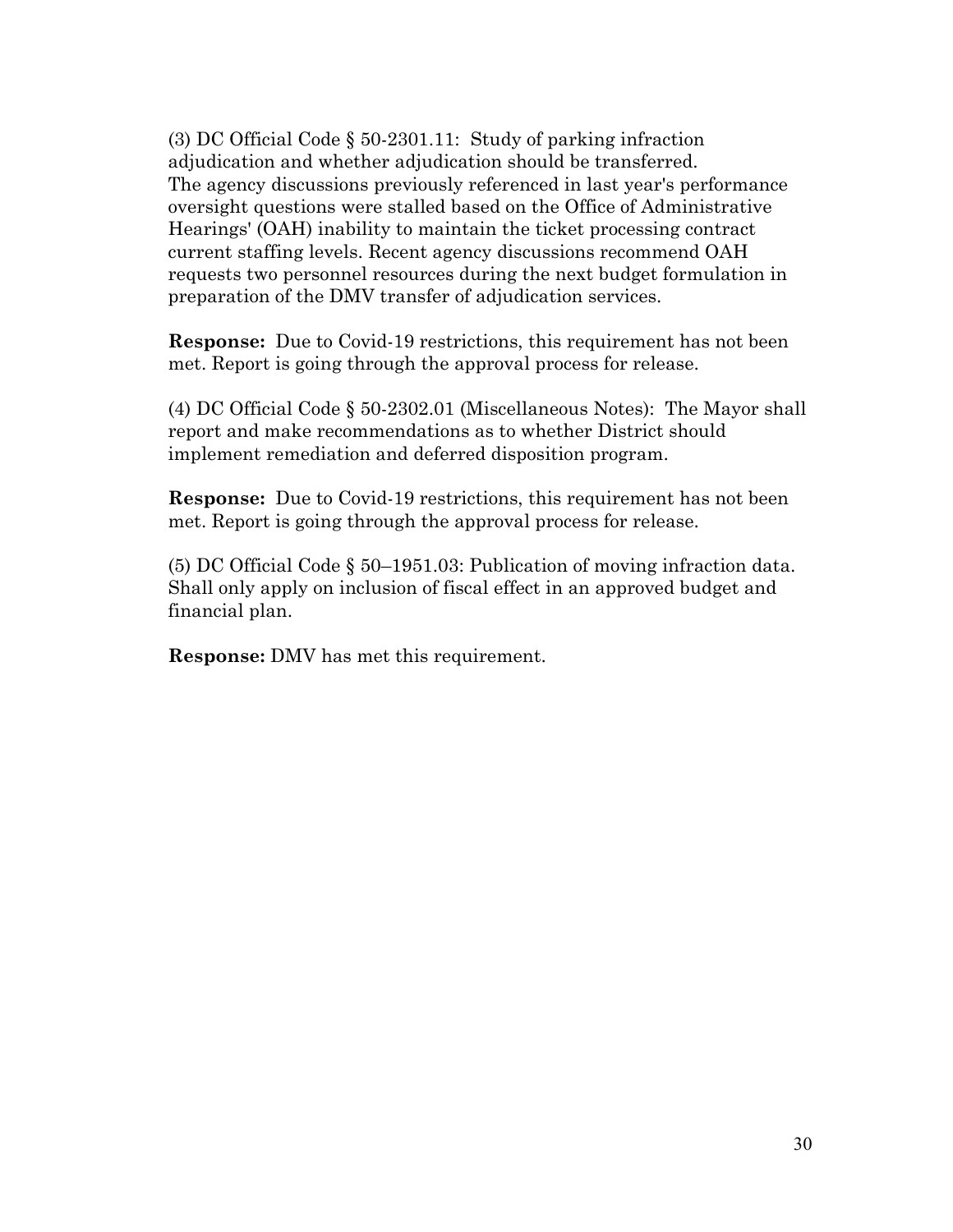34.Please list all pending **lawsuits** that name the agency as a party, and provide the case name, court where claim was filed, case docket number, and a brief description of the case.

### **Response:**

### **Claudia Allen, Case No. 2020-CA-003374:**

Plaintiff claimed that DMV's failure to follow US Postal Service guidelines in designing pre-addressed envelopes included with notices of infraction caused her mailed payment to be returned and the fine to be doubled.

### **Dennis Sobin, Case Number 2021 CA 003543 B**

Plaintiff claims, among other things, that he is unable to renew his license because of all the fines associated with the license plate he claims he properly disposed of after he sold his vehicle. He previously filed a complaint in the U.S. District Court (19-cv-02580 (ABJ)) raising the same issues. That matter was dismissed by the Court on August 14, 2020.

35.Please list all **settlements** entered into by the agency or by the District on behalf of the agency in FY 2021 or FY 2022, to date, including any covered by D.C. Code  $\S 2-402(a)(3)$ , and provide the parties' names, the amount of the settlement, and if related to litigation, the case name and a brief description of the case. If unrelated to litigation, please describe the underlying issue or reason for the settlement (e.g. administrative complaint, etc.).

#### **Response:**

FY 21:

• DMV reached an agreement with the Office of Human Rights regarding two claims of violation of the D.C. Language Access Act of 2004. The settlement provided for additional employee training.

FY 22:

• The Office of Risk Management on behalf of DMV reached a settlement with a customer in the sum of \$26.50 pertaining to property damage that occurred while the customer's vehicle was going through the inspection process.

36.Please list any **administrative complaints or grievances** that the agency received in FY 2021 and FY 2022, to date, broken down by source. Please describe the process utilized to respond to any complaints and grievances received and any changes to agency policies or procedures that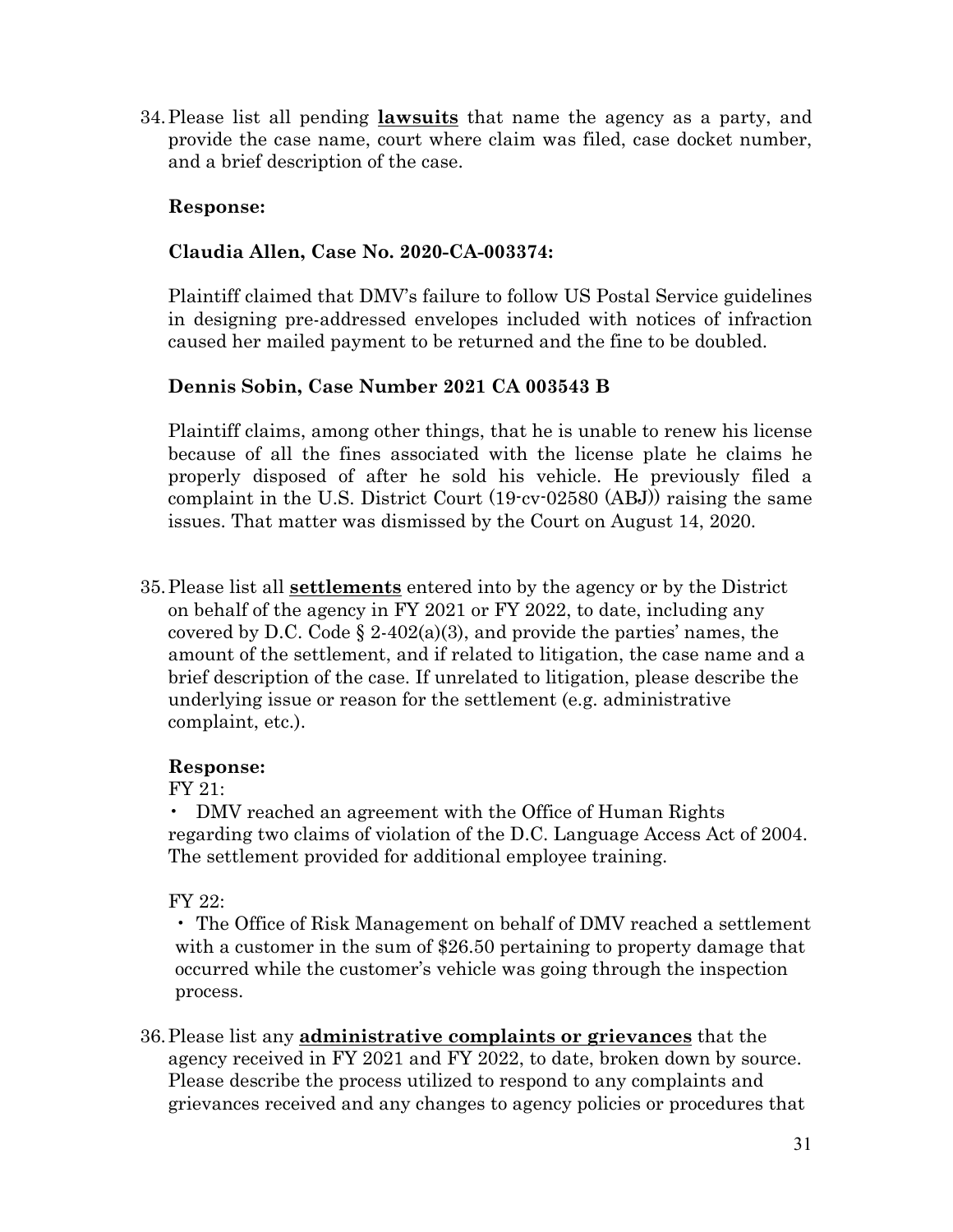have resulted from complaints or grievances received. For any complaints or grievances that were resolved in FY 2021 or FY 2022, to date, describe the resolution.

### **Response:**

### UNION GRIEVANCES

FY 21:

- 1. A grievance was filed on behalf of an employee pertaining to discipline. The matter was resolved after mediation.
- 2. A grievance was filed on behalf of an employee regarding a hostile work environment against a manager. The matter was resolved.
- 3. A grievance was filed on behalf of an employee concerning a response to an Americans with Disability Act (ADA) accommodation request. The matter was resolved.
- 4. A grievance was filed on behalf of an employee concerning a hostile work environment against other employees. The matter was resolved.
- 5. A grievance was filed on behalf of several employees relating to security cameras.

FY 22:

- 1. Separate grievances were filed on behalf of three employees pertaining to Weingarten rights.
- 2. A grievance was filed on behalf of an employee concerning a hostile work environment.

Office of Employment Appeals (OEA)

FY 21:

 DMV reached settlement with four former employees pertaining to their employment termination.

FY 22:

 A former probationary employee filed a petition seeking reinstatement. DMV has filed a motion to dismiss for lack of jurisdiction based on the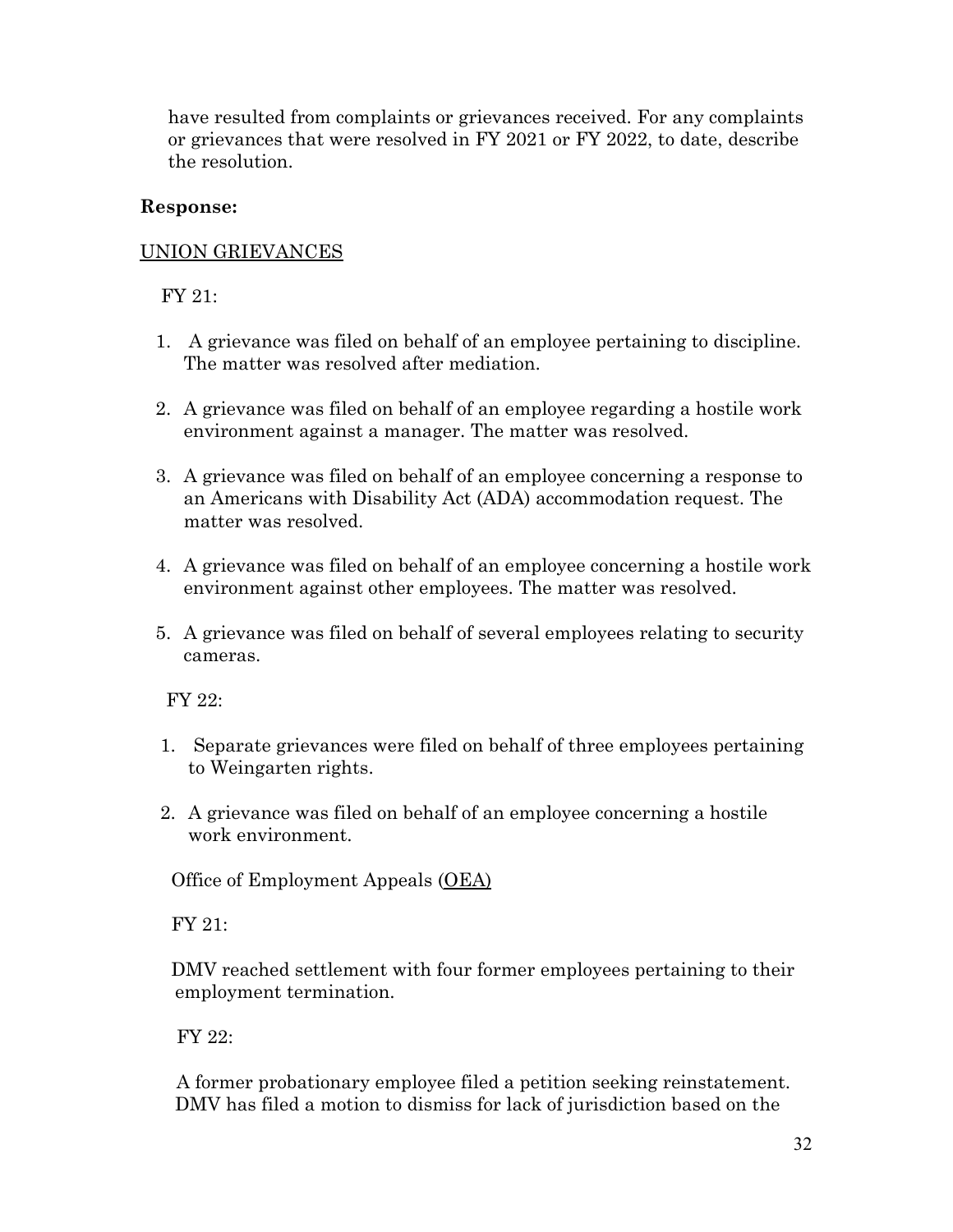probationary status of the former employee. This matter is still pending with OEA.

Office of Human Rights (OHR)

FY 21:

- 1. An Indonesian-speaking customer filed a failure to provide interpretation services complaint. The matter is presently in the discovery stage.
- 2. A Spanish-speaking customer filed a racial discrimination complaint based on her being Latina. The matter was resolved.

Resolved in FY 21

A now-former DMV employee filed a Charge of Discrimination with the OHR claiming failure to accommodate based on age, sex, disability, and retaliation (discipline). DMV denied the allegations. A mediation was held which did not resolve the matter. OHR ruled in favor of DMV on all counts except one. Prior to a hearing on the matter, a monetary settlement resolved the matter.

# **D. EQUITY**

37.How does the agency assess whether programs and services are equitably accessible to all District residents?

**Response:** The agency ensures that it is in compliance with the District's policies and procedures regarding equity and accessibility to all District residents. For example, if a resident requires an ADA accommodation to take the Knowledge Test, then the resident will be directed to contact DC DMV's ADA coordinator to make the needed accommodations.

What were the results of any such assessments in FY 2021?

**Response:** DC DMV is able to provide the majority of residents with the accommodations required for them to conduct their DC DMV business whether that was with an ADA accommodation, assistance from the Language Line, publishing job openings through different communications vehicles, etc.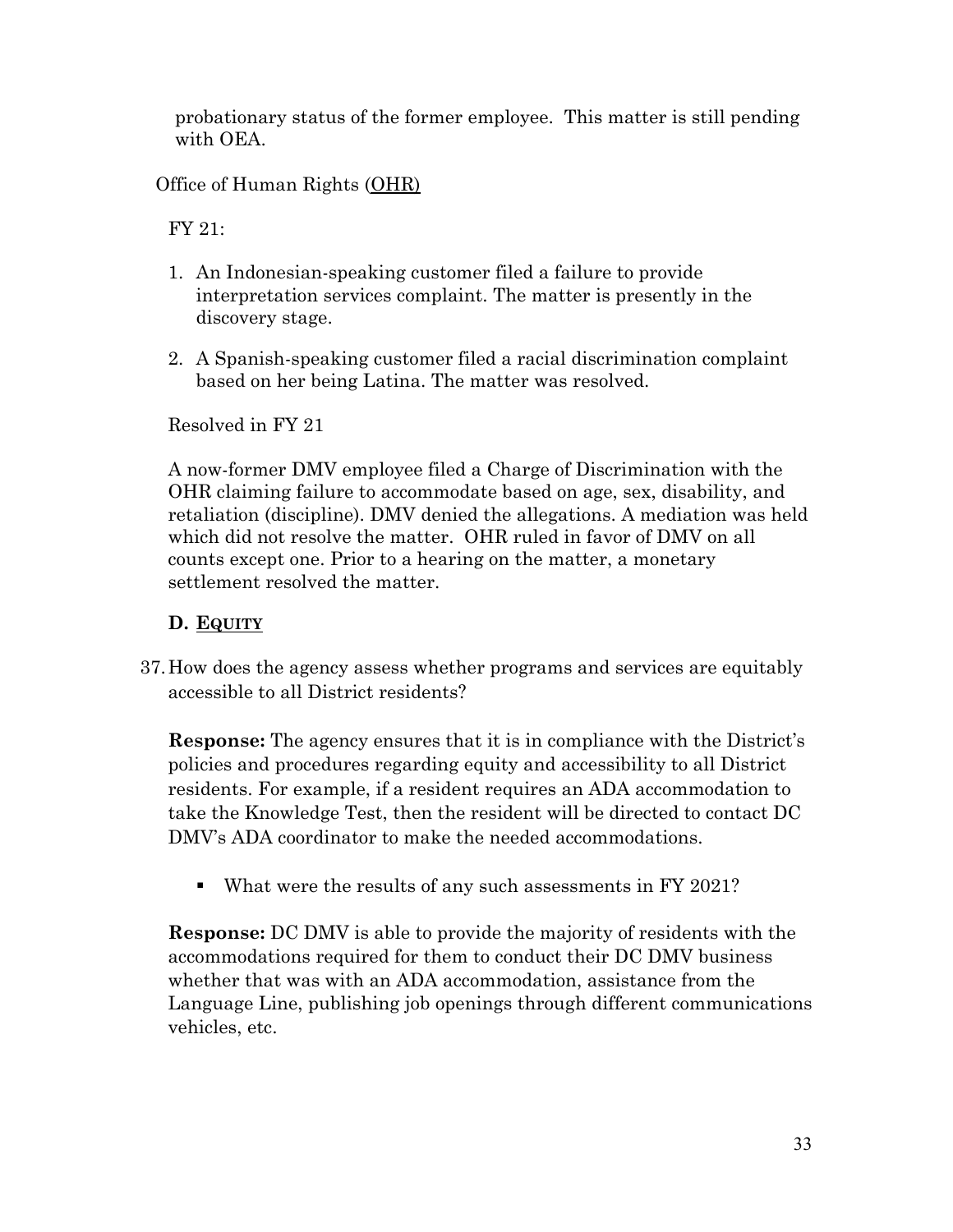What changes did the agency make in FY 2021 and FY 2022, to date, or does the agency plan to make in FY 2022 and beyond, to address identified inequities in access to programs and services?

**Response**: DMV will continue to make our service options as transparent as possible. The agency will, also, continue to find ways to communicate and engage the public on how to obtain DMV services.

Does the agency have the resources needed to undertake these assessments?

**Response:** We continue to work with the Mayor's Office on any resources required to undertake these assessments.

 What would be needed for the agency to more effective identify and address inequities in access to agency programs and services?

**Response:** DMV continues to work with the Mayor's Office on any resources needed. The agency also, works closely with the Office of Racial Equity in identifying and addressing inequities in DMV's programs and services to better serve our customers.

38. Does the agency have a racial or social equity statement or policy? Please share that document or policy statement with the Committee.

**Response:** No; however, the agency strives to achieve the racial equity mission and guiding principles developed by the ORA. *See* [https://ore.dc.gov/page/mission-and-guiding-principles.](https://ore.dc.gov/page/mission-and-guiding-principles)

■ How was the policy formulated?

# **Response:** N/A

■ How is the policy used to inform agency decision-making?

**Response:** It is used to ensure that the agency is making decisions through a racial equity lens.

Does the agency have a division or dedicated staff that administer and enforce this policy?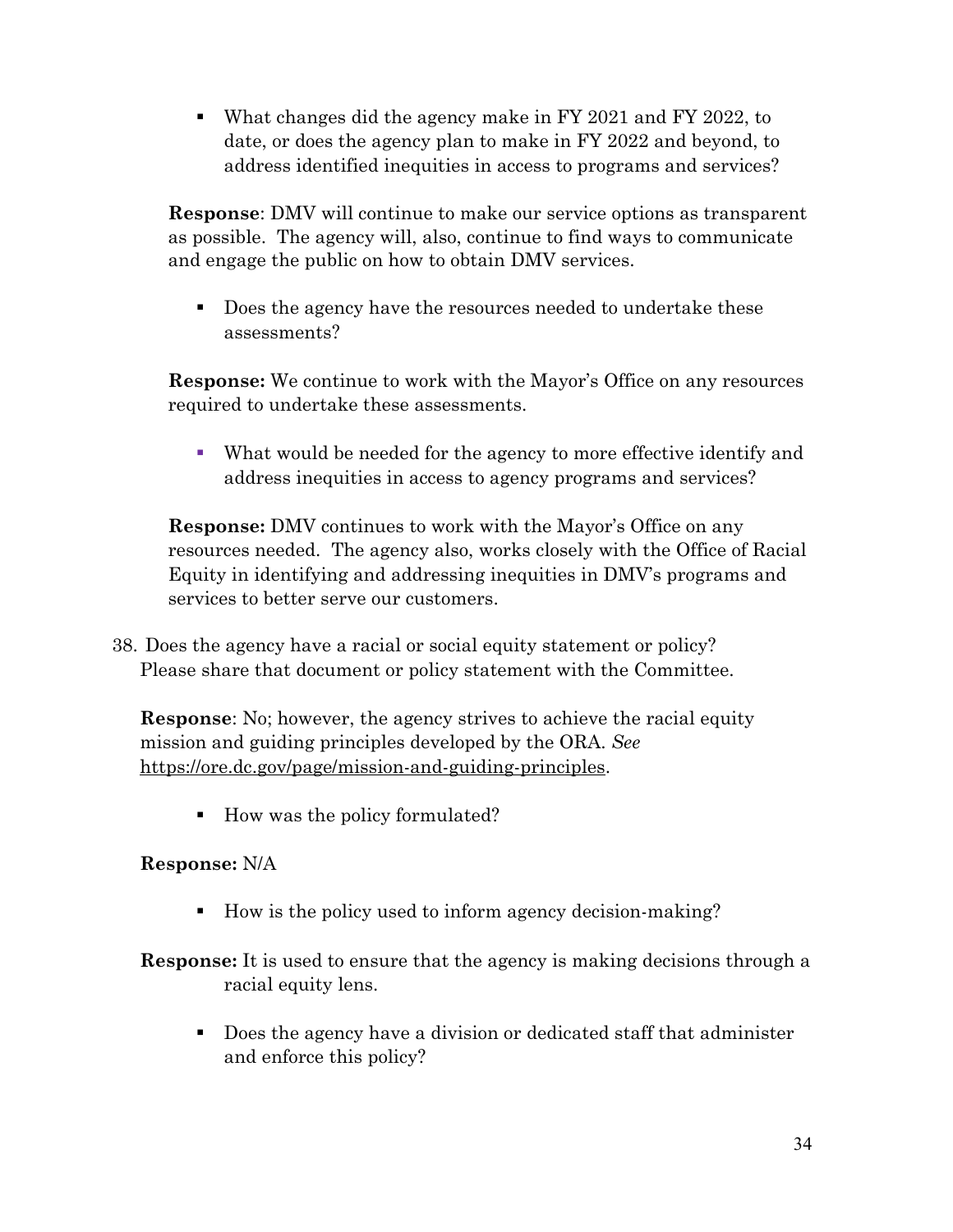**Response**: No. DMV has an Equal Employment Officer (EEO)/Coordinator, but they are not dedicated to EEO work only.

Does the agency assess its compliance with this policy? If so, how, and what were the results of the most recent assessment?

**Response:** The agency's leadership has adopted ORE's guiding principles and regularly discusses ways to make DMV services more transparent and available to the diverse customers that the agency serves. DMV is also monitoring and evaluating how we make our services more mobile for individuals not able to come to a service location.

39.Does the agency have an internal equal employment opportunity statement or policy?

# **Response:** Yes.

Please share that document or policy statement with the Committee.

**Response**: *See* Attachment G (EEO Policy Statement).)

■ How was the policy formulated?

**Response:** The policy was formulated based upon the DC Humans Right Act.

■ How is the statement or policy used to inform agency decisionmaking?

**Response:** When addressing EEO complaints from employees or residents, DMV ensures that it follows the established policy.

 Does the agency have a division or dedicated staff that administer and enforce this policy?

**Response**: DMV does not have a division or staff solely dedicated to handle EEO matters. The agency has an EEO officer/counselor to advise agency staff and handle EEO cases from other District Government agencies.

Does the agency assess its compliance with this policy? If so, how, and what were the results of the most recent assessment?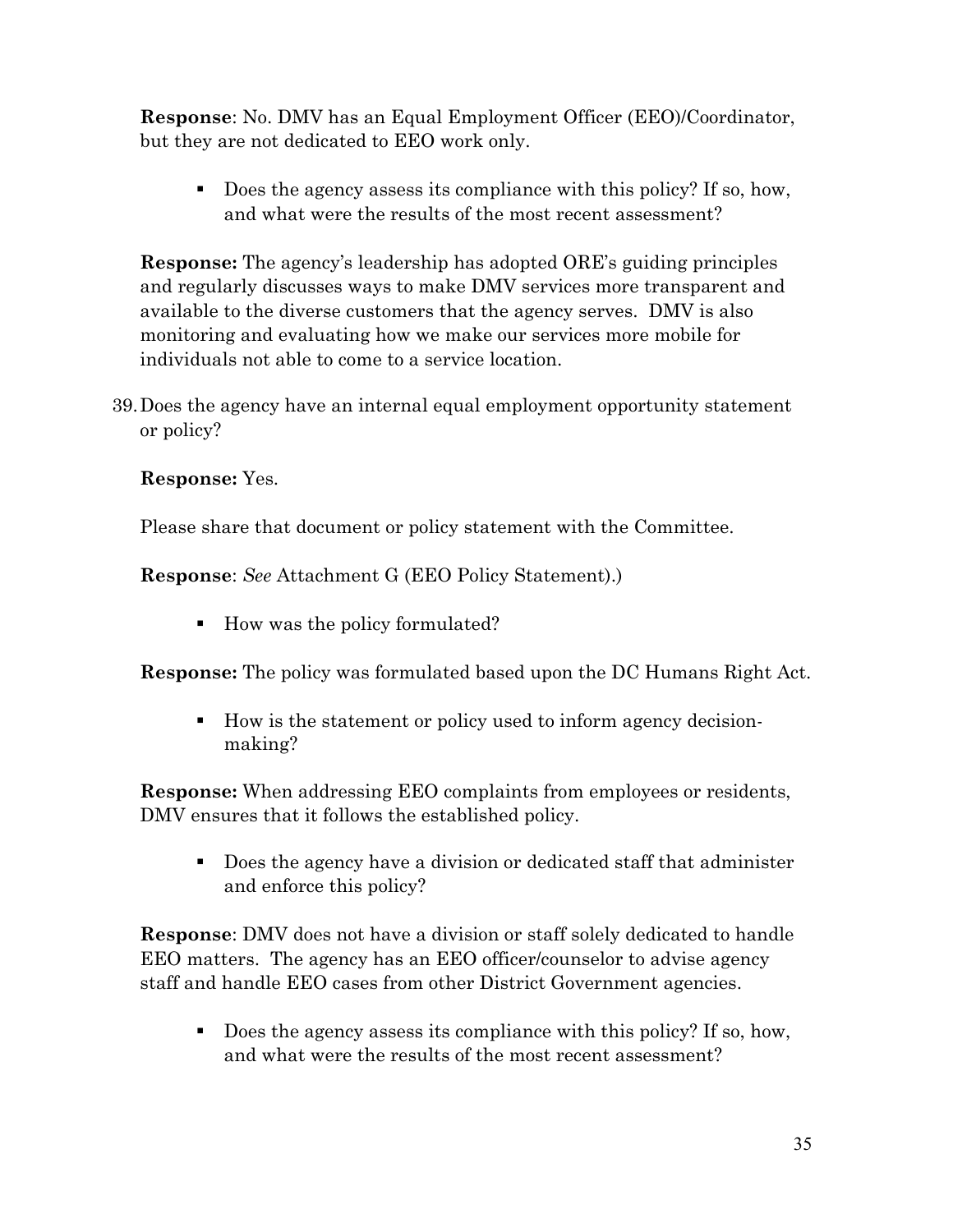**Response:** DMV is in compliance with the EEO policy. Complaints by DMV employees are referred to other agencies to avoid conflicts of interest, and the agency has an EEO Officer and EEO Counselor available to provide guidance to employees as well as handle complaints from other District Government agencies. DMV ensures that the equal opportunity statements are posted in the breakrooms at all DMV facilities. It is also available on the agency's intranet.

# **E. PUBLIC HEALTH EMERGENCY**

40. Please give an overview of any initiatives DMV started in response to COVID-19 during FY 2021 and FY 2022, to date.

**Response:** We continued the increased cleaning procedures. All customers are required to wear a facial covering to enter a DMV location. All employees are required to wear a facial covering, and each person has been provided with hand sanitizer, sanitizing wipes, and disinfectant spray to clean their areas daily as needed. Plexiglass remains in place as an additional barrier between employees and the public. Employees are also required to complete a wellness survey each day they report to the office.

41. Which of DMV's divisions are currently working remotely?

 What percentage of DMV's total employees currently work remotely?

**Response:** Zero (0)

- Please provide a copy of the agency's Continuing Operations Plan and any remote working protocol.
- **Response:** Please refer any questions regarding Continuing Operations Plans to the Office of the City Administrator.
- 42. How has the agency ensured that all staff have access to appropriate equipment and internet connection, so as to work from home?

**Response**: DMV IT provided laptops to those employees who required it. Employees were required to provide their own internet connection. However, when needed, DMV provided internet "Hot Spots", in order to enable employees to work from home.

43. How much federal stimulus relief was directed to the agency during FY 2021 and FY 2022, to date, and for what purposes was it used? Is the agency anticipating any funding from the most recent infrastructure bill,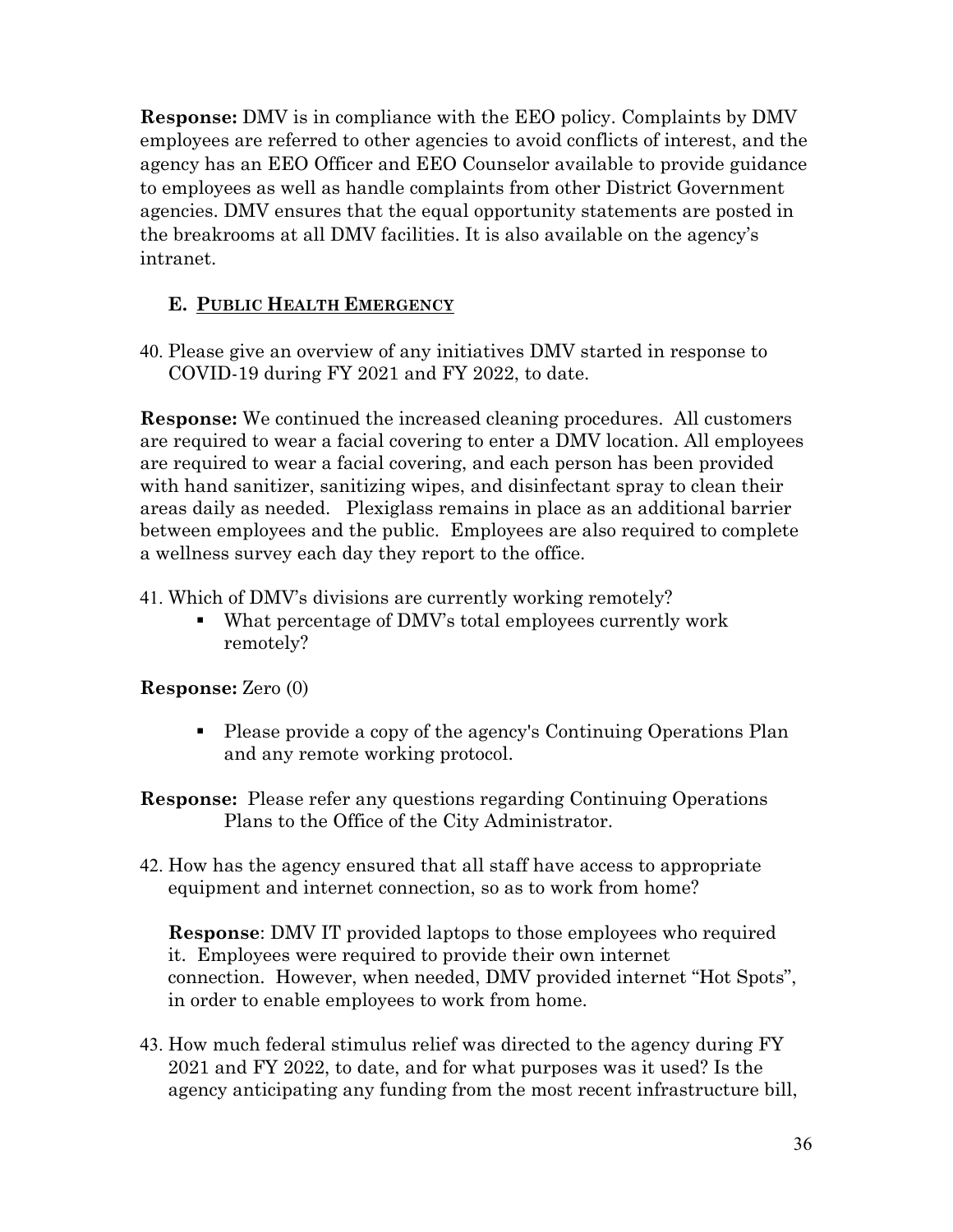and how will that be factored into the upcoming budget submission or supplemental?

#### **Response:** None

44. Was the agency a recipient of any other federal grants stemming related to the public health emergency?

### **Response:** No

45. Please provide a list of agency grant recipients that were asked to reduce services, including by how much (in dollars or percentage), in FY 2021 and FY 2022, to date.

**Response:** Not Applicable.

46. How has DMV updated its methods of communications and public engagement to connect with customers during the pandemic?

**Response:** DMV implemented multiple communications tactics to connect with our customers and share important information throughout  $\text{FY21}$ . Specifically, the agency launched a new communication platform in partnership with Zendesk. This has allowed DMV to streamline the external communication processed by responding to all inquiries submitted through the agency's website, social media, the Mayor's office, and constituent services on a single platform. Additionally, Zendesk maintains a record of all inquiries and responses, creating a database that DMV employees can easily access to better assist customers. The new platform has also helped to reduce the number of duplicative inquiries being submitted through multiple channels (*i.e.*, on the agency's website, social media pages, etc.), thus freeing up resources for DMV communications staff.

Throughout FY21, DMV also increased its engagement on social media. During the public health emergency, the agency posted daily updates on Facebook, Twitter, and Instagram to communicate important messages specific to the extension of all DMV documents as well as key enforcement dates related to expired registration and inspection stickers and driver licenses and ID cards. The agency's social media platforms were also instrumental in communicating details of the District's Ticket Amnesty Program. In October 2021, DMV hired a new Communications Specialist to further enhance the agency's social media presence by developing more engaging content and creating a monthly social media calendar.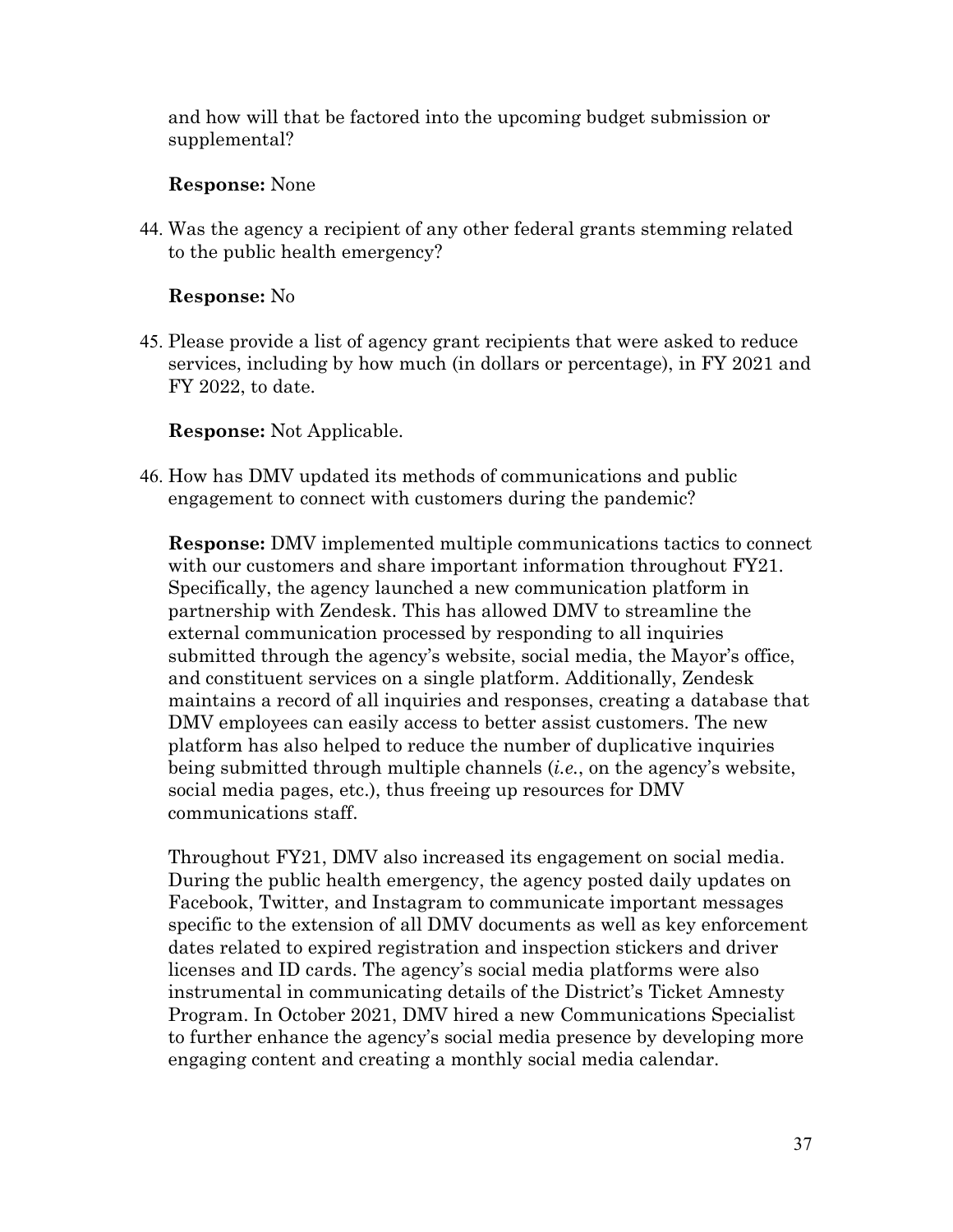Additionally, the agency continued to utilize GovDelivery on a regular basis throughout the year to communicate important updates to the public. DMV went from approximately 400,000 GovDelivery subscribers at the beginning of 2021 to approximately 460,000 subscribers at the end of the calendar year. During the public health emergency, DMV also sent targeted communications via GovDelivery on a frequent basis to notify customers of appointment changes based on operational changes. Moreover, the agency engaged directly with all ANC Commissioners and made DMV leadership available to provide agency updates to constituents via virtual meetings throughout the year.

47. For any reductions to services, programs, or staffing, please provide the agency's plans to mitigate those in future Fiscal Years.

**Response**: Not Applicable.

### **F. PROGRAM-SPECIFIC QUESTIONS**

48.Please provide the most up-to-date DMV Adjudication Caseload Statistics chart, including statistics from FY 2020, FY 2021, and FY 2022 (as of January 1, 2022 or later). Please distinguish moving violations issued by a law enforcement officer from those issued by a photo enforcement camera.

| FY20/21 DMV Adjudication Caseload Statistics |                |         |                 |  |  |
|----------------------------------------------|----------------|---------|-----------------|--|--|
|                                              | <b>FY 2020</b> | FY 2021 | FY 2022         |  |  |
|                                              |                |         | (thru 12/31/21) |  |  |
| <b>Parking Citations</b>                     |                |         |                 |  |  |
| Number of Citations Processed                | 837,899        | 706,170 | 299,122         |  |  |
| Number of Requests for Adjudication Filed    | 245,926        | 117,977 | 57,947          |  |  |
| Number of Cases Pending as of October 1      | 81             | 11,613  | 10,784          |  |  |
| Number of Final Orders Issued ****           | 133,310        | 50,937  | 28,712          |  |  |
| Number of Final Orders that Dismissed        | 48,242         | 19,322  | 11,227          |  |  |
| Number of Final Orders that Affirmed         | 82,387         | 30,438  | 16,802          |  |  |
|                                              |                |         |                 |  |  |
| <b>Moving Citations</b>                      |                |         |                 |  |  |
| Number of Citations Processed                | 53,929         | 42,602  | 9,515           |  |  |
| Number of Requests for Adjudication Filed    | 56,183         | 26,685  | 5,543           |  |  |
| Number of Cases Pending as of October 1      | 38             | 427     | 437             |  |  |
| Number of Final Orders Issued ****           | 25,884         | 9,020   | 3,641           |  |  |
| Number of Final Orders that Dismissed        | 13,943         | 4,761   | 1,751           |  |  |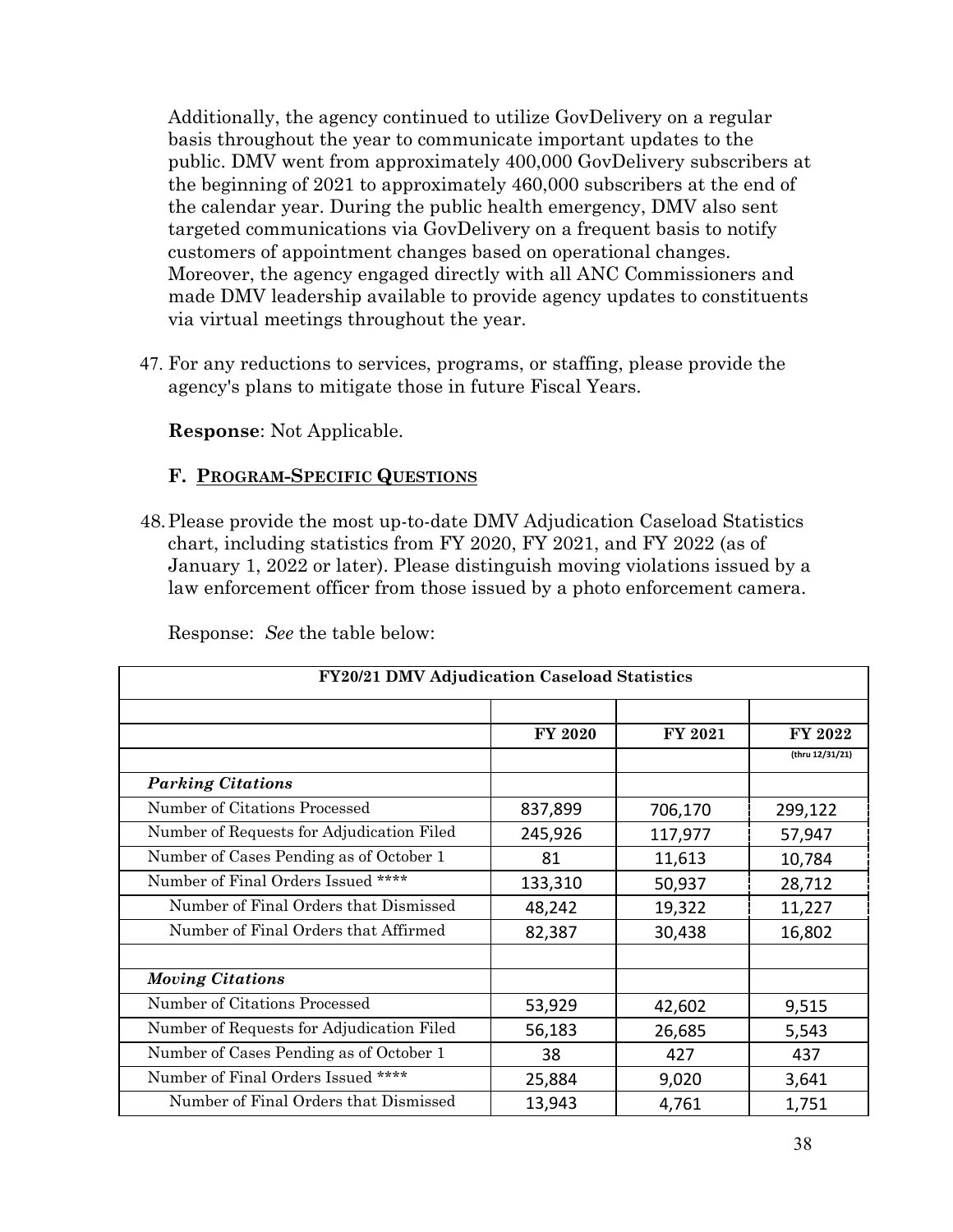| Number of Final Orders that Affirmed                                                                                                                                                                                 | 11,629        | 4,101         | 1,689        |
|----------------------------------------------------------------------------------------------------------------------------------------------------------------------------------------------------------------------|---------------|---------------|--------------|
|                                                                                                                                                                                                                      |               |               |              |
| <b>Photo Citations</b>                                                                                                                                                                                               |               |               |              |
| Number of Citations Processed                                                                                                                                                                                        | 1,306,689     | 1,477,167     | 276,396      |
| Number of Requests for Adjudication Filed                                                                                                                                                                            | 274,874       | 217,348       | 38,874       |
| Number of Cases Pending as of October 1                                                                                                                                                                              | 591           | 13,043        | 13,267       |
| Number of Final Orders Issued ****                                                                                                                                                                                   | 163,879       | 101,688       | 18,231       |
| Number of Final Orders that Dismissed                                                                                                                                                                                | 36,580        | 18,062        | 3,685        |
| Number of Final Orders that Affirmed                                                                                                                                                                                 | 124,210       | 80,407        | 13,964       |
|                                                                                                                                                                                                                      |               |               |              |
|                                                                                                                                                                                                                      |               |               |              |
| <b>Other Cases (Suspension / Revocation /</b><br><b>Denial of Licenses, Denial of Motions to</b><br>Vacate, and<br><b>Other Matters</b> )<br>$*Lim$<br>ited Occupational License, No Action & FTA figures not listed |               |               |              |
| Number of Requests for Adjudication Filed                                                                                                                                                                            | 600           | 815           | 129          |
| Number of Cases Pending as of October 1                                                                                                                                                                              | N/A           | N/A           | N/A          |
| Number of Final Orders Issued                                                                                                                                                                                        | 600           | 815           | 129          |
| Number of Final Orders that Dismissed<br>(Approved for Reinstatement)                                                                                                                                                | 373           | 470           | 73           |
| Number of Final Orders that Affirmed<br>(Revoked/Suspended by Examiner)                                                                                                                                              | 28            | 103           | 5            |
| General                                                                                                                                                                                                              |               |               |              |
| Mean Length of Time Required to Close a Case<br>(Filing to Final Order)                                                                                                                                              | 140 days      | 31 days       | 63 days      |
| Number of Hearing Examiners                                                                                                                                                                                          | 21            | 21            | 21           |
| Mean Caseload per Hearing Examiner                                                                                                                                                                                   | 15,384        | 7,697         | 2,409        |
|                                                                                                                                                                                                                      |               |               |              |
| <b>Traffic Adjudication Appeals Board</b>                                                                                                                                                                            |               |               |              |
| Number of Cases Pending as of October 1                                                                                                                                                                              | 49            | 80            | 80           |
| Number of Final Orders Appealed - (Dispo<br>80)                                                                                                                                                                      | 1,312         | 961           | 172          |
| Number of Decisions Issued<br>- (Dispos after Dispos 80)                                                                                                                                                             | 957           | 885           | 270          |
| Mean Length of Time Required to Close a<br>Case                                                                                                                                                                      | 60 days       | 90 days       | 90 days      |
| Number of Board Meetings                                                                                                                                                                                             | Biweekly      | Biweekly      | Biweekly     |
|                                                                                                                                                                                                                      |               |               |              |
| <i>*Collections</i>                                                                                                                                                                                                  |               |               |              |
| Number of Citations Processed                                                                                                                                                                                        | 2,198,517     | 2,225,939     | 585,033      |
| Value of Citations Processed                                                                                                                                                                                         | \$261,825,852 | \$236,312,975 | \$56,028,577 |
| <b>Parkers</b>                                                                                                                                                                                                       | \$62,416,679  | \$42,937,708  | \$17,934,815 |
| <b>Movers</b>                                                                                                                                                                                                        | \$8,819,932   | \$5,598,977   | \$1,240,712  |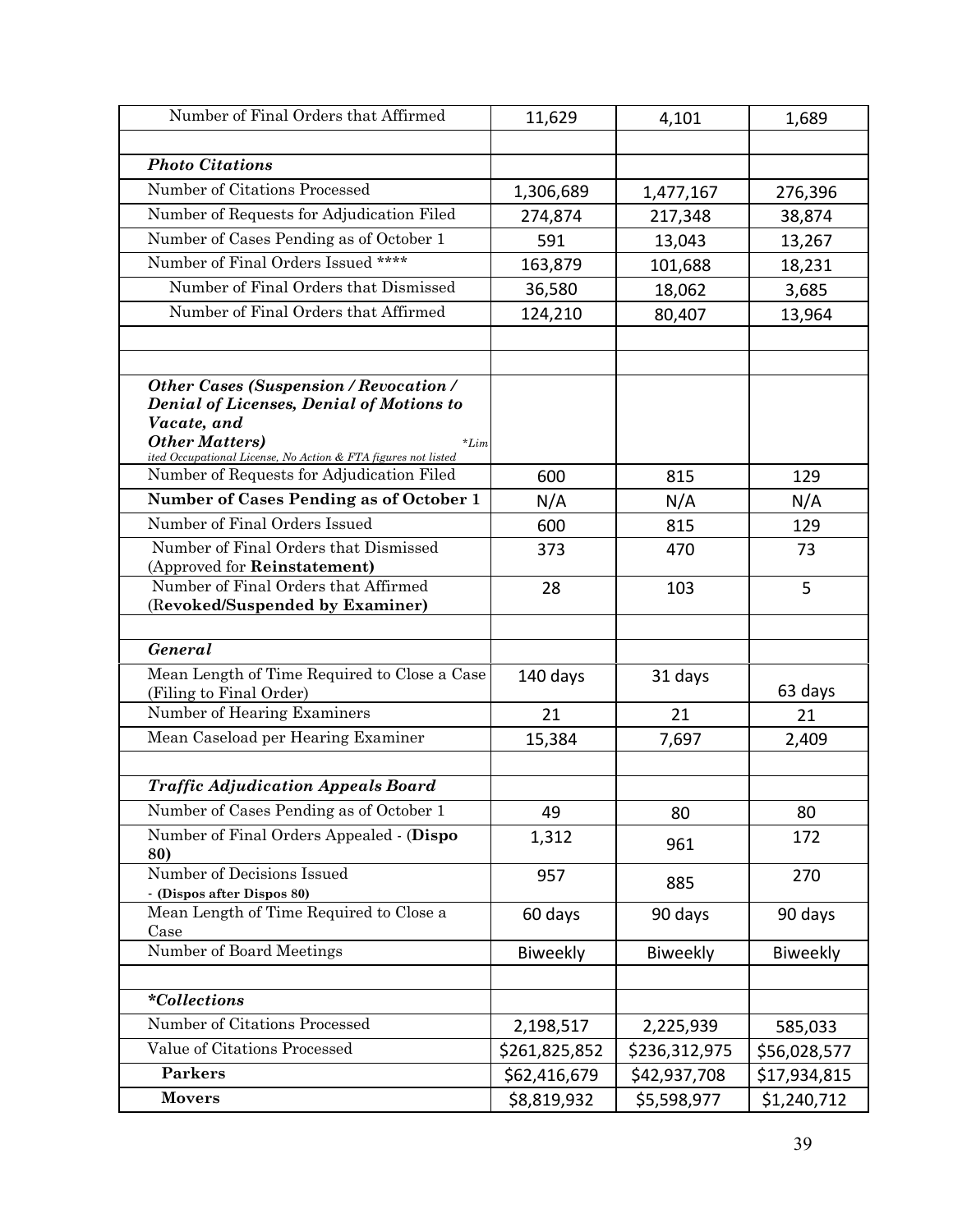| Photo                                                                                   | \$190,589,241 | \$187,776,290   | \$36,853,050   |  |  |  |
|-----------------------------------------------------------------------------------------|---------------|-----------------|----------------|--|--|--|
| Number of Citations Paid                                                                | 1,673,552     | 1,602,067       | 307,792        |  |  |  |
| Number of Citations Paid to DMV pre-<br>collections                                     | 1,284,216     | 1,229,030       | 246,079        |  |  |  |
| Value of Citations Paid to DMV pre-<br>collections                                      | \$132,177,918 | \$126,805,423   | \$22,348,250   |  |  |  |
| Number of Citations Paid to Outside<br>Collectors                                       | 389,336       | 373,037         | 61,713***      |  |  |  |
| Value of Citations Paid to Outside Collectors                                           | \$34,249,073  | \$28,026,804.79 | \$5,716,327*** |  |  |  |
| Number of Citations Paid during the<br><b>Ticket Amnesty Program Period</b>             | N/A           | 781,765         | 469,912        |  |  |  |
| Value of Citations Paid during the Ticket<br><b>Amnesty Program Period</b>              | N/A           | \$76,026,536    | \$44,099,062   |  |  |  |
| Number of Unpaid Citations                                                              | 811,792       | 931,716         | 321,907        |  |  |  |
| Number of Unpaid Citations Owed by<br><b>District Residents</b>                         | 165,454       | 187,123         | 73,311         |  |  |  |
| Number of Unpaid Citations Owed by<br><b>Maryland Residents</b>                         | 329,327       | 391,406         | 129,915        |  |  |  |
| Number of Unpaid Citations Owed by<br>Virginia Residents                                | 218,601       | 238,255         | 77,485         |  |  |  |
| Number of Unpaid Citations Owed by<br><b>Residents of Other Jurisdictions</b>           | 98,410        | 114,932         | 41,196         |  |  |  |
| Value of Unpaid Citations                                                               | \$118,379,255 | \$103,168,055   | \$32,879,705   |  |  |  |
| Value of Unpaid Citations Owed by District<br>Residents                                 | \$22,409,102  | \$19,064,934    | \$6,983,283    |  |  |  |
| Value of Unpaid Citations Owed by<br>Maryland Residents                                 | \$49,409,264  | \$44,983,293    | \$13,990,427   |  |  |  |
| Value of Unpaid Citations Owed by Virginia<br>Residents                                 | \$32,035,005  | \$26,625,056    | \$7,752,355    |  |  |  |
| Value of Unpaid Citations Owed by<br>Residents of Other Jurisdictions                   | \$14,525,884  | \$12,494,772    | \$4,153,640    |  |  |  |
|                                                                                         |               |                 |                |  |  |  |
| *NOTE: Revenue is not certified by OCFO, but is out of DMV's ticket processing database |               |                 |                |  |  |  |
| **** Includes continued cases                                                           |               |                 |                |  |  |  |
| **** December 2021 figures excluded - pending Amnesty File sync with CCU                |               |                 |                |  |  |  |

49.Please provide the three most common reasons that led to dismissal of a parking, moving, or automated traffic enforcement ticket in FY 2021 and FY 2022, to date (*i.e.* ticket submitted late for processing, etc.).

|  | <b>Response:</b> See the table below: |
|--|---------------------------------------|
|--|---------------------------------------|

| <b>Dismissal Reason</b>                                               | <b>FY20</b> | <b>FY21</b> | FY22<br>(thru 12/31/21) |
|-----------------------------------------------------------------------|-------------|-------------|-------------------------|
| Ticket dismissed based on 15-<br>year discharge policy<br>(dispo 137) | 348,841     | 243,699     | 152,065                 |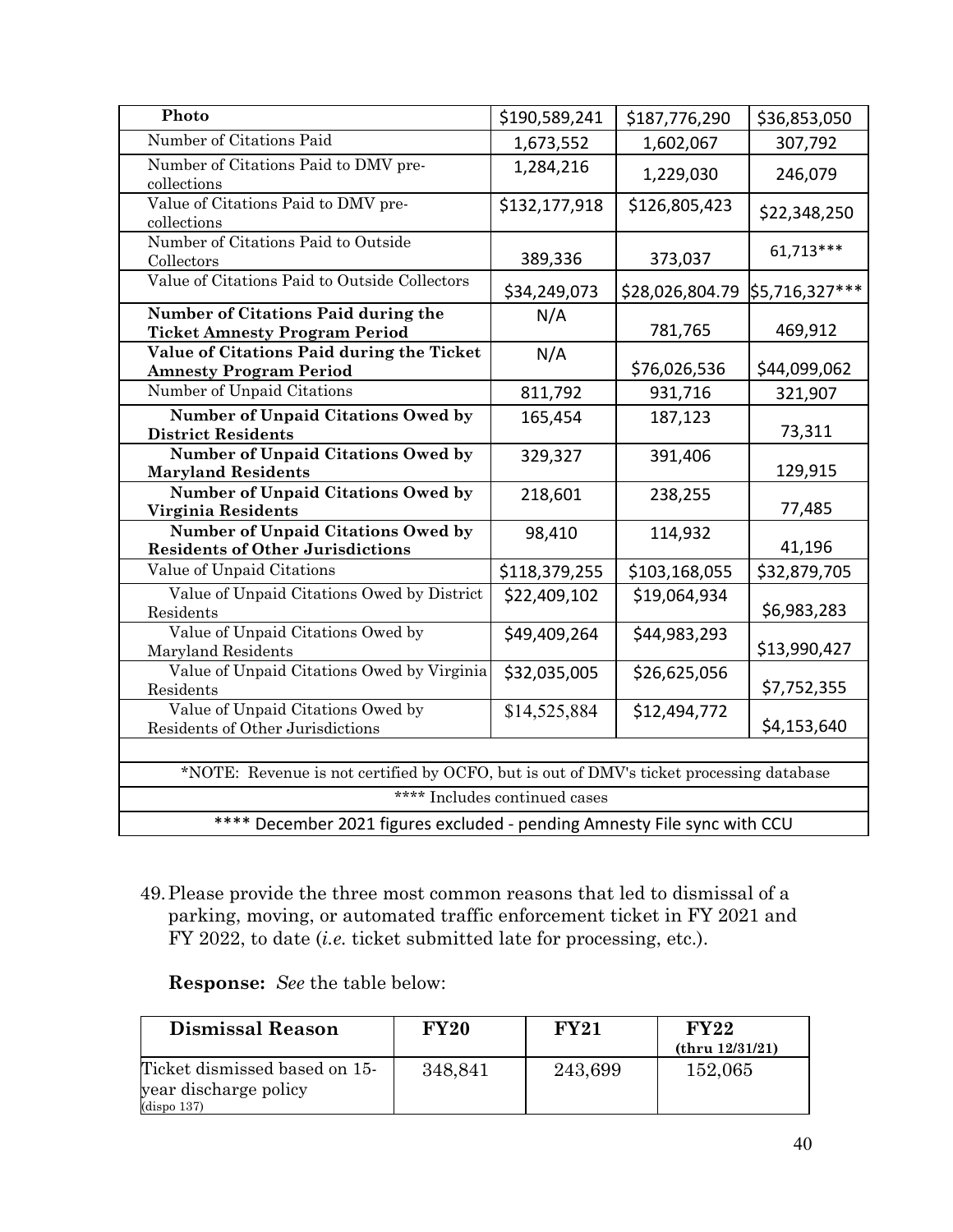| Dismissed on merits-legal<br>defense to ticket | 30,242 | 13,366 | 7,427 |
|------------------------------------------------|--------|--------|-------|
| provided (dispo 24)                            |        |        |       |
| Ticket dismissed for poor                      | 11,721 | 6,495  | 1,067 |
| image                                          |        |        |       |
| (dispo 8)                                      |        |        |       |

50.Please provide the five most common legal defenses leading to dismissal on the merits of a parking, moving, or automated traffic enforcement ticket in, FY 2021 and FY 2022, to date.

**Response:** *See* the table below:

| <b>Dismissal Reason</b> | <b>FY20</b> | FY21  | <b>FY 22</b><br>(thru 12/31/21) |
|-------------------------|-------------|-------|---------------------------------|
| Poor Image *            | 11,721      | 6,495 | 1,067                           |
| Multiple Vehicles*      | 6,445       | 1,365 | 267                             |
| Officer Absent          | 1,827       | 1,331 | 810                             |
| Park Mobile Receipt     | 5,975       | 455   | 722                             |
| <b>ROSA</b> Exemption   | 1,582       | 34    | 158                             |

\*Relates to photo enforcement tickets

51.For FY 2021 and FY 2022, what percentage of parking tickets were not responded to by day 30? By day 60?

**Response:** *See* the table below:

|                           |        | No response by day  No response by Day |
|---------------------------|--------|----------------------------------------|
|                           | 31     |                                        |
| <b>FY20</b>               | 43.24% | 14%                                    |
| FY21                      | 42.27% | 12.66%                                 |
| FY22<br>(thru 12/31/2021) | 38.51% | 10.24%                                 |

52.How many parking tickets are currently outstanding? What is the total dollar amount of those tickets? Please provide a percentage breakdown of the jurisdictions that these outstanding tickets to vehicles are registered to.

| <b>ENTA A</b><br>-0 | ПТ70-4 | ഹ<br>. .        |
|---------------------|--------|-----------------|
|                     |        | (thru 12/31/21) |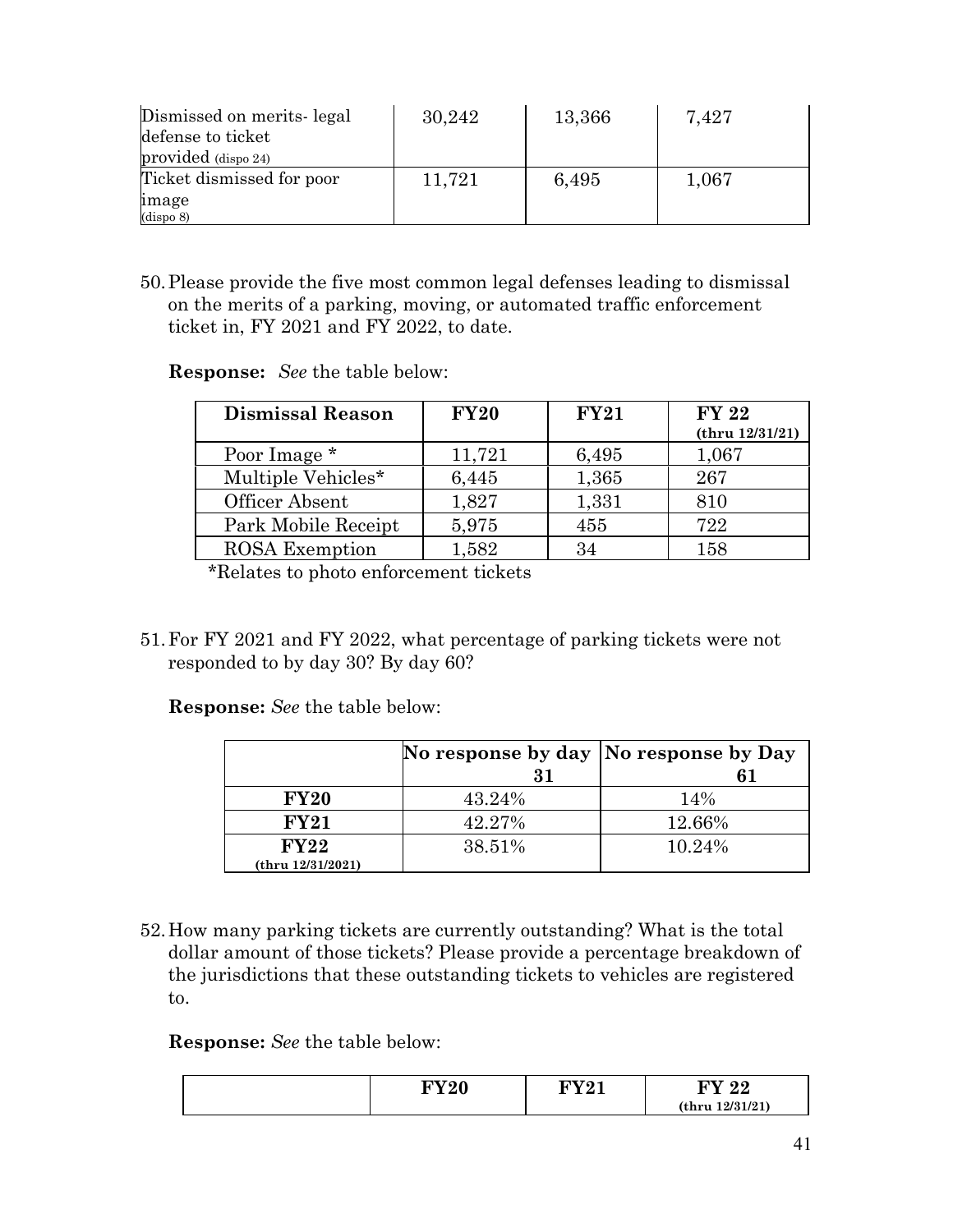| Total Parking<br>Tickets Outstanding | 248,267      | 299,305      | 158,713      |
|--------------------------------------|--------------|--------------|--------------|
| Total Dollar Amount                  | \$26,986,330 | \$20,330,108 | \$10,709,593 |

 **Response:** See the table below:

| %Breakdown by<br><b>Jurisdictions</b> | <b>FY20</b> | FY21 | <b>FY 22</b><br>(thru 12/31/21) |
|---------------------------------------|-------------|------|---------------------------------|
| Parking Tickets DC                    | 22%         | 25%  | 25%                             |
| Parking Tickets MD                    | 33%         | 33%  | 34%                             |
| Parking Tickets VA                    | 31%         | 27%  | 27%                             |
| Parking Tickets Other                 | 14%         | 16%  | 14%                             |

53.What is the average length of time for tickets issued via automated handheld devices to be uploaded into the DMV's ticket processing system?

**Response:** The average length of time for tickets issued via automated handheld devises to be uploaded into the DMV's ticket processing system is 24 hours.

a. What percentage of parking tickets issued by District agencies are via a handwritten ticket?

**Response:** *See* the table below:

|                     | <b>FY20</b> | <b>FY21</b> | FY 22<br>(thru 12/31/21) |
|---------------------|-------------|-------------|--------------------------|
| Percentage of       | $7\%$       | 7%          | 7%                       |
| handwritten parking |             |             |                          |
| tickets             |             |             |                          |

54.When a handwritten ticket is issued, often by WMATA or federal law enforcement agencies, what is the average length of time for such information to be uploaded into the DMV's ticket processing system?

| <b>LITTO O</b><br>14U | nva 1 | INV7.<br>ററ<br>44 |
|-----------------------|-------|-------------------|
|                       |       | (thru 12/31/21)   |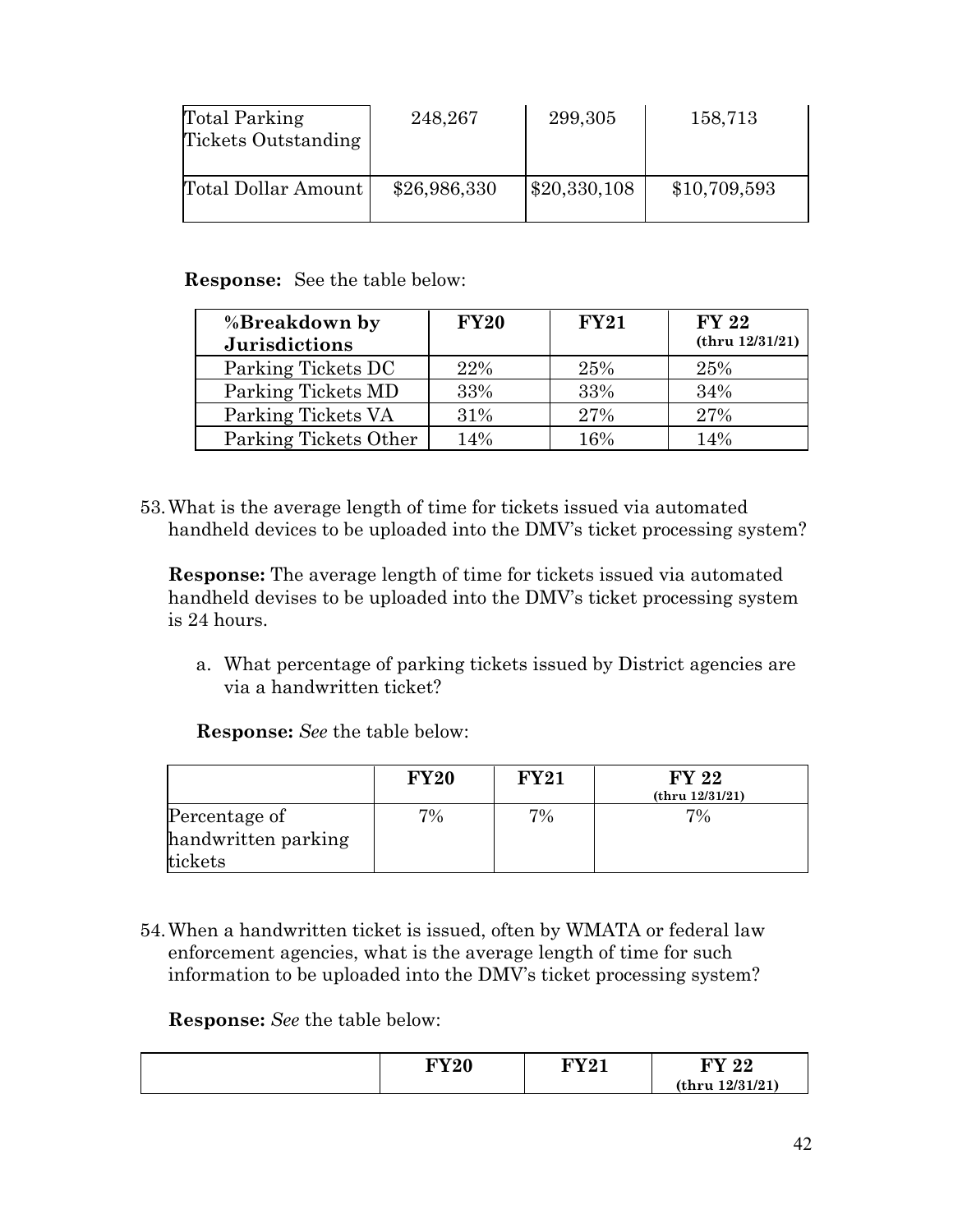| Average length of time    | $40.98$ days | 33.49 days   | $10.13$ days |
|---------------------------|--------------|--------------|--------------|
| tickets uploaded          |              |              |              |
| Average length of time    | $52.06$ days | $49.86$ days | $19.00$ days |
| tickets uploaded and      |              |              |              |
| dismissed due to late NOI |              |              |              |

- 55.Please provide the following information about each panel of the Traffic Adjudication Appeals Board (TAAB):
	- The name, panel number, and whether the member is an OAG employee, DMV employee, or citizen member.

 **Response:** *See* the table below:

| Panel#  | DMV Employee Citizen<br>Member | Member              | <b>Attorney Member</b><br>(OAG) |
|---------|--------------------------------|---------------------|---------------------------------|
| Board 1 | Emeka<br>Chinagorom            | Desiree<br>Matthews | Wyndell Banks                   |

 Any current vacancies on a panel (and when the Department anticipates filling such vacancies)

**Response:** There are not any current vacancies.

56.Please provide the number of adjudications processed in FY 2021, and FY 2022 to date, broken down by category (in-person, online, and mail).

**Response:** *See* the table below:

| Source         | FY20    | FY21    | <b>FY 22</b>    |
|----------------|---------|---------|-----------------|
|                |         |         | (thru 12/31/21) |
| In-person      | 27,874  | 10,347  | 4,955           |
| Mail           | 42,814  | 16,701  | 5,964           |
| Online         | 250,122 | 130,929 | 38,423          |
| <b>Virtual</b> | 2,263   | 3,668   | 1,242           |

57.What percentage of DMV in-person transactions in FY 2021 required use of the language line for translation services?

**Response:** In FY 2021, the percentage of DMV in-person transactions that required the use of the Language Line in FY 2021 was 1.03%.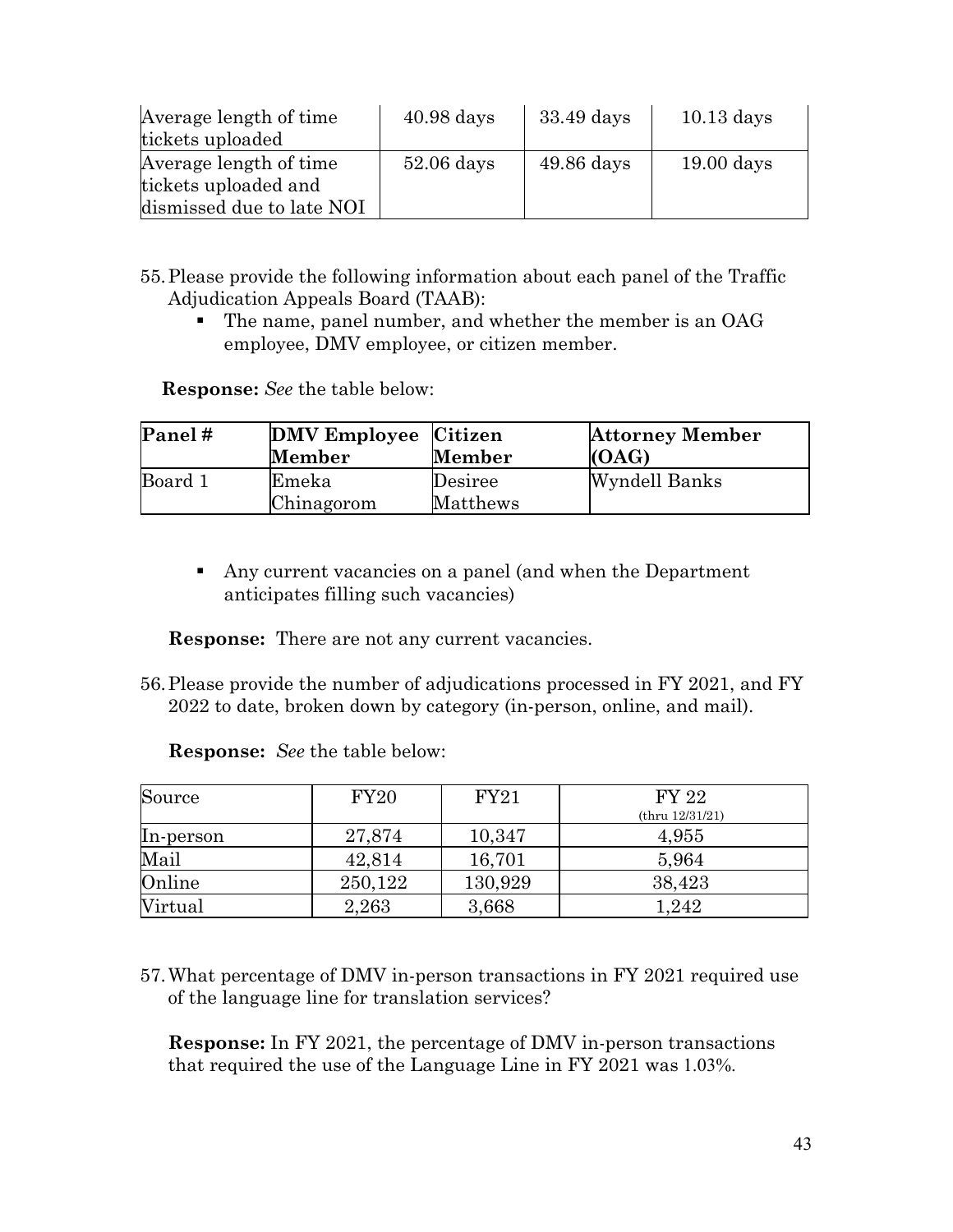a. Were there instances in FY 2021 or FY 2022 to date where the language line for translation services was unavailable when needed or unable to provide translation services for a particular language?

**Response:** In FY 2021 and to-date in FY 2022, we have had only one instance where Language Line was unable to provide translation services because there were not any Amharic speaking interpreters available. This occurred on December 16, 2021.

58.Please provide the average time from a request for adjudication to a hearing examiner order in FY 2020, FY 2021, and FY 2022, to date.

**Response:** The average length of time required to close a case from filing to final order was 140 days in FY20; 31days in FY21; and 63 days in FY22 as of December 31, 2021.

59.Please provide the number of requests for reconsideration upon a finding of liability in FY 2020, FY 2021, and FY 2022 to date; and, upon reconsideration, the breakdown between decisions upheld and those dismissed.

| Reconsiderations | <b>FY20</b> | FY21   | <b>FY 22</b>    |
|------------------|-------------|--------|-----------------|
|                  |             |        | (thru 12/31/21) |
| Received         | 14,604      | 15,176 | 2,913           |
| Upheld           | 12,324      | 13,725 | 2,428           |
| Dismissed        | $2.280\,$   | 1,451  | 485             |

**Response:** *See* the table below:

Numbers include cases received in FY21 and decided in FY22

60.Please provide the average time from an appeal of a hearing examiner's order to final disposition by a panel of the Traffic Adjudication Appeals Board in FY 2020, FY 2021, and FY 2022, to date.

**Response:** The average time from appeal of a hearing examiner's decision to issuance of a final order by an Appeals Board was 60 days in FY20 and 90 days in FY21. As of December 31, 2021, the average time from appeal of a hearing examiner's decision to issuance of a final order in FY 2022 is 90.

Please describe the agency's efforts to reduce this timeframe.

**Response:** DMV's performance goal is to respond to appeals within 90 days of receipt. DMV has exceeded this goal by maintaining a response time of no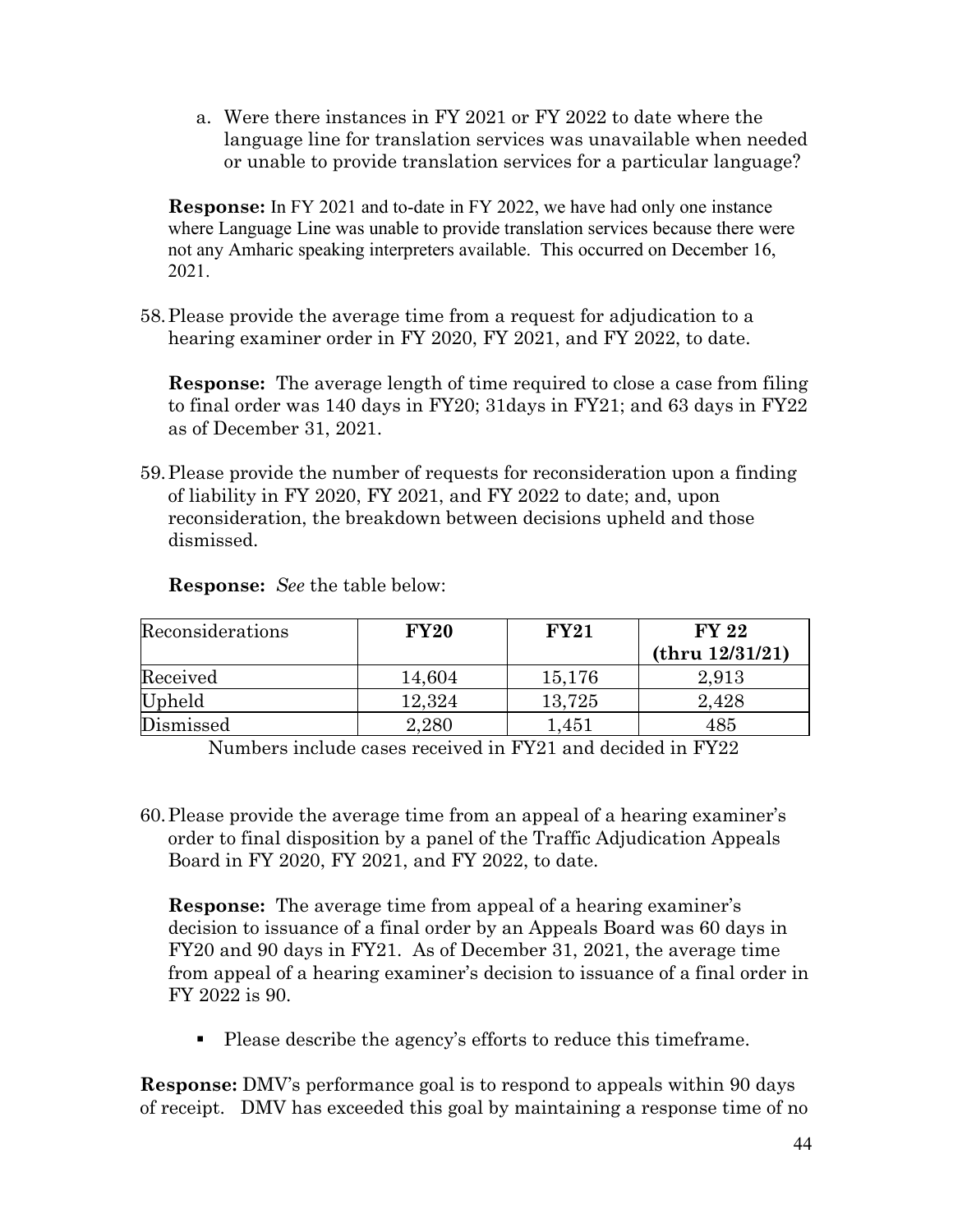more than 60 days for the past two years. While we are very pleased to be exceeding our performance goal, DMV always endeavors to provide the best customer service. As such, we will continue to evaluate whether there are any ways to improve processes to become even more efficient.

61.Please provide an update on the implementation of the Real ID Act of 2005.

**Response:** Since May 1, 2014, the DMV's credentials comply with the federal REAL ID laws and security standards seeking to improve the reliability and accuracy of driver licenses and identification cards. As of October 1, 2020, the U.S. Department of Homeland Security's Transportation Safety Administration (TSA) requires every air traveler 18 years of age and older to have a REAL ID compliant driver license, identification card, or another acceptable form of identification to fly within the United States. For more information, visit [https://www.tsa.gov/real-id.](https://www.tsa.gov/real-id)

To ensure all District residents have an opportunity to become REAL ID compliant, DMV established (October 21, 2019) special hours that were available by appointment only for those whose driver license or identification card **expired on or after October 1, 2020.** Everyone else has the opportunity to become compliant during their normal renewal cycle before the deadline.

DMV took a phased-in approach during FY2020 to complete the early renewal process and notified all eligible credential holders by mail and email of the early renewal option. DMV used envelopes with red lettering on the front stating, "REAL ID Early Renewal Notification", when communicating with via mail. The letters and emails sent out contained important information with specific instructions on how to schedule appointments for the early renewal process. The notifications also provided links to the agency's website so that individuals would know exactly what documents to bring to their appointment to show proof of identity, proof of Social Security number, and proof of DC residency. Since residents that are eligible for the early renewal process still have additional time remaining on their current credential, their fees are being prorated when they complete their renewal.

Due to the COVID-19 public health emergency, the Department of Homeland Security (DHS) extended the compliance deadline from October 1, 2020, to October 1, 2021.

On April 27, 2021, DHS announced an additional extension to the compliance deadline due to circumstances resulting from the COVID-19 public health emergency. The deadline for DMV to ensure all residents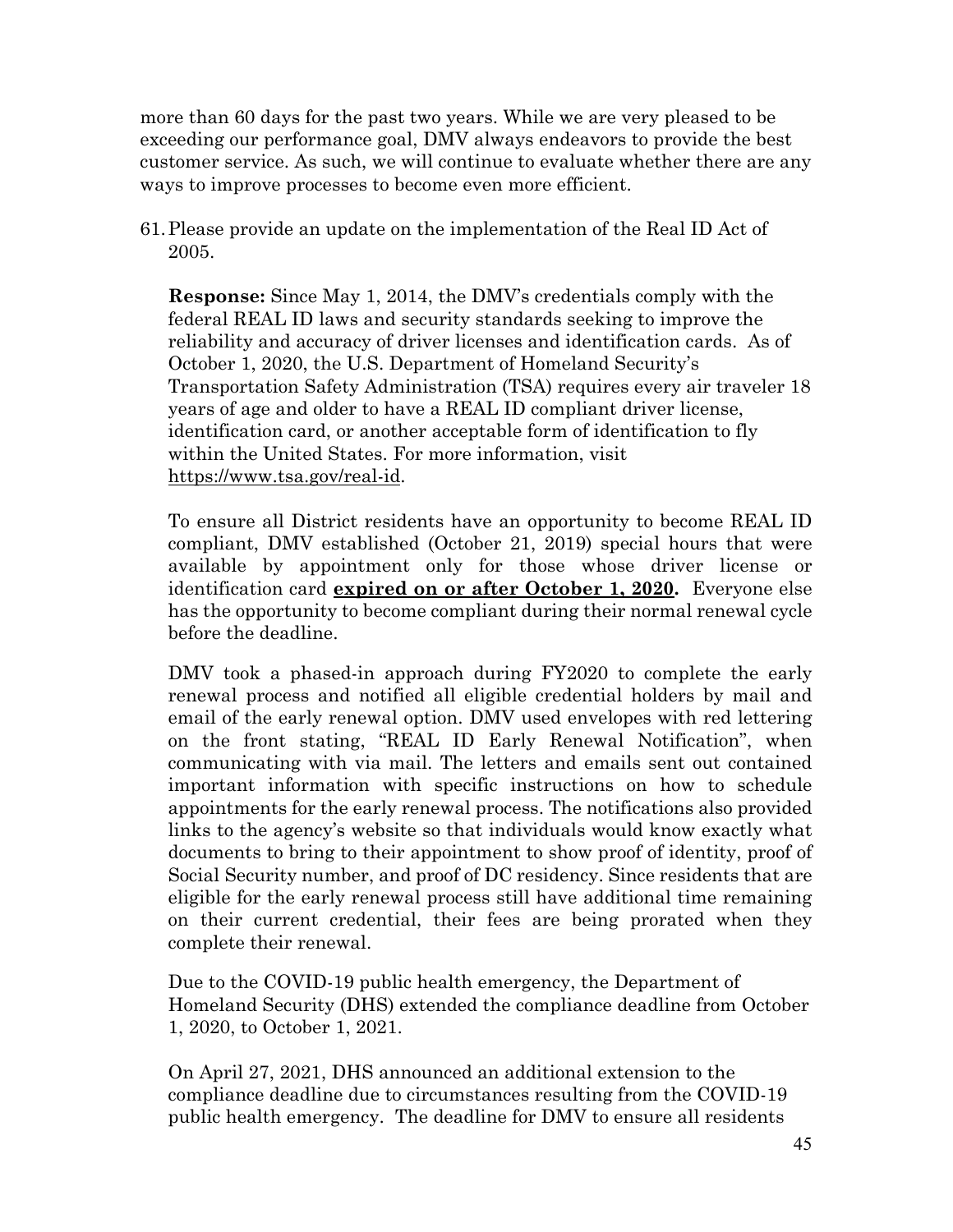possess a REAL ID compliant credential (denoted by a black star in the upper right-hand corner) is May 3, 2023.

As of January 1, 2022, 92% of all DC credentials are REAL ID compliant. Every DC resident will have an opportunity to apply for a REAL ID credential before May 3, 2023.

- 62.On December 7, 2021, the Council passed the Department of Motor Vehicles Electronic Proof of License, Permit or Identification Card Amendment Act of 2021, which sets the stage for the District to issue and recognize electronic drivers' licenses, permits, and ID cards.
	- a. What is the timeline for roll out of these new electronic forms of identification?
	- b. What kind of public education will DMV be doing regarding the new program? When will that outreach begin?
	- c. Will DMV be undertaking any trainings for MPD, Metro Police, DPW, and other enforcement entities on the new electronic forms of identification?

**Response:** Since the passage of the Department of Motor Vehicles Electronic Proof of License, Permit or Identification Card Amendment Act of 2021, DMV has begun discussing their options with the vendor community. Additionally, the agency is participating in the national dialog hosted by AAMVA to determine standards and guidelines to assist with moving the program forward. The DMV is not ready to announce an official timeline, but we are working aggressively to make digital credentials a reality.

63.Please provide the number of limited purpose credentials issued (by month) since issuing of such credentials began, broken down by whether the credential is a limited purpose identification card or limited purpose driver's license.

| <b>Limited Purpose</b> |                        |                         |
|------------------------|------------------------|-------------------------|
|                        | <b>Driver Licenses</b> | Identification<br>Cards |
| <b>FY2014</b>          |                        |                         |
| May                    | 110                    | 94                      |
| June                   | 147                    | 209                     |
| July                   | 189                    | 240                     |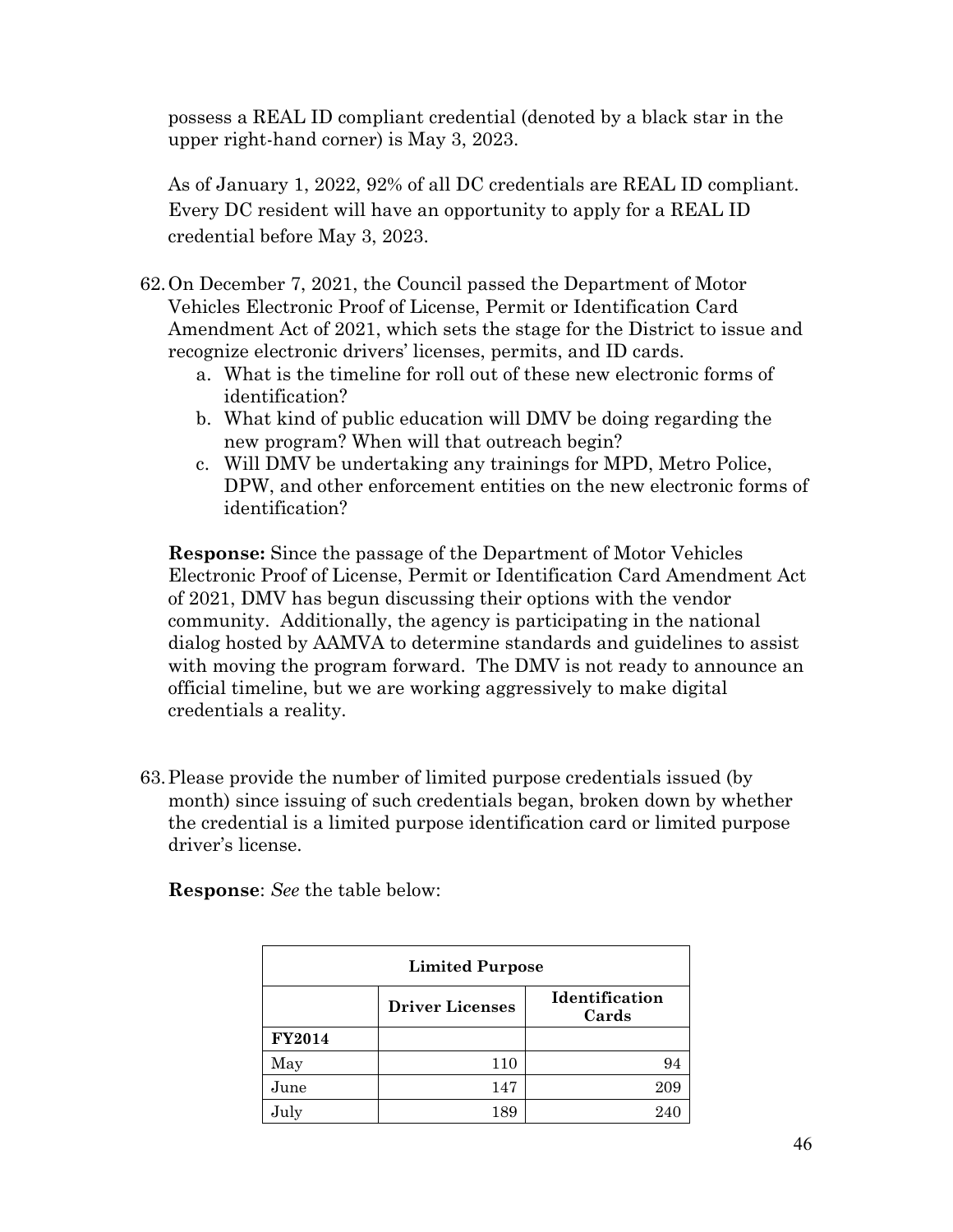| <b>Limited Purpose</b> |                        |                         |  |  |  |
|------------------------|------------------------|-------------------------|--|--|--|
|                        | <b>Driver Licenses</b> | Identification<br>Cards |  |  |  |
| August                 | 237                    | 269                     |  |  |  |
| September              | 357                    | 259                     |  |  |  |
| FY14 Total             | 1,040                  | 1,071                   |  |  |  |
|                        |                        |                         |  |  |  |
| <b>FY2015</b>          |                        |                         |  |  |  |
| October                | 341                    | 271                     |  |  |  |
| November               | 389                    | 321                     |  |  |  |
| December               | 422                    | 273                     |  |  |  |
| January                | 388                    | 255                     |  |  |  |
| February               | 362                    | 184                     |  |  |  |
| March                  | 397                    | 216                     |  |  |  |
| April                  | 411                    | 164                     |  |  |  |
| May                    | 264                    | 156                     |  |  |  |
| June                   | 249                    | 172                     |  |  |  |
| July                   | 276                    | 242                     |  |  |  |
| August                 | 288                    | 230                     |  |  |  |
| September              | 411                    | 206                     |  |  |  |
| FY15 Total             | 4,198                  | 2,460                   |  |  |  |
|                        |                        |                         |  |  |  |
| <b>FY2016</b>          |                        |                         |  |  |  |
| October                | 452                    | 207                     |  |  |  |
| November               | 298                    | 177                     |  |  |  |
| December               | 353                    | 220                     |  |  |  |
| January                | 330                    | 162                     |  |  |  |
| February               | 392                    | 163                     |  |  |  |
| March                  | 444                    | 181                     |  |  |  |
| April                  | 549                    | $252\,$                 |  |  |  |
| May                    | 522                    | 245                     |  |  |  |
| June                   | 518                    | 272                     |  |  |  |
| July                   | 389                    | 136                     |  |  |  |
| August                 | 902                    | 453                     |  |  |  |
| September              | 676                    | 398                     |  |  |  |
| FY16 Total             | 5,825                  | 2,866                   |  |  |  |
|                        |                        |                         |  |  |  |
| <b>FY2017</b>          |                        |                         |  |  |  |
| October                | 614                    | 301                     |  |  |  |
| November               | 518                    | 244                     |  |  |  |
| December               | 664                    | 265                     |  |  |  |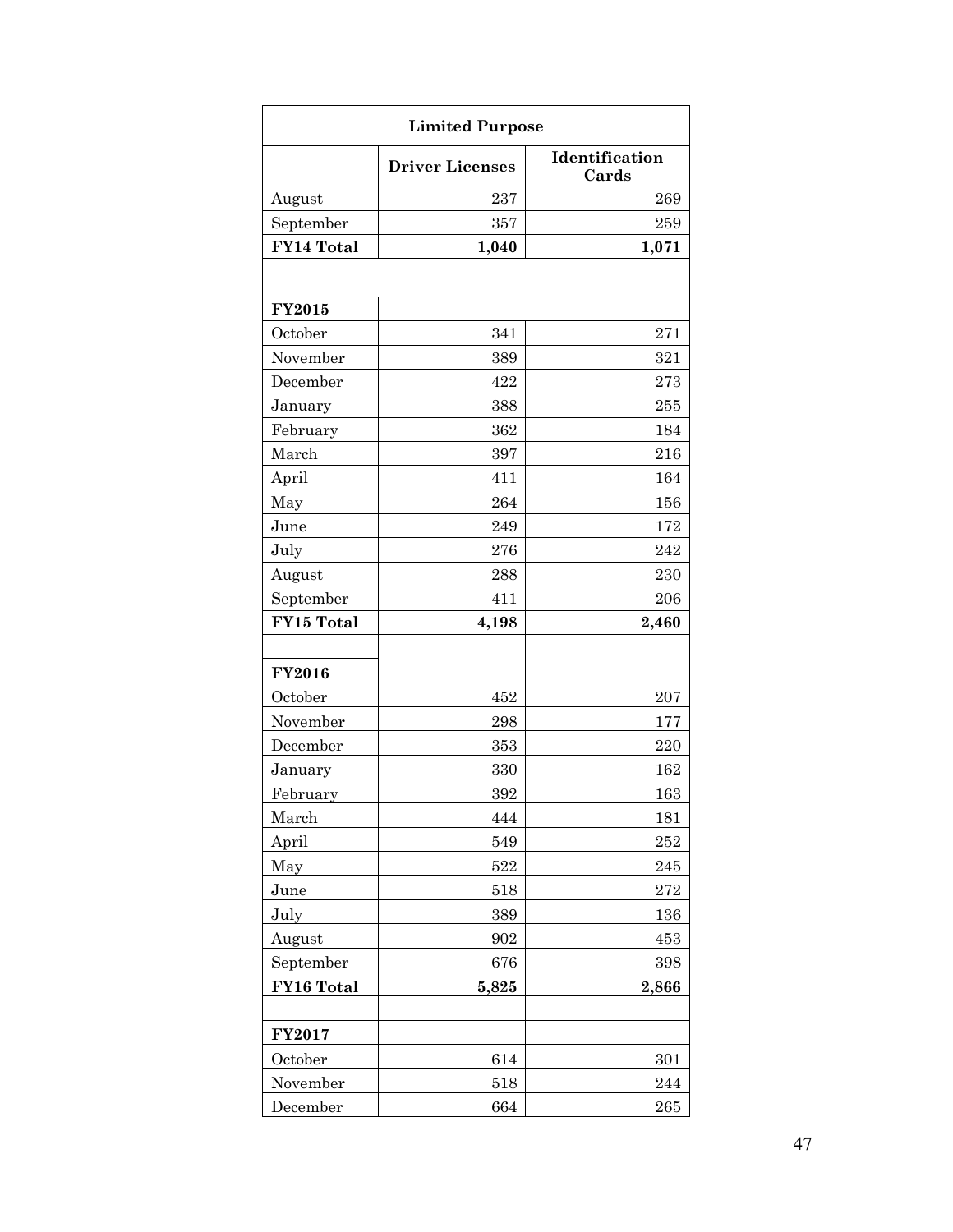| <b>Limited Purpose</b>                            |         |       |  |  |  |  |
|---------------------------------------------------|---------|-------|--|--|--|--|
| Identification<br><b>Driver Licenses</b><br>Cards |         |       |  |  |  |  |
| January                                           | 538     | 238   |  |  |  |  |
| February                                          | 580     | 234   |  |  |  |  |
| March                                             | 641     | 243   |  |  |  |  |
| April                                             | 489     | 224   |  |  |  |  |
| May                                               | 466     | 184   |  |  |  |  |
| June                                              | 543     | 248   |  |  |  |  |
| July                                              | 490     | 236   |  |  |  |  |
| August                                            | 609     | 297   |  |  |  |  |
| September                                         | 615     | 272   |  |  |  |  |
| FY17 Total                                        | 6,752   | 2,986 |  |  |  |  |
|                                                   |         |       |  |  |  |  |
| <b>FY2018</b>                                     |         |       |  |  |  |  |
| October                                           | 631     | 242   |  |  |  |  |
| November                                          | 648     | 227   |  |  |  |  |
| December                                          | 511     | 216   |  |  |  |  |
| January                                           | 499     | 183   |  |  |  |  |
| February                                          | 448     | 170   |  |  |  |  |
| March                                             | 526     | 247   |  |  |  |  |
| April                                             | 422     | 229   |  |  |  |  |
| May                                               | 470     | 195   |  |  |  |  |
| June                                              | 504     | 238   |  |  |  |  |
| July                                              | 393     | 156   |  |  |  |  |
| August                                            | 485     | 254   |  |  |  |  |
| September                                         | 410     | 232   |  |  |  |  |
| FY18 Total                                        | 5,947   | 2,589 |  |  |  |  |
|                                                   |         |       |  |  |  |  |
| <b>FY2019</b>                                     |         |       |  |  |  |  |
| October                                           | 557     | 271   |  |  |  |  |
| November                                          | 444     | 158   |  |  |  |  |
| December                                          | 445     | 215   |  |  |  |  |
| January                                           | 465     | 198   |  |  |  |  |
| February                                          | 416     | 189   |  |  |  |  |
| March                                             | 567     | 265   |  |  |  |  |
| April                                             | 446     | 200   |  |  |  |  |
| May                                               | 434     | 194   |  |  |  |  |
| June                                              | 438     | 177   |  |  |  |  |
| July                                              | 397     | 135   |  |  |  |  |
| August                                            | 452     | 150   |  |  |  |  |
| September                                         | $359\,$ | 139   |  |  |  |  |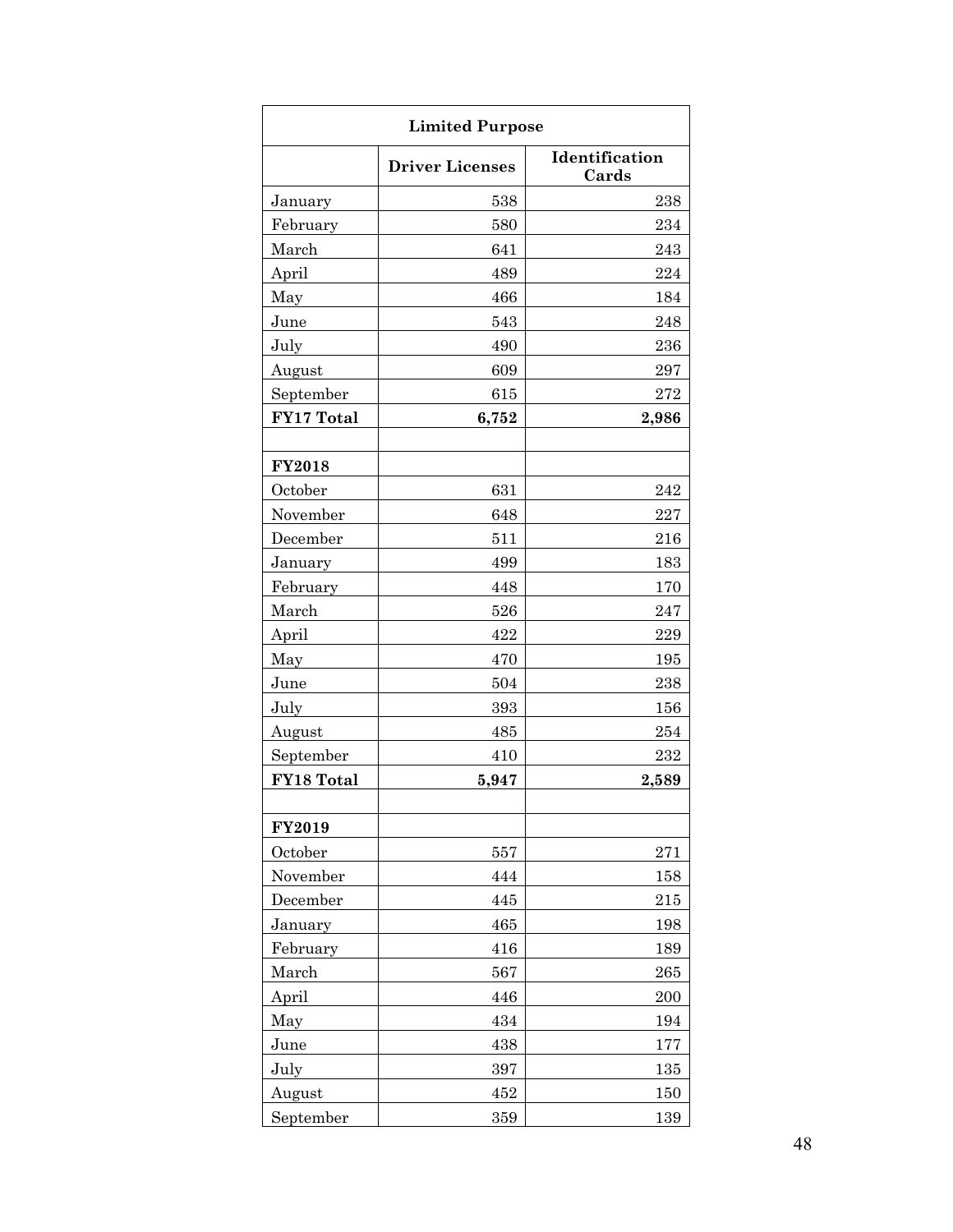| <b>Limited Purpose</b> |                        |                         |  |  |  |
|------------------------|------------------------|-------------------------|--|--|--|
|                        | <b>Driver Licenses</b> | Identification<br>Cards |  |  |  |
| FY19 Total             | 5,420                  | 2,291                   |  |  |  |
|                        |                        |                         |  |  |  |
| <b>FY2020</b>          |                        |                         |  |  |  |
| October                | 557                    | 271                     |  |  |  |
| November               | 444                    | 158                     |  |  |  |
| December               | 445                    | 215                     |  |  |  |
| January                | 602                    | 150                     |  |  |  |
| February               | 535                    | 155                     |  |  |  |
| March                  | 233                    | 48                      |  |  |  |
| April                  | 0                      | 0                       |  |  |  |
| May                    | $\boldsymbol{0}$       | $\boldsymbol{0}$        |  |  |  |
| June                   | 27                     | 9                       |  |  |  |
| July                   | 293                    | 15                      |  |  |  |
| August                 | 299                    | 24                      |  |  |  |
| September              | $\bf 292$              | 24                      |  |  |  |
| FY20 Total             | 3,727                  | 1,069                   |  |  |  |
|                        |                        |                         |  |  |  |
| <b>FY2021</b>          |                        |                         |  |  |  |
| October                | 166                    | 43                      |  |  |  |
| November               | 162                    | 46                      |  |  |  |
| December               | 240                    | 51                      |  |  |  |
| January                | 232                    | 45                      |  |  |  |
| February               | 283                    | 61                      |  |  |  |
| March                  | 335                    | 73                      |  |  |  |
| April                  | 320                    | 93                      |  |  |  |
| May                    | 315                    | 89                      |  |  |  |
| June                   | 373                    | 130                     |  |  |  |
| July                   | 461                    | 174                     |  |  |  |
| August                 | 432                    | 127                     |  |  |  |
| September              | 463                    | 128                     |  |  |  |
| FY21 Total             | 3,782                  | 1,060                   |  |  |  |
|                        |                        |                         |  |  |  |
| FY2022                 |                        |                         |  |  |  |
| October                | 488                    | 156                     |  |  |  |
| November               | 404                    | $132\,$                 |  |  |  |
| December               | 397                    | 121                     |  |  |  |
| FY22 Total             | 1,289                  | 409                     |  |  |  |
|                        |                        |                         |  |  |  |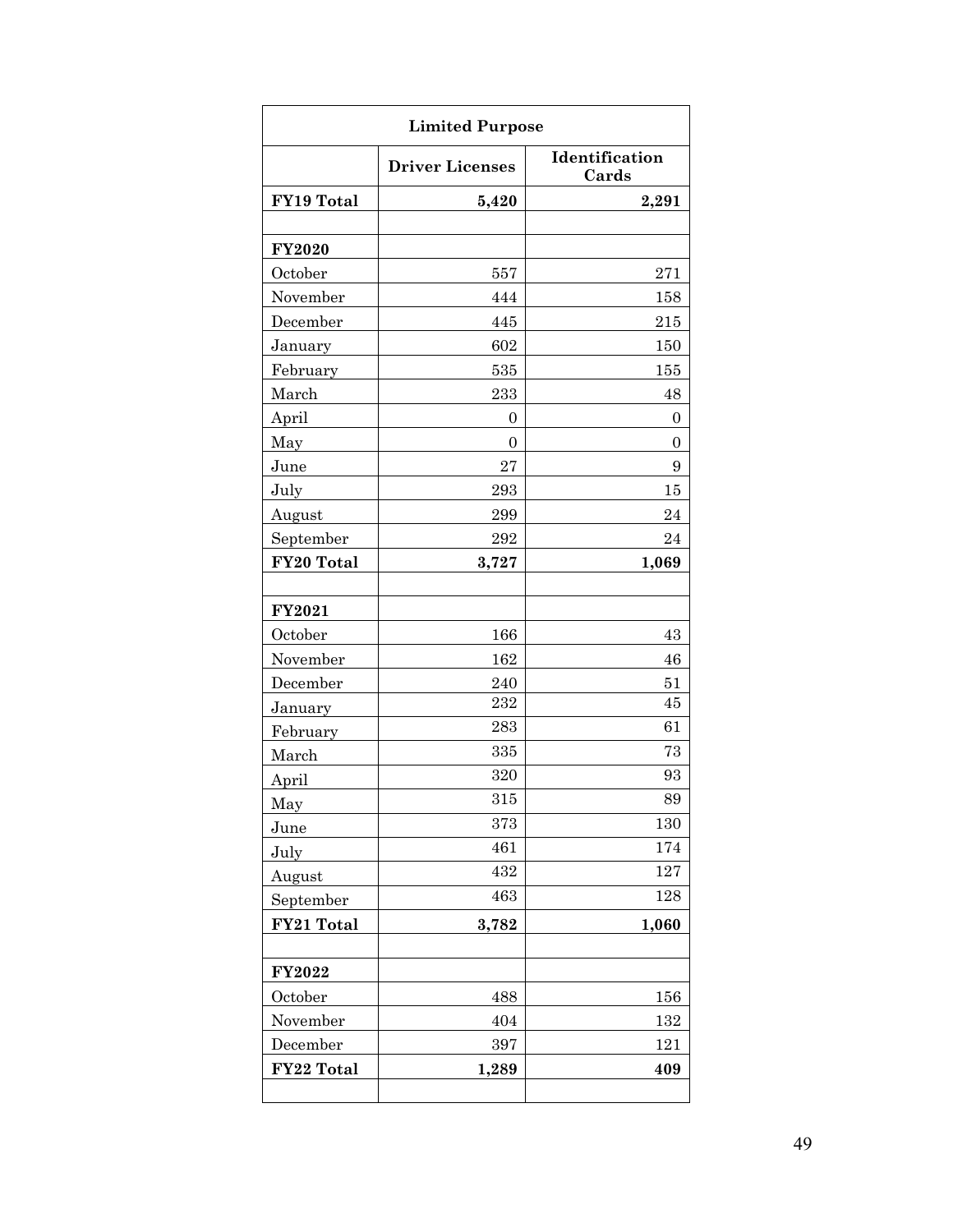| <b>Limited Purpose</b>                            |        |        |  |  |  |  |
|---------------------------------------------------|--------|--------|--|--|--|--|
| Identification<br><b>Driver Licenses</b><br>Cards |        |        |  |  |  |  |
| Total to<br>Date (thru                            |        |        |  |  |  |  |
| Dec 31,<br>2021)                                  | 36,789 | 17,463 |  |  |  |  |

64.How many vehicles were titled/registered in the District in FY 2020, FY 2021, and FY 2022, to date?

**Response:** *See* the table below:

| <b>Vehicles Titled/Registered</b>     |                          |  |  |  |
|---------------------------------------|--------------------------|--|--|--|
| <b>Vehicles</b><br><b>Fiscal Year</b> |                          |  |  |  |
|                                       | <b>Titled/Registered</b> |  |  |  |
| FY20                                  | 52,464                   |  |  |  |
| <b>FY21</b>                           | 81,888                   |  |  |  |
| $FY22$ (as of $12/31/21$ )            | 21,435                   |  |  |  |

 Please list the number of tags, by type, that were issued to vehicle owners in FY 2021.

| <b>Item Type</b>                          | <b>Total</b> |
|-------------------------------------------|--------------|
| <b>ALPHA KAPPA ALPHA TAGS</b>             | 4            |
| <b>ANACOSTIA RIVER COMMEMORATIVE TAGS</b> | 453          |
| <b>AUTOCYCLE TAGS</b>                     | 5            |
| <b>BREAST CANCER AWARENESS TAGS</b>       | 97           |
| <b>BUS TAGS</b>                           | 571          |
| <b>CLERGY TAGS</b>                        | $\mathbf{2}$ |
| <b>COMMERCIAL TAGS</b>                    | 883          |
| DC GOVT MOTORCYCLE TAGS                   | 33           |
| <b>DC GOVT TAGS</b>                       | 483          |
| <b>DC LODGE TAGS</b>                      | 15           |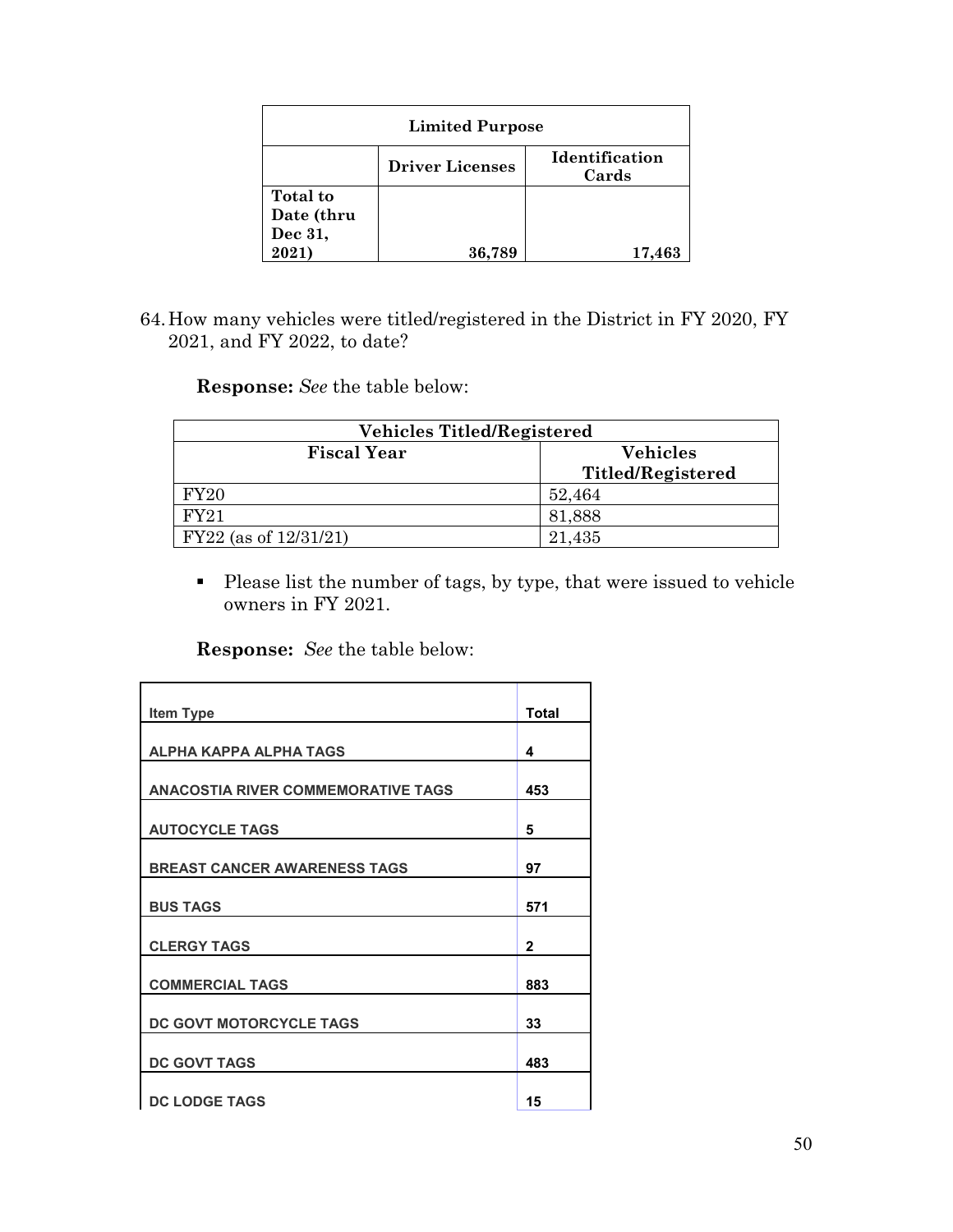| <b>D.C. WOMEN VETERANS SPECIALTY TAG</b> | 3   |
|------------------------------------------|-----|
| <b>DEALER TAGS</b>                       | 296 |
| <b>DEALER TEMPORARY TAGS</b>             | 100 |
| <b>DELTA SIGMA THETA TAGS</b>            | 3   |
| <b>DISABILITY MOTORCYCLE TAGS</b>        | 1   |
| <b>DISABILITY TAGS</b>                   | 263 |
| <b>DISABLED AMERICAN VETERAN TAGS</b>    | 32  |
| <b>DISABLED VETERAN TAGS</b>             | 10  |
| <b>DONATE A LIFE TAGS</b>                | 10  |
| <b>FIRE FIGHTER TAGS</b>                 | 15  |
| <b>FLORIDA A &amp; M UNIVERSITY TAGS</b> | 1   |
| <b>HISTORICAL TAGS</b>                   | 149 |
| KAPPA ALPHA PSI FRATERNITY TAGS          | 4   |
| <b>LIMOUSINE TAGS</b>                    | 9   |
|                                          |     |
| <b>LOW TAGS</b>                          | 35  |
| <b>MASONS TAGS</b>                       | 2   |
| <b>MISSISSIPPI STATE UNIVERSITY TAGS</b> | 1   |
| <b>MOREHOUSE COLLEGE ALUMNI TAGS</b>     | 1   |
| <b>MOTORCYCLE TAGS</b>                   | 830 |
| <b>MOTORCYCLE TEMPORARY TAGS</b>         | 10  |
| <b>MOTOR DRIVEN CYCLE TAGS</b>           | 932 |
|                                          |     |
| OFFICE OF VETERANS AFFAIRS TAGS          | 31  |
| <b>PERSONALIZED TAGS</b>                 | 748 |
| <b>RENTAL TAGS</b>                       | 273 |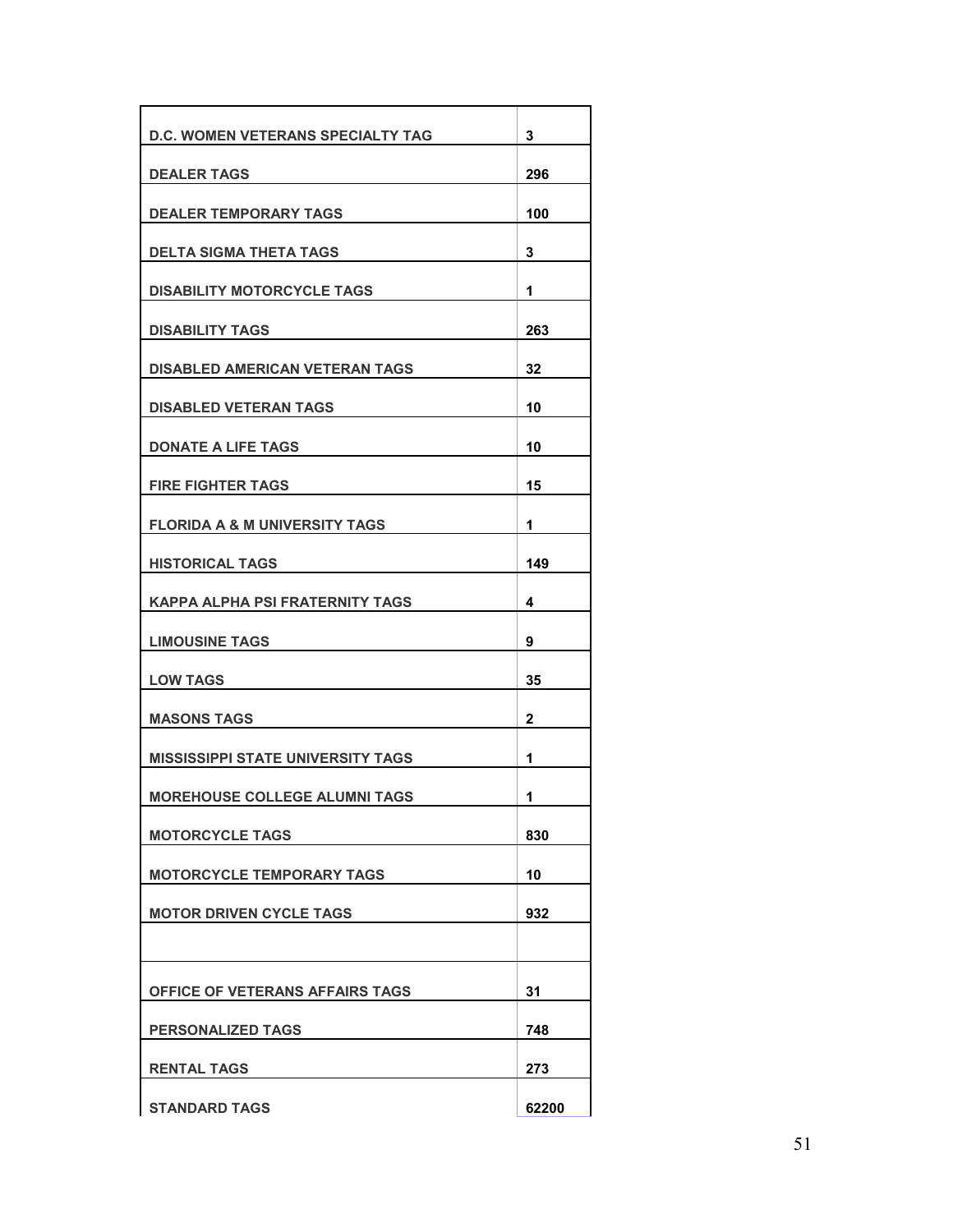| <b>TAXI TAGS</b>                           | 20   |
|--------------------------------------------|------|
| <b>TEAMSTERS UNION TAGS</b>                | 1    |
| <b>TEMPORARY TAGS</b>                      | 3039 |
| THE GEORGE WASHINGTON UNIVERSITY TAGS      | 1    |
| <b>TRAILER TAGS</b>                        | 301  |
| UNITED STATES AIR FORCE VETERAN TAGS       | 20   |
| UNITED STATES ARMY VETERAN TAGS            | 76   |
| UNITED STATES COAST GUARD VETERAN TAGS     | 3    |
| UNITED STATES MARINE VETERAN TAGS          | 30   |
| UNITED STATES NAVY VETERAN TAGS            | 15   |
| UNIVERSITY OF MISSISSIPPI TAGS             | 1    |
| <b>VETERANS OF FOREIGN WARS OF US TAGS</b> | 1    |
| <b>WASHINGTON NATIONALS TAGS</b>           | 223  |
| <b>WHITE STARS TAGS</b>                    | 1    |
| <b>WWW TAGS</b>                            | 210  |

 Please provide the total number of hybrid, electric, and alternative fuel vehicles that are currently registered in the District, and the number that were newly registered in FY 2020, FY 2021, and FY 2022, to date. Of these, please indicate how many belong to the District government.

| <b>Vehicles Newly Registered</b>                                                                    |      |       |      |            |            |            |  |
|-----------------------------------------------------------------------------------------------------|------|-------|------|------------|------------|------------|--|
| <b>FY20</b><br><b>FY20</b><br><b>Fuel Type</b><br><b>FY21</b><br><b>FY21</b><br>FY22<br><b>FY22</b> |      |       |      |            |            |            |  |
|                                                                                                     |      | DC    |      | $DC$ Gov't | (12/31/21) | (12/31/21) |  |
|                                                                                                     |      | Gov't |      |            |            | DC Gov't   |  |
| Electric                                                                                            | 870  |       | 2394 | 67         | 473        |            |  |
| Flex                                                                                                | 2413 | 160   | 3043 | 1778       | 845        | 87         |  |
| Hybrid                                                                                              | 2753 | 49    | 4984 | 448        | 1245       |            |  |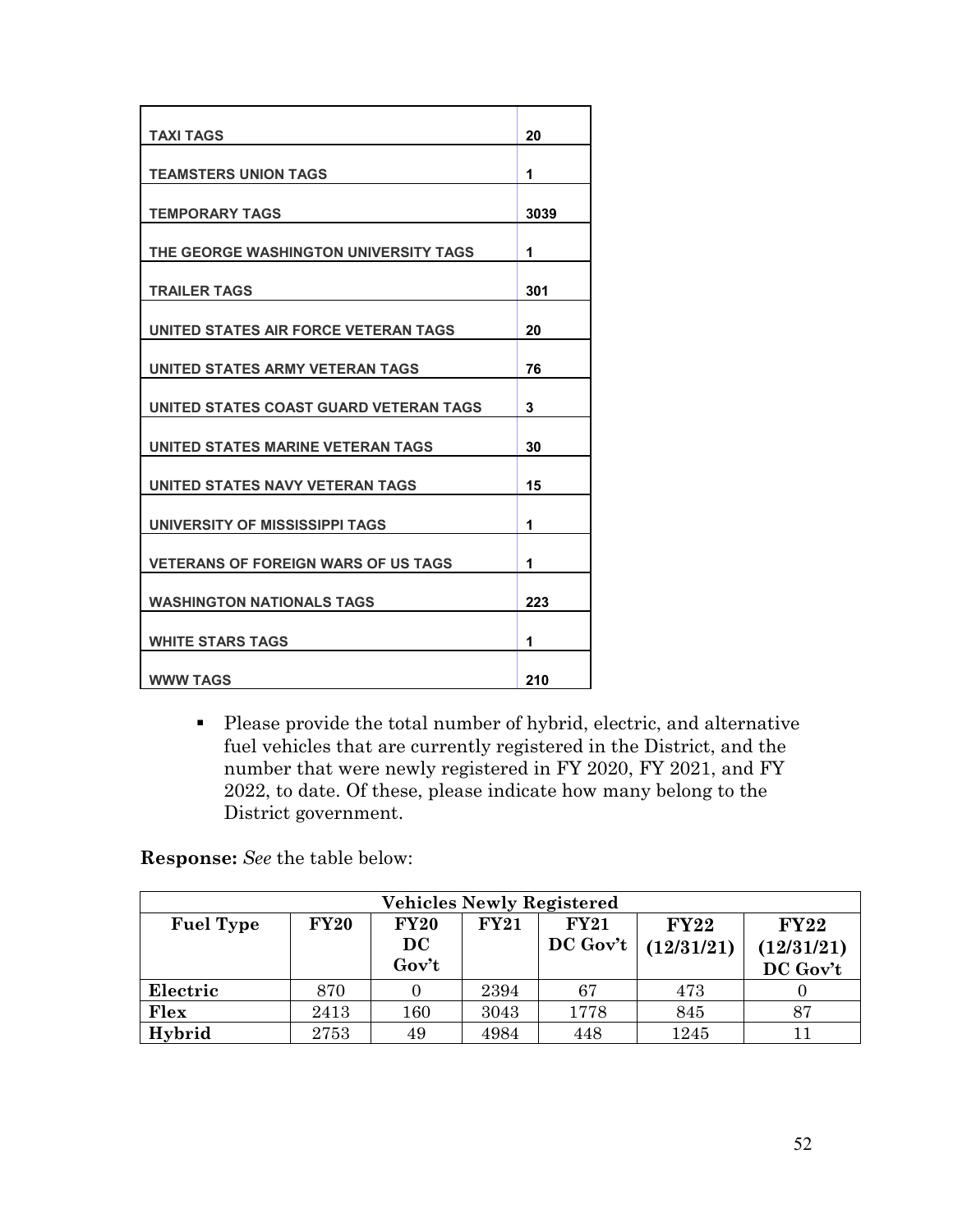|                     | <b>Vehicles Currently Registered</b> |                         |             |                         |                           |                                       |
|---------------------|--------------------------------------|-------------------------|-------------|-------------------------|---------------------------|---------------------------------------|
| Fuel<br><b>Type</b> | <b>FY20</b>                          | <b>FY20</b><br>DC Gov't | <b>FY21</b> | <b>FY21</b><br>DC Gov't | <b>FY22</b><br>(12/31/21) | <b>FY22</b><br>(12/31/21)<br>DC Gov't |
| Electric            | 2,661                                | 18                      | 4622        | 67                      | 4951                      | 67                                    |
| Flex                | 16,216                               | 1968                    | 15,711      | 1778                    | 15686                     | 1826                                  |
| Hybrid              | 15,353                               | 284                     | 17,400      | 448                     | 17853                     | 441                                   |

65.Please provide the number of active "H" tags and "L" tags in FY 2020, FY 2021, and FY 2022, to date.

**Response:** *See* the table below:

| Tag Type         | <b>FY20</b> | <b>FY21</b> | FY22<br>(12/31/21) |
|------------------|-------------|-------------|--------------------|
| H Tags<br>Active | 3860        | 2491        | 2337               |
| L Tags<br>Active | 146         | 104         | 100                |

a. Please provide the total number of "H" tags and "L" tags issued (excluding renewals) in FY 2020, FY 2021, and FY 2022, to date.

**Response:** *See* the table below:

| Tag Type      | FY20 | FY91 | ${\rm FY22}$<br>12/31/21 |
|---------------|------|------|--------------------------|
| H Tags Issued | 95   |      |                          |
| L Tags Issued |      |      |                          |

66.Please provide the average wait time at each service center and the inspection station. Also, for each, please indicate the day of the week and time of the day that experiences the longest and shortest wait time and how long/how short those wait times are, on average.

**Response:** In general, customers can expect to experience the longest wait time at the DMV service centers and Inspection Station during the lunch period, which is from 11 a.m. to 1 p.m. Additionally, the end of the month and the days immediately before and after a holiday tend the busiest, and thus, customers can expect longer wait times.

The table below provides additional information for FY21 and FY22, to date: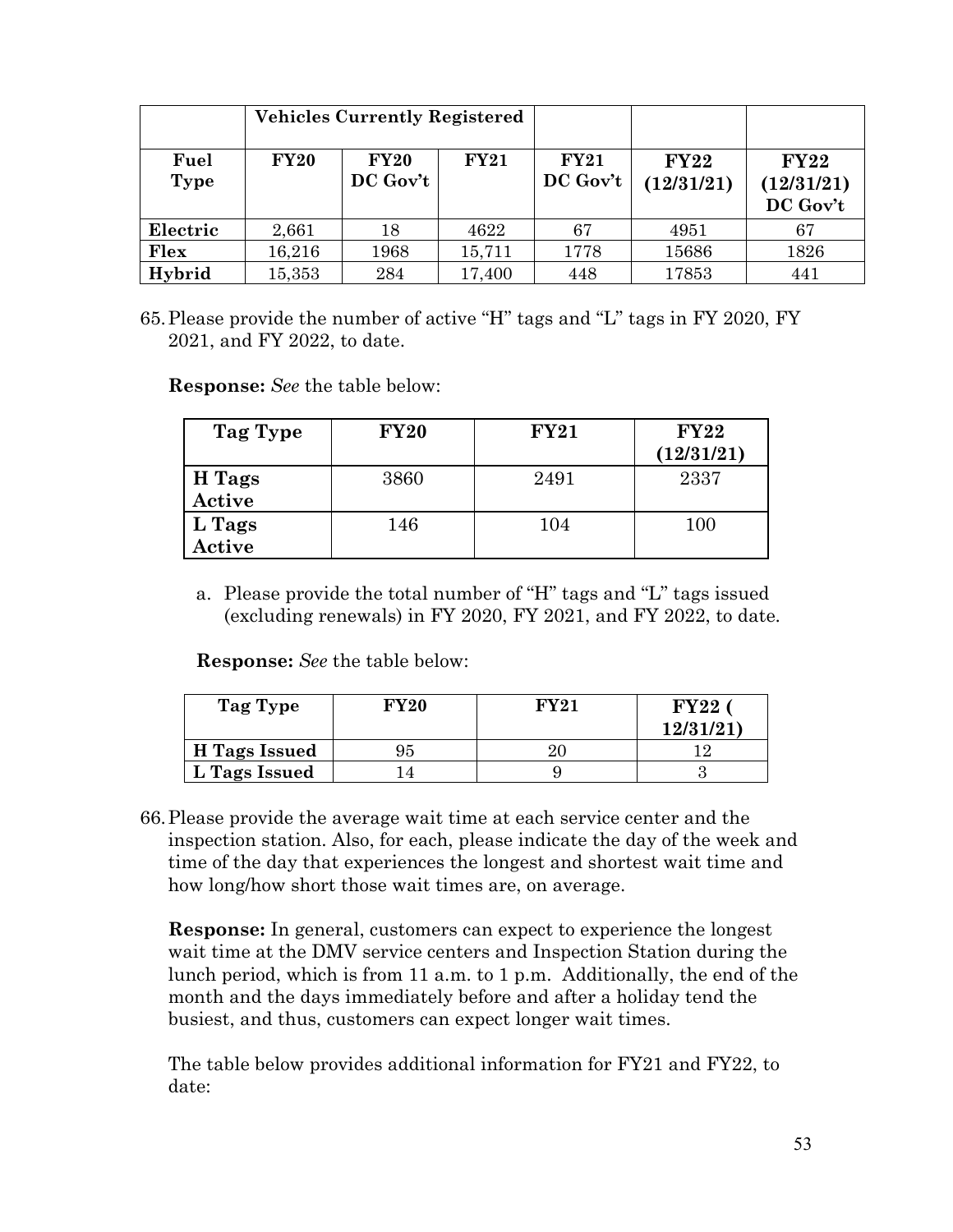| Location       | <b>Avg Wait Time</b> | <b>Longest Wait Time</b> | <b>Shortest Wait Time</b> |
|----------------|----------------------|--------------------------|---------------------------|
| Inspection     | 13 minutes           | 24 minutes               | 4 minutes                 |
| Station        |                      | Tues at 12pm             | Sat at 11am               |
| Georgetown     | 16 minutes           | 22 minutes               | 13 minutes                |
| Service Center |                      |                          | Thurs, 8:15-10:15am       |
| Benning Ridge  |                      |                          | 13 minutes                |
| Service Center | 17 minutes           | Tues, 12-2pm             | Fri, 8:15-10:15am         |
| Rhode Island   | 22 minutes           | 32 minutes               | 16 minutes                |
| Service Center |                      | Tues, 12-2pm             | Thurs, 8:15-10:15am       |
| Southwest      | 22 minutes           | 26 minutes               | 19 minutes                |
| Service Center |                      | Tues, 12-2pm             | Thurs, 8:15-10:15am       |

- 67. In the FY 2022 budget, the DMV announced the launch of a self-service kiosk program, which will allow residents to conduct a range of DMV transactions at kiosks located in grocery and convenience stores across the District.
	- a. What is the current status of this program? Has DMV engaged with a vendor to begin designs for the new kiosks, and/or to administer and maintain the kiosk system?

**Response:** Yes, the DMV has been in ongoing communication with a vendor over the past year, confirming such details as: customizing options; marketing support; Service Level Agreements; retail establishments the vendor has current contracts with to house the kiosks; customer language options; and time needed for implementation.

b. What is the estimated start date for these kiosks?

**Response:** DMV has met with vendors to better understand the market and has engaged OCP to determine the procurement strategy to move forward. DMV has not confirmed an official start date of these kiosks. However, the agency intends to formulate an intensive marketing plan to keep the public abreast of the implementation of the new kiosks.

c. Does DMV anticipate a staggered roll out for these new kiosks? Please provide a projected deployment schedule for the new kiosks over the next five years, including the number and ward location of each per year.

**Response:** *See* the response to question #67 above.

68.Please provide the current status of the following capital programs: (1) KV0-MVS16- Destiny Replacement Project; and (2) KV0-TPS01- Ticket Processing System. Please also provide the timeline for expected completion date of these programs.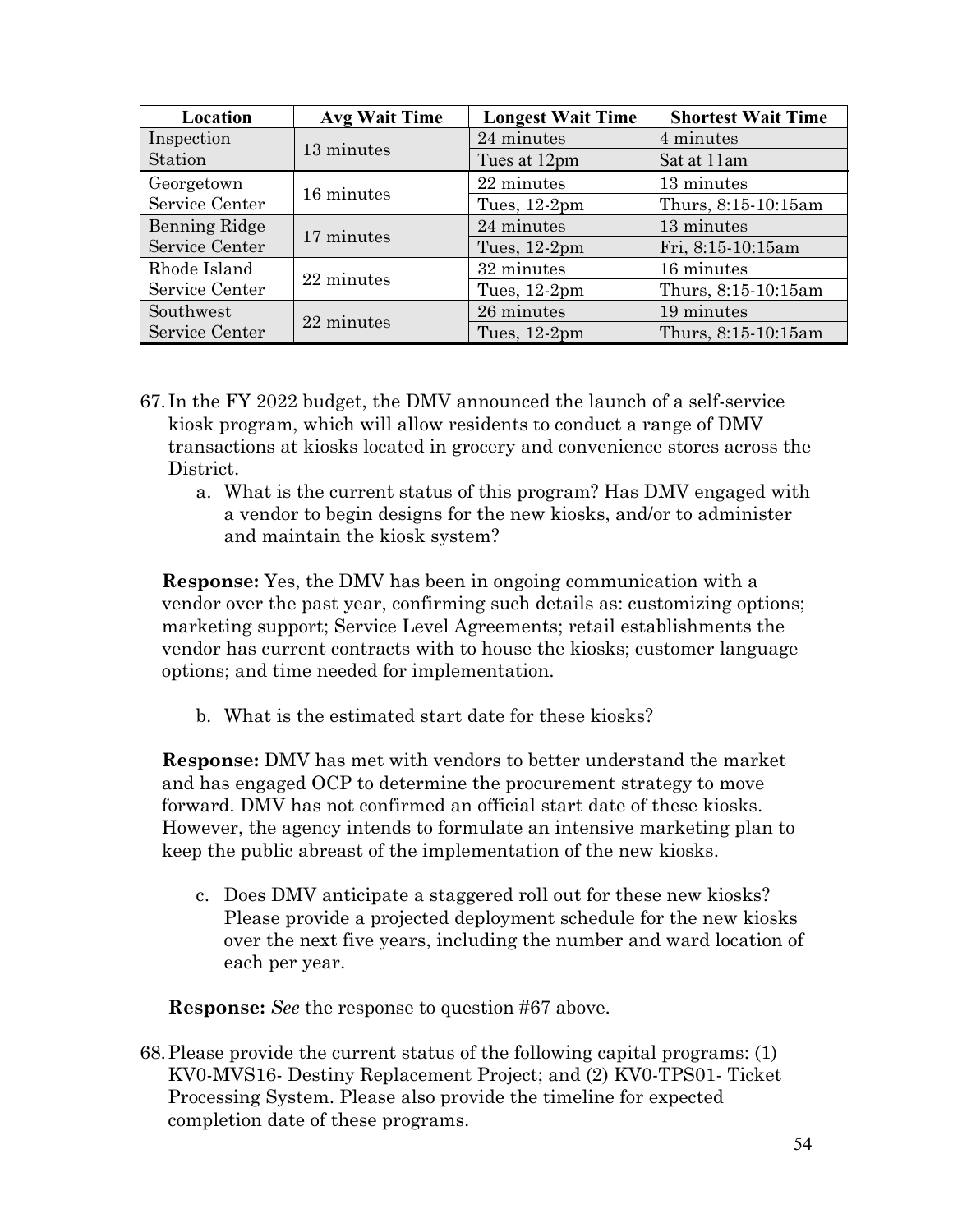**Response:** *See* the timeline tables below:

| <b>Destiny Modernization Timeline</b> |                                                     |  |
|---------------------------------------|-----------------------------------------------------|--|
| <b>FY21</b>                           | Infrastructure Software Setup for Development and   |  |
|                                       | <b>Production Clusters</b>                          |  |
|                                       | Automation Software for Build and Deployment        |  |
|                                       | Design Web Pages in Wire frames for UI/UX Interface |  |
|                                       | Development of General Services - Wave 1            |  |

| <b>FY22</b> | Development of General Services, Driver's License, Vehicle<br>Registration Transactions - Wave 1 & 2 |
|-------------|------------------------------------------------------------------------------------------------------|
|             | Development of Title, Identification Card, Adjudication,                                             |
|             | Business Transactions - Wave 3                                                                       |
|             | Unit and Functional Testing of General Services, Driver's                                            |
|             | License, Vehicle Registration, Title, Adjudication and                                               |
|             | <b>Business Transactions</b>                                                                         |
|             | Automation of Batch Printing process                                                                 |
|             | Infrastructure Setup for PROD Environment                                                            |
|             | Production Deployment of Web Page Front End and Post-                                                |
|             | <b>Production Support</b>                                                                            |

| FY23 | Infrastructure Setup for Mainframe Migration              |  |  |
|------|-----------------------------------------------------------|--|--|
|      | Development of Title, Identification Card, Adjudication,  |  |  |
|      | Business Transactions - Wave 3                            |  |  |
|      | Development of Back End program to Micro Services -       |  |  |
|      | Wave 4                                                    |  |  |
|      | Unit and Functional Testing of General Services, Driver's |  |  |
|      | License, Vehicle Registration, Title, Adjudication and    |  |  |
|      | <b>Business Transactions</b>                              |  |  |
|      | <b>Functional Testing</b>                                 |  |  |

| <b>FY24</b> | Development of Back End program to Micro Services -<br>Wave 5 |  |
|-------------|---------------------------------------------------------------|--|
|             | <b>Functional Testing</b>                                     |  |

| FY25 | Development of Backend program to Micro Services -<br>Wave 6 |  |
|------|--------------------------------------------------------------|--|
|      | User Acceptance Testing                                      |  |
|      | Production Deployment and Post-Production for 6 months       |  |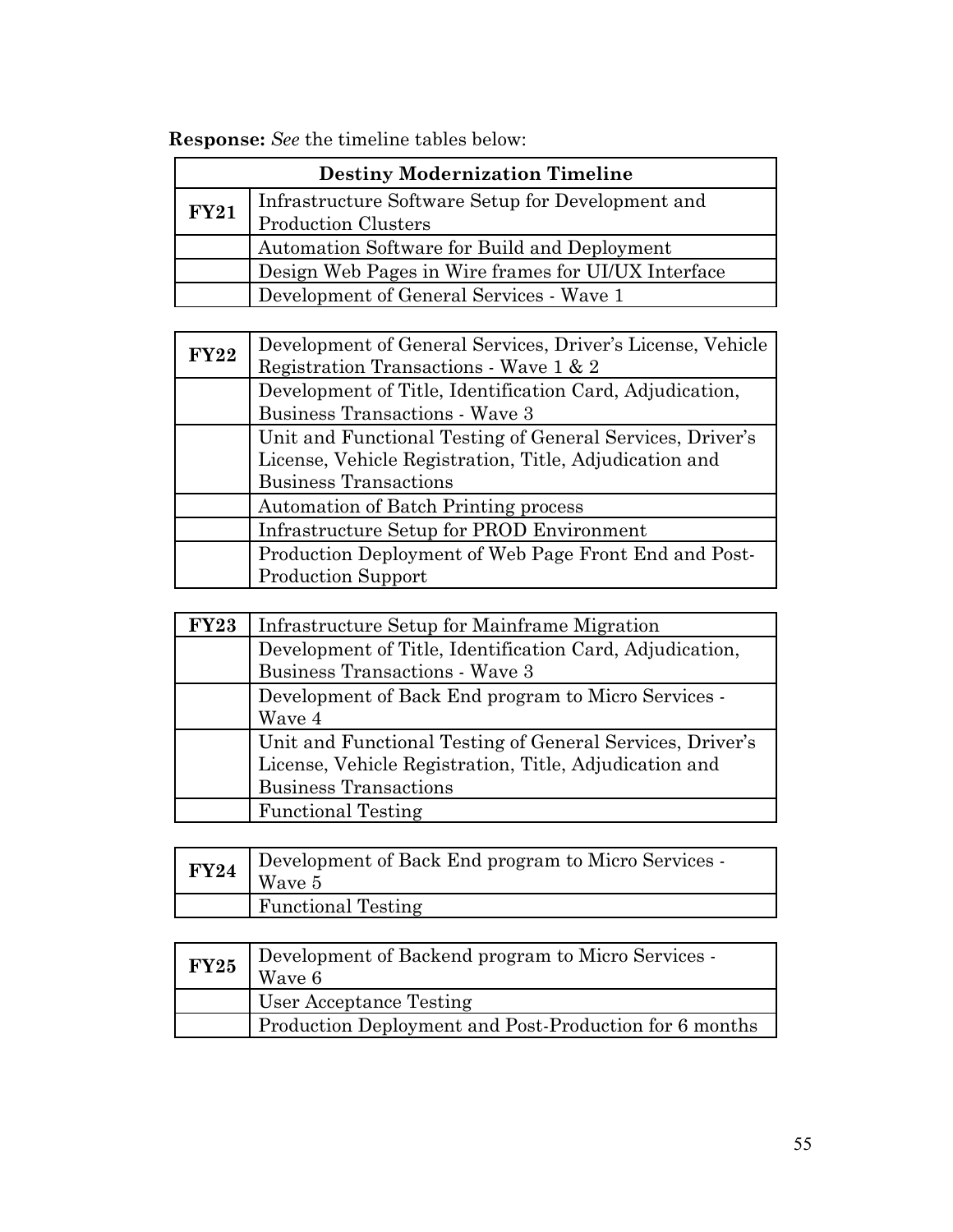| <b>Ticket Processing Timeline</b> |                                                     |  |
|-----------------------------------|-----------------------------------------------------|--|
| FY21                              | Completion of RFI                                   |  |
|                                   | Procurement of Consultant Services to finalize work |  |
|                                   | statement and requirements                          |  |
|                                   | Initial Compilation of RFP package                  |  |

| FY22 | <b>Final Draft of work statement and requirements</b> |  |  |
|------|-------------------------------------------------------|--|--|
|      | Legal approval of RFP package                         |  |  |
|      | RFP goes out on the street                            |  |  |
|      | Technical & Price Proposal Evaluations                |  |  |

| <b>FY23</b> | Contract Council Package Preparation                       |  |  |
|-------------|------------------------------------------------------------|--|--|
|             | Contract Council Package Submission                        |  |  |
|             | Contract Council Package Approval                          |  |  |
|             | Contract Award                                             |  |  |
|             | Requirement Gathering, design and infrastructure setup.    |  |  |
|             |                                                            |  |  |
| <b>FY24</b> | Development, Unit testing, user acceptance testing – leg 1 |  |  |
|             | Initiate preparations for integration testing and Pilot    |  |  |

| FY25        | User acceptance testing, integration testing completion               |
|-------------|-----------------------------------------------------------------------|
|             | Production deployment and production support                          |
| <b>FY26</b> | System stabilization and production support extended.<br>Maintenance. |
| FY27        | Maintenance and system enhancements                                   |

a. What new strategies did DMV implement in FY 2021 to expedite completion of these projects?

**Response:** The DMV did not implement any new strategies in FY 2021 to expedite the above-referenced projects. Instead, we focused our energies on working with our sister agency partners, OCTO and OCP, in moving these projects forward.

69.Last year, DMV stated that the final RFI for the Ticket Processing System would be posted in July 2021. What is the status of the RFI?

**Response:** The RFI was posted and completed. From that RFI, the vendor responses were reviewed, and DMV, OCP & OCTO hired a Technical Writer for approximately 90 days, to review the RFI results, our established requirements, and to complete the draft RFP. In late 2021,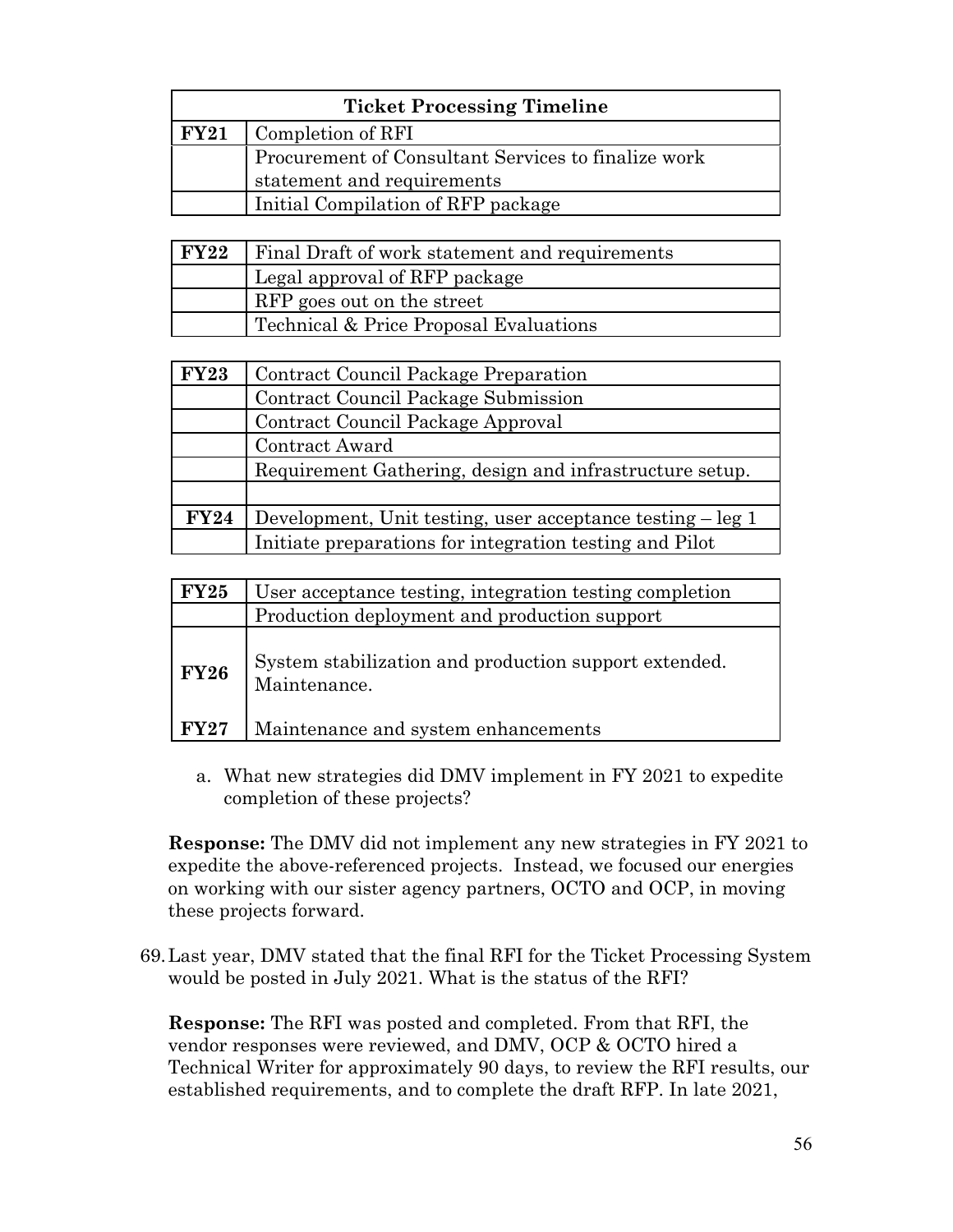DMV, in coordination with OCP and OCTO, finalized the RFP package, which we anticipate announcing in the solicitation by February 2022.

a. The past three years the DMV has responded that the Program Manager position had not been filled. Has it been filled now?

**Response:** DMV has filled the Project Management position for Destiny Modernization.

- 70.What is the status of expanding the self-service exhaust emissions testing pilot program?
	- a. Last year, DMV stated that, funding-willing, it hoped to install a new self-service exhaust emissions testing location in Ward 7 or 8. What is the status of those efforts?

**Response:** Although funding was not identified in FY21, DMV continues to work with the Mayor's Office to identify funding for this initiative.

- 71.The FY 2020 Budget Support Act ("BSA") raised the cost of residential parking permits in the District to \$50 for a resident's first car, \$75 for a second, \$100 for a third, and \$150 each for a fourth car and beyond. This new law went into effect on October 1, 2020, but was not implemented until FY 2021.
	- a. Please provide the number of RPP participants for FY 2020, FY 2021, and FY 2022 to date. Has DMV seen a decrease in participation in the RPP program since the new fees were established?

| New/Renewed<br><b>Registrations with RPP</b> |              |  |
|----------------------------------------------|--------------|--|
| YEAR                                         | <b>COUNT</b> |  |
| FY20                                         | 92737        |  |
| FY21                                         | 102571       |  |
| FY22                                         | 27860        |  |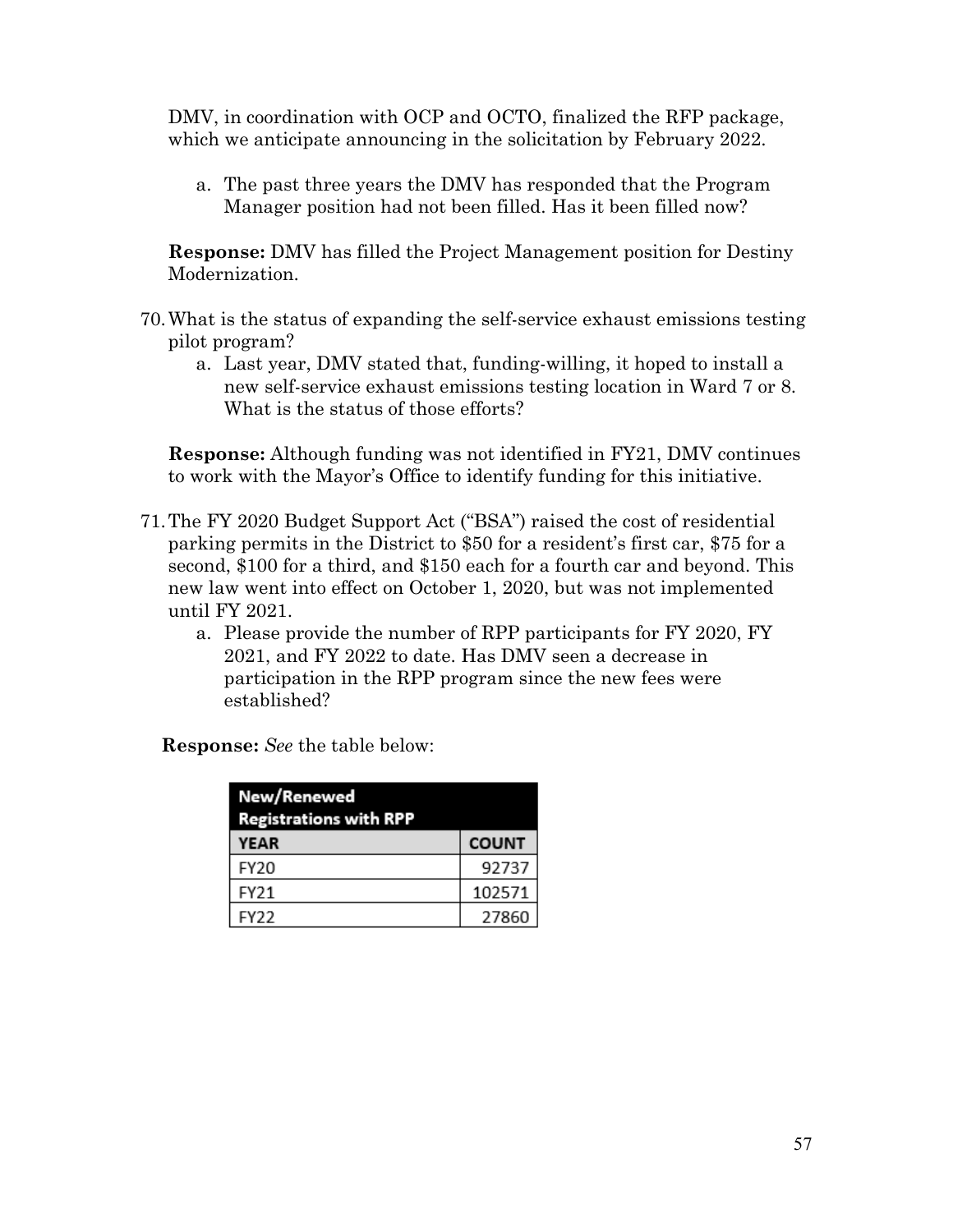b. Has DMV seen a change in the number of residents with multiple vehicles registered to RPP since the fee change was implemented? Has there been a decrease in the number of properties with registrations of three or more vehicles?

**Response**: No, there hasn't been any significant change in the issuance of RPP since the implementation of the new RPP Program.

- 72.At the Committee's October 2021 hearing on the DMV's appointment backlog, the Director stated that he was working to create a way to take the driver knowledge test online.
	- i. Has this online test been developed and made available?

**Response:** The online test has been developed but it has not been released for public use yet. We are awaiting approval of the final agreements with the vendor.

> ii. If not, what is the implementation timeline for this initiative?

**Response:** Within 90 days, the online test will be available to the public.

- 73. In the FY 2022 budget, the Mayor funded a total 165 new automated traffic cameras by 2024. That funding, however, was directed to DDOT, and was not coupled with an increase in funding at DMV for an increase in ticket processing and adjudication.
	- a. How much additional staffing hours per month does DMV estimate these new cameras, once installed, will require? How many new staffers?
	- b. Is DMV working with the Mayor to allocate funding to cover these costs in the FY 2023 budget?

**Response:** DMV is still working to determine the additional resources needed for the ATE expansion. However, DMV and the Office of Budget and Performance Management are working closely together to ensure that any increased ticket processing costs due to expansion in FY22, FY23, and FY24 will be covered and that there will be no danger to the District's ability to process or adjudicate tickets.

74. In the FY 2022 budget, the DMV allocated funding for a new Deputy Director position to support the Director. Please provide the Committee with an update on hiring for this new position. When do you anticipate the new Deputy Director will be onboarded?

**Response:** The Deputy Director onboarded on December 5, 2021.